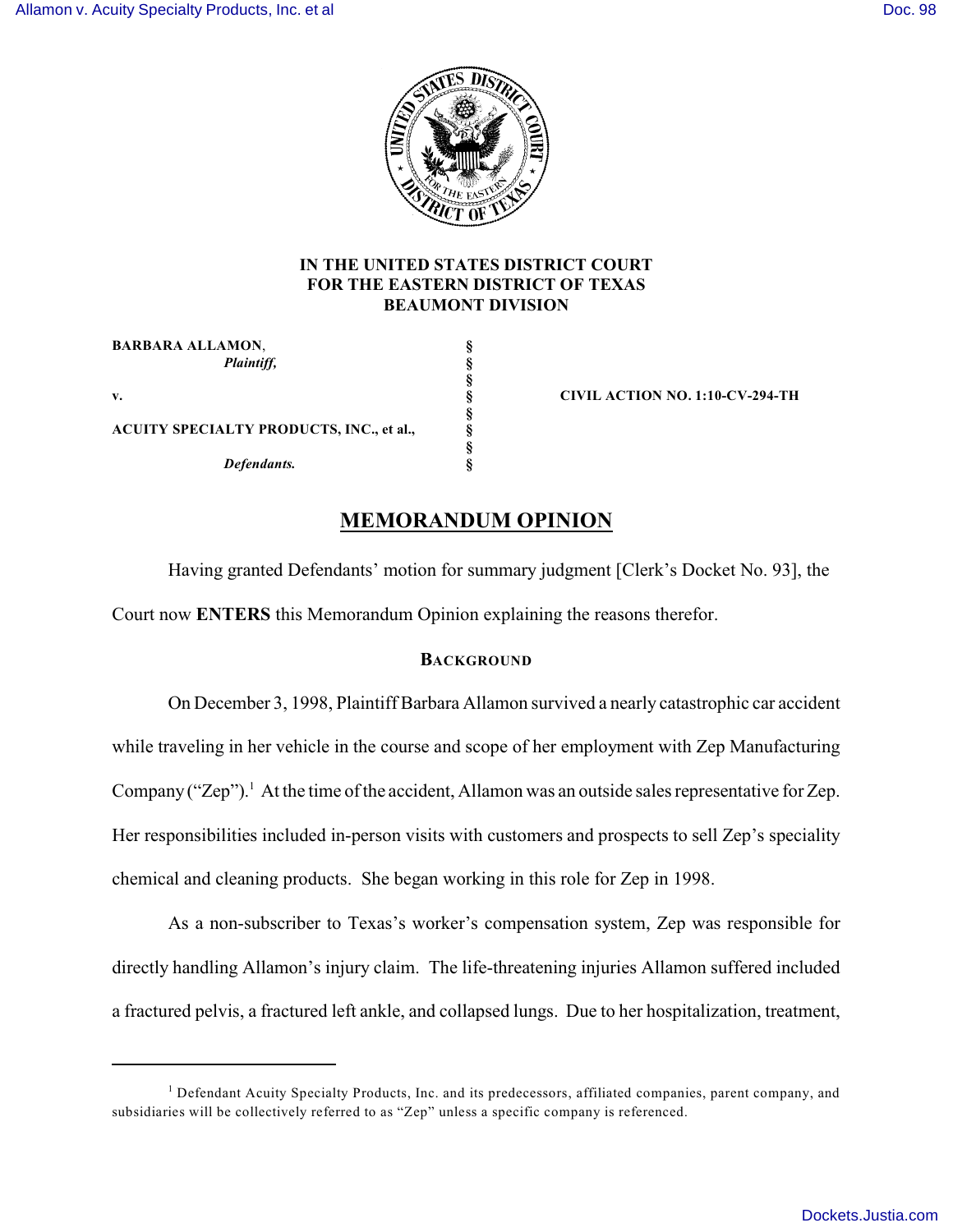and recovery, Allamon was on leave from Zep from December 3, 1998 through May 2001. While she was on leave, Zep paid her medical bills and continued paying her salary.

Because of the extent and type of Allamon's injuries and the associated high medical costs, Zep assigned the management of her claims to the risk management department of Acuity Brands, Inc., a related company within the Zep organization. Keith Purser with Acuity Brands, Inc. was the lead individual responsible for handling Allamon's claims and coordinating her treatment and eventual return to work. Purser was supervised by Mary Bruce Edmonds who was in charge of Acuity Brands, Inc.'s risk management department.

As a result of her injuries, when she returned to work in 2001 Allamon was unable to drive for work, sit for prolonged periods of time, make in-person sales calls, climb stairs, lift product samples, or make customer service visits. Essentially, Allamon could not perform the usual duties of an outside sales representative. To accommodate her return to work, Zep allowed Allamon to work from home and provided her with a headset for her phone, home phone service, and a list of inactive accounts to solicit. An "inactive account" is an account that has not purchased a Zep product within the preceding six months and one day. Upon her return to work, Allamon worked approximately ten hours per week and continued to receive health insurance, sick pay, and commissions. Subsequently, Zep ceased paying her sick pay, and her compensation then included commissions and bonuses. By the end of February 2003, Zep had paid out more than \$450,000 on Allamon's non-subscriber claim.

During 2002, Zep implemented its "Hot Sauce" program. Hot Sauce was a computer-based system through which Zep sales representatives ("Zep Rep") could access account information for "six month" inactive accounts within their branch. The information was available via computer or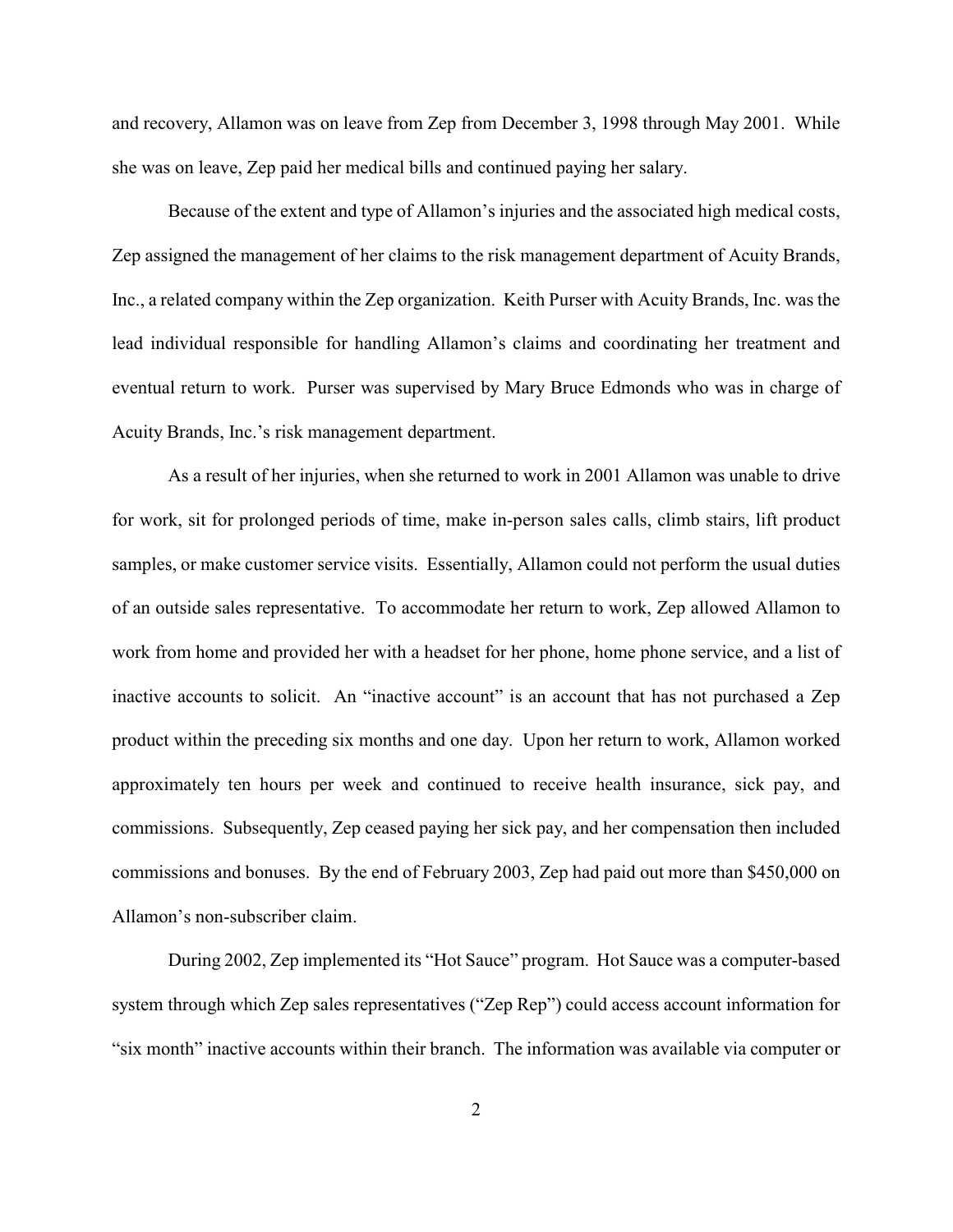on the Zep Rep's cell phone. Allamon or any other Zep Rep could look up inactive accounts by entering a zip code or a specific business name, address, or phone number.

Since her return to work in 2001, Allamon had been working as a telemarketing representative, which included receiving lists of inactive accounts from certain branches. However, the arrangement led to some confusion among branch managers and other Zep Reps. Therefore, in December 2004, Purser coordinated the drafting of a job description for a telemarketing position like Allamon's. This document was entitled "Guidelines for Telemarketing Position."<sup>2</sup> Purser received input from Allamon, Joe Dymecki, and Greg Miller. Dymecki was Allamon's supervisor at the time of the accident and upon her return to work, and Greg Miller was Allamon's supervisor at the time the Guidelines were drafted. Upon completing the drafting process, Purser asked Miller to sign off on the Guidelines, and Miller signed them on December 30, 2004. Purser also asked Ross Harding, an Executive Vice President in the supervisory chain above Allamon and Miller, to sign off on the Guidelines, and he signed them on August 25, 2005.

Edmonds was not directly involved in the development of the Guidelines, but on August 25, 2005, she signed a copy of the Guidelines and added a hand-written note which stated, "Keith – As you work out Barbara's settlement – be sure everyone knows it's based on her continuing to work as a Zep Rep (from home) as long as she's able [and] performance is satisfactory. This Guideline is a good basis – keep in file." The version signed by Miller and Harding did not have Edmond's note on it. Allamon was not asked to and did not sign off on the Guidelines.

 $2$  The record includes two versions of the "Guidelines for Telemarketing Position." The type-written information is identical on both versions. One version contains a hand-written note by Mary Bruce Edmonds. When referring to the common, type-written information, the Court will use the collective term "Guidelines," and when referring specifically to the individual versions, the Court will use either "Guidelines with Edmonds's note" or "Guidelines without Edmonds's note."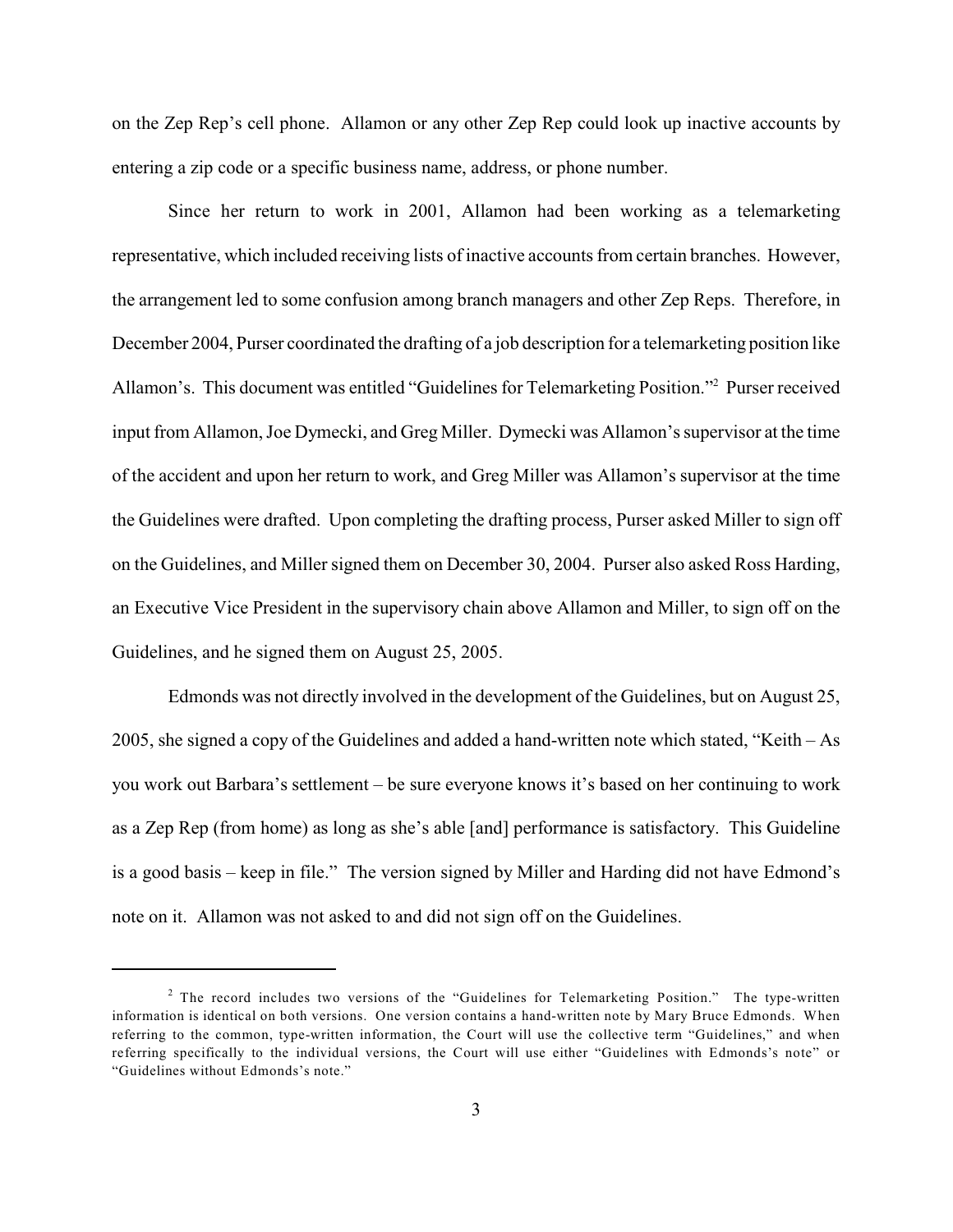Under the Guidelines, Allamon, as a telemarketing representative, was to be assigned accounts from the branches in Dallas, Houston, and Baton Rouge which had not purchased Zep products within the preceding nine months. These lists of nine month inactive accounts were not to be shared with other Zep Reps. The Guidelines explained how commissions were to be split if the account required an in-person visit or service call and provided that the account was protected for six months in the same manner an account was protected for six months for other Zep Reps. Allamon was not mentioned by name in the Guidelines.

Also during 2005, Zep and Allamon settled her non-subscriber claim with Zep, and on October 18, 2005, she signed the "Confidential Compromise Settlement Agreement and Full and Final Release" ("Settlement Agreement"). Under the Settlement Agreement, Zep purchased an annuity on Allamon's behalf in the amount of \$372,175, which was to compensate her for future medical costs, health insurance, and living costs. Allamon contends that the Settlement Agreement did not compensate her for future lost wages. She argues that her actual settlement with Zep comprised two parts: (1) a "financial" part as evidenced by the Settlement Agreement, and (2) an "employment" part as evidence by the Guidelines, which according to Allamon covered her future lost wages claim.

Throughout the majority of 2005, Zep provided nine month inactive accounts lists to Allamon as set out in the Guidelines. However, following Hurricane Katrina's landfall, for a period of time Zep did not provide nine month lists from Baton Rouge. In December 2005, Allamon emailed Purser and Dymecki (who was no longer her manager at this point). She expressed her concern about not receiving the Baton Rouge nine month lists. In early 2006, Zep and Allamon agreed that she would receive seven month inactive account lists instead of nine month lists. By the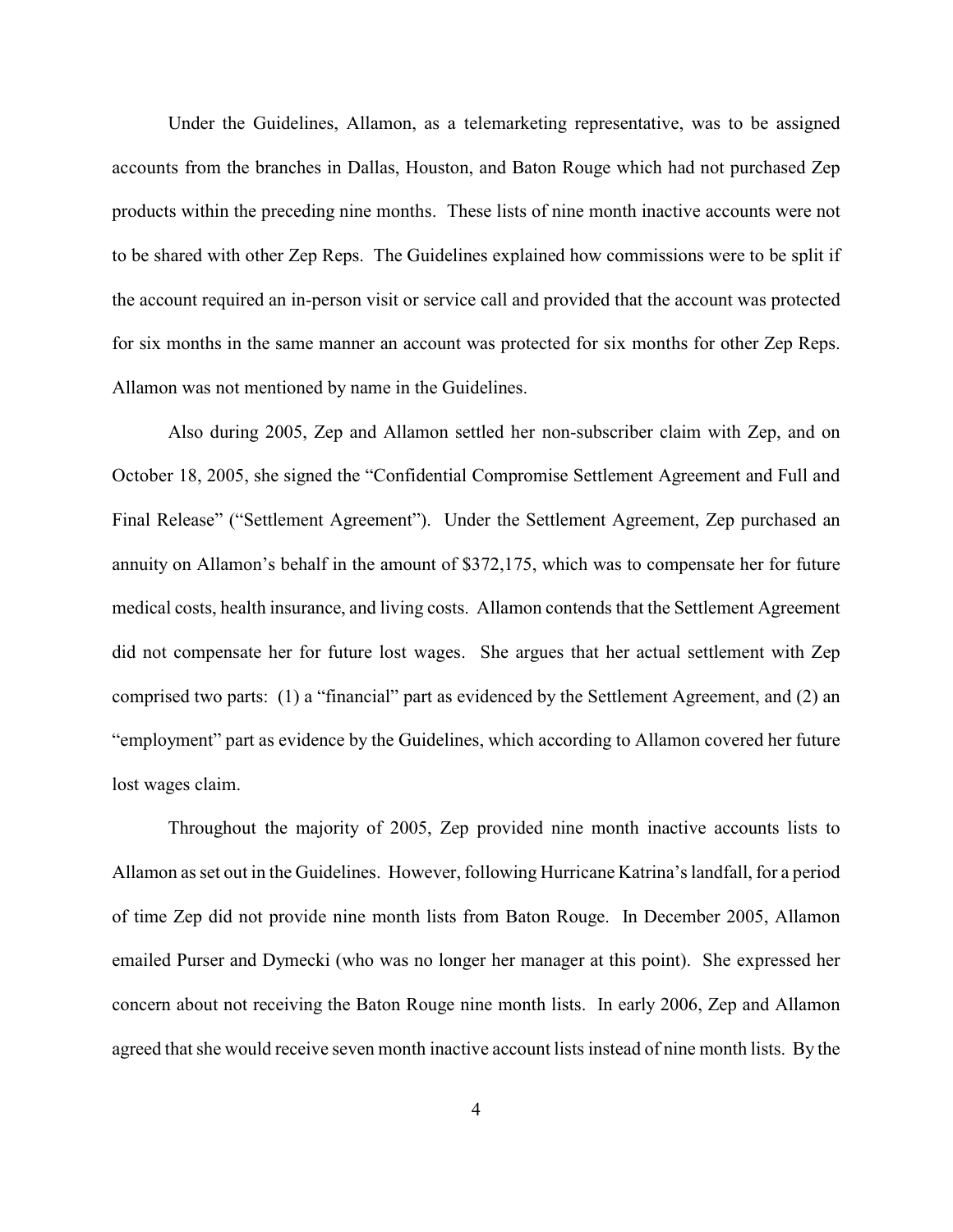end of 2006, Allamon was concerned that Zep was not providing her with the proper lists and believed that other Zep Reps were able to access the information on the lists via Hot Sauce. She thought that the Guidelines were not being followed and pursued another amendment to the Guidelines. As a result, in March 2007, Zep began providing Allamon with six month inactive account lists from the branches in Dallas, Houston, and Baton Rouge and also from the San Antonio branch. Prior to receiving these modifications or amendments to the Guidelines, Allamon's sales suffered, but the changes allowed her to increase her sales.

In November 2008, Zep informed Allamon that it was creating the "Central Region Inside Sales Team" ("inside sales team"). The inside sales team would receive lists of six months inactive accounts from the same branches from which Allamon had been receiving six month inactive account lists. The inside sales team was implemented in December 2008. Not surprisingly, the efforts of the inside sales team decreased Allamon's sales. However, Allamon continued working for Zep.

In May 2010, Allamon filed this law suit in Jefferson County, Texas, which Zep removed to this Court on May 24, 2010. Allamon asserts claims for breach of contract and alternatively, implied-in-fact contract; fraudulent inducement; fraud; conspiracy to commit fraud; and negligent misrepresentation. In response to Zep's pleading release as an affirmative defense, Allamon alternatively asserts claims for promissory estoppel, quantum meruit, ratification, agency, reformation, mutual mistake, unilateral mistake, and unjust enrichment. On March 14, 2011, Zep moved for summary judgment on all of Allamon's claims, and the Court heard argument on Zep's motion on July 22, 2011. The Court granted Zep's motion for summary judgment on March 30, 2012 and now enters this memorandum opinion explaining its reasoning.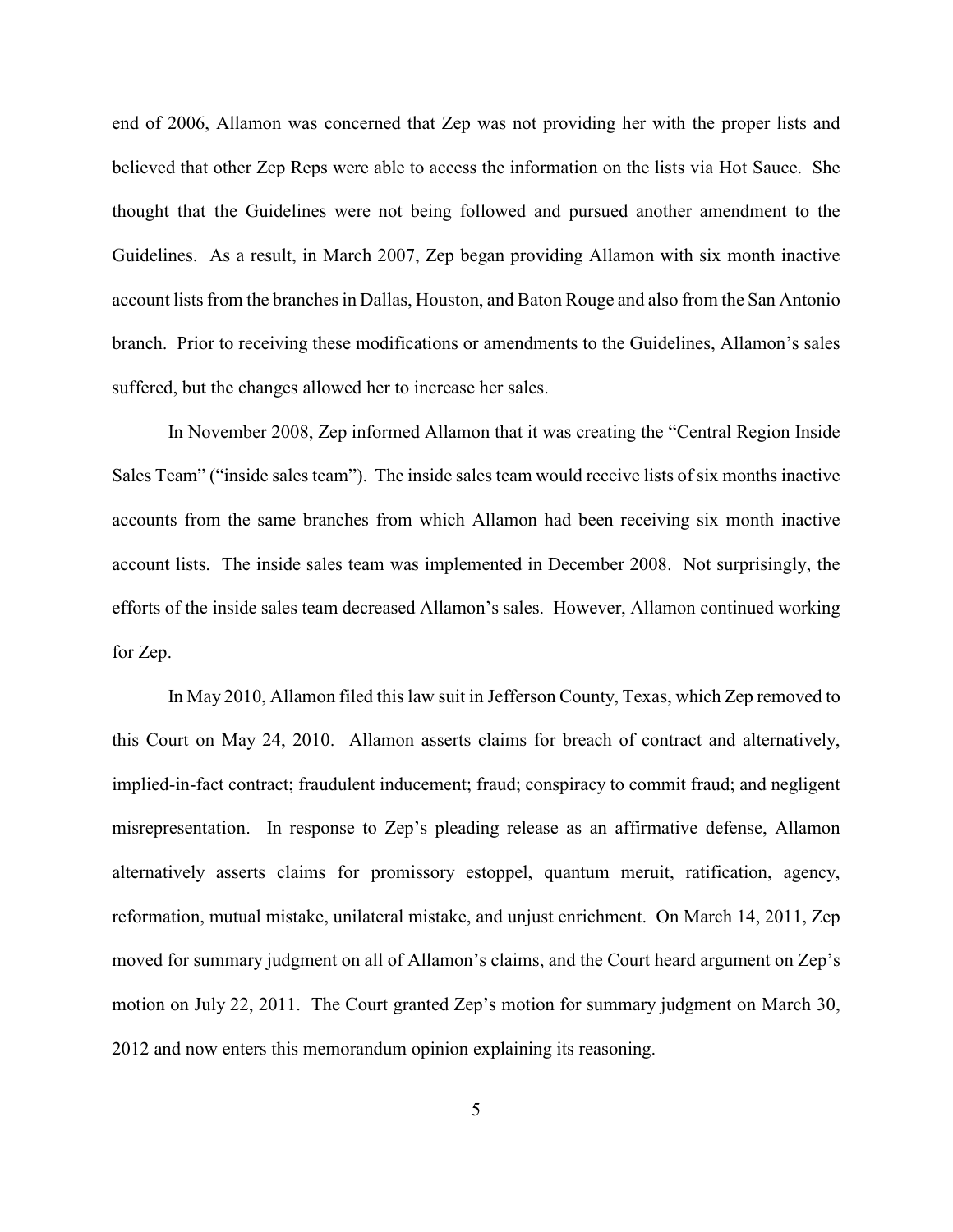### **OBJECTIONS TO SUMMARY JUDGMENT EVIDENCE**

Zep objects to Allamon's errata sheet and affidavit submitted with her response. Zep contends that Allamon's errata was untimely filed under Federal Rule of Civil Procedure 30(e). Zep argues that Allamon's affidavit should be disregarded as a whole or in part because it is "replete with conclusory, self-serving, unsupported, and contradictory testimony that is inadmissible as evidence. . . ."

**I. Errata Sheet**

Rule 30(e)(1) provides in relevant part:

On request by the deponent or a party before the deposition is completed, the deponent must be allowed 30 days after being notified by the officer that the transcript or recording is available in which:

(A) to review the transcript or recording; and

(B) if there are changes in form or substance, to sign a statement listing the changes and the reasons for making them.

FED. R. CIV. P. 30(e)(1).

Allamon's deposition occurred on January 21, 2011. On February 14, 2011, Allamon requested and received a copy of her deposition transcript via email from the court reporter. *See* CLERK'S DOCKET NO. 67-3 (indicating also that Allamon's counsel received a copy of the transcript via FedEx on February 15, 2011). On March 9, 2011, the court reporter notified the parties that the deposition was labeled "waived" in error, informed the parties that they would have an additional 30 days to read and sign the deposition and instructed the parties that any Errata sheets were due on April 9, 2011, which was a Saturday. *See id.* No. 67-4. Allamon avers that she was given a oneweek extension of the due date for her Errata. Allamon has not provided any evidence to support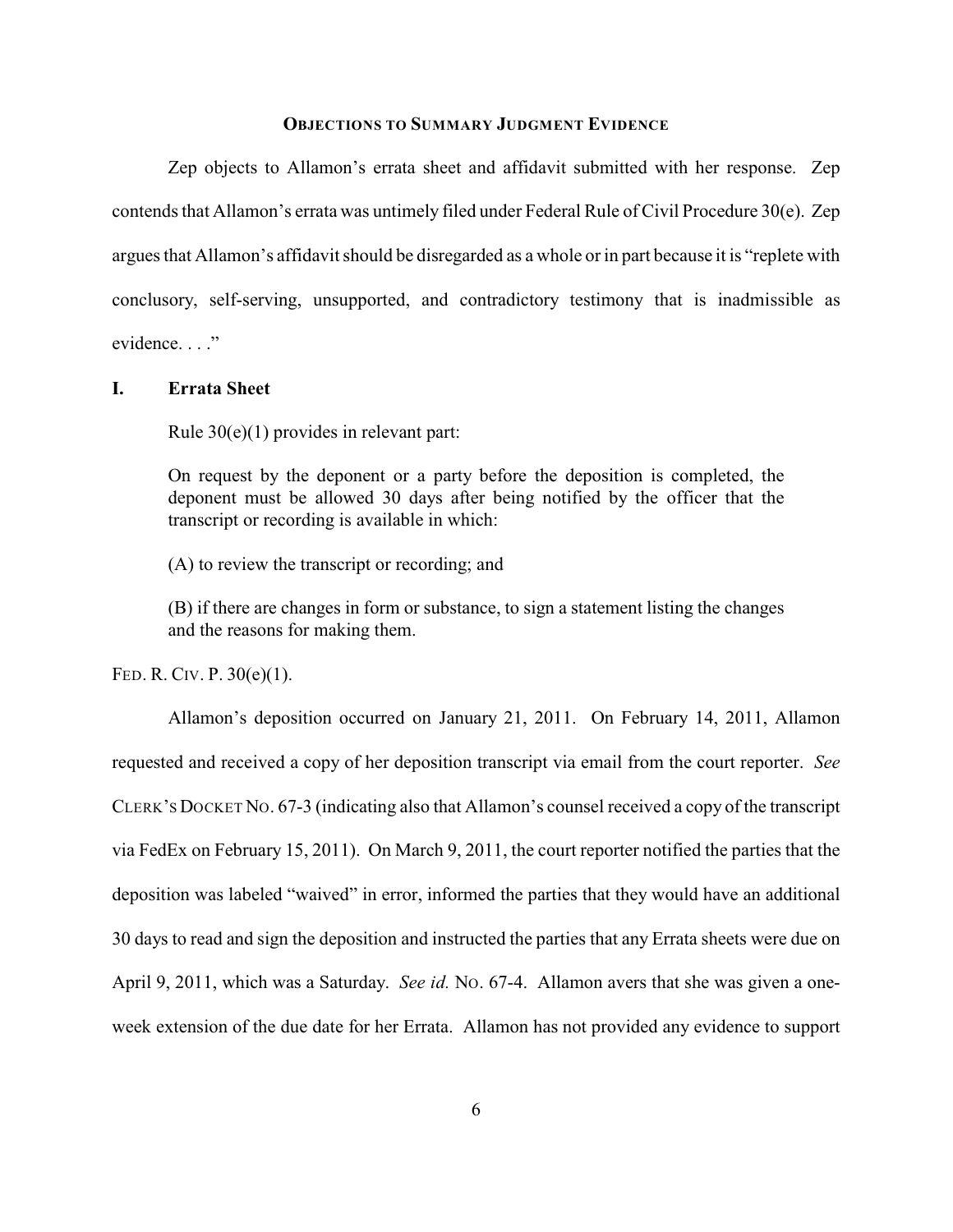such an extension nor cited to any authority indicating that a court reporter may extend the deadline for returning an Errata. Allamon returned her Errata to the court reporter on April 14, 2011, the same day she filed her response to Zep's motion for summary judgment. *See id.* NOS. 57 (Response), 72-4.

In an unpublished opinion, the Fifth Circuit stated, "Rule 30(e) does not provide any exceptions to its requirements." *Reed v. Hernandez*, 114 Fed. App'x 609, 611 (5th Cir. 2004) (per curiam) (unpublished). At least one court in this district has followed *Reed* in concluding that it would not consider an untimely-filed errata. *Raytheon Co. v. Indigo Sys. Corp.*, No. 4:07–CV–109, 2009 WL 424773, at \*3 (E.D. Tex. Feb. 19, 2009) (Schell, J.) (granting motion to strike untimely Errata based on the Fifth Circuit's statement in *Reed*). In *Raytheon*, in addition to striking an untimely-filed Errata, Judge Schell also denied the motion to strike an untimely-filed Errata because he found that the opposing party had notice that the Errata would be filed late and offered no objection to the notice. *Id*.

Allamon contends that Zep will not suffer any prejudice from the Court's consideration of her Errata, even if it is untimely, and, in the alternative, she moves the Court for leave to late file her Errata. There is no evidence that Zep had notice that Allamon would be filing her Errata after the April 9, 2011 deadline or of any alleged one-week extension of the deadline. Thus, this case does not present the same exception afforded by Judge Schell in *Raytheon*. *Id.* Further, Allamon did not follow the local rules in seeking leave to late file her Errata. *See* E.D. TEX. LOCAL RULE CV-7(h), (i), (k). Therefore, the Court will sustain Zep's objection and will not consider Allamon's Errata for purposes of this summary judgment.

#### **II. Allamon's Affidavit**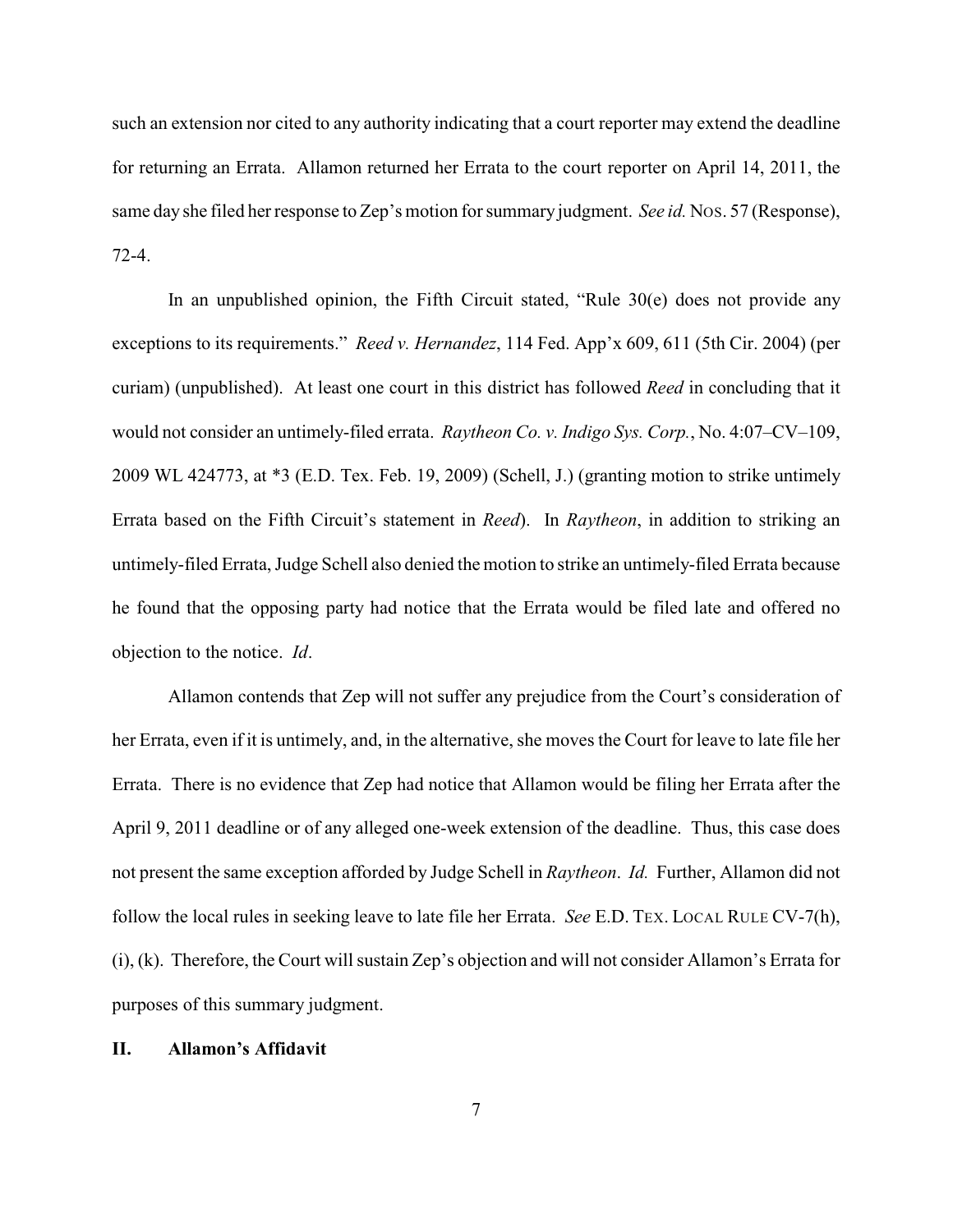Zep objects to Allamon's affidavit as a whole and to specific portions. As grounds for its objections, Zep contends that both Allamon's affidavit as a whole and specific parts contain statements that are conclusory and speculative, are unsupported opinion testimony, offer improper legal conclusions, mischaracterize evidence, and contradict prior sworn testimony. Allamon disagrees.

"An affidavit or declaration used to support or oppose a motion [for summary judgment] must be made on personal knowledge, set out facts that would be admissible in evidence, and show that the affiant or declarant is competent to testify on the matters stated." FED. R. CIV. P.  $56(c)(4)$ . "Affidavits cannot preclude summary judgment unless they contain competent and otherwise admissible evidence." *Healix Infusion Therapy, Inc. V. Helix Health, LLC*, 737 F. Supp. 2d 648, 654 (S.D. Tex. 2010) (citations omitted). "Unsupported allegations or affidavit or deposition testimony setting forth ultimate or conclusory facts and conclusions of law are insufficient to defeat a motion for summary judgment." *Clark v. America's Favorite Chicken Co.*, 110 F.3d 295, 297 (5th Cir. 1997) (citations omitted). "The Court is not required to accept the nonmovant's conclusory allegations, speculation, and unsubstantiated assertions which are either entirely unsupported, or supported by a mere scintilla of evidence." *Healix*, 737 F. Supp. 2d at 654 (citations omitted). The admission or exclusion of evidence, including at the summary judgment stage, is within the trial court's discretion. *See Johnson v. Spohn*, 334 Fed. App'x 673, 677 (5th Cir. 2009) (citing *McConathy v. Dr. Pepper/Seven Up Corp.*, 131 F.3d 558, 562 (5th Cir. 1998)).

Exercising its discretion, the Court overrules Zep's objections to Allamon's affidavit as a whole and to specific portions. However, in making its decision regarding summary judgment, the Court will only consider proper summary judgment evidence that complies with the rules set out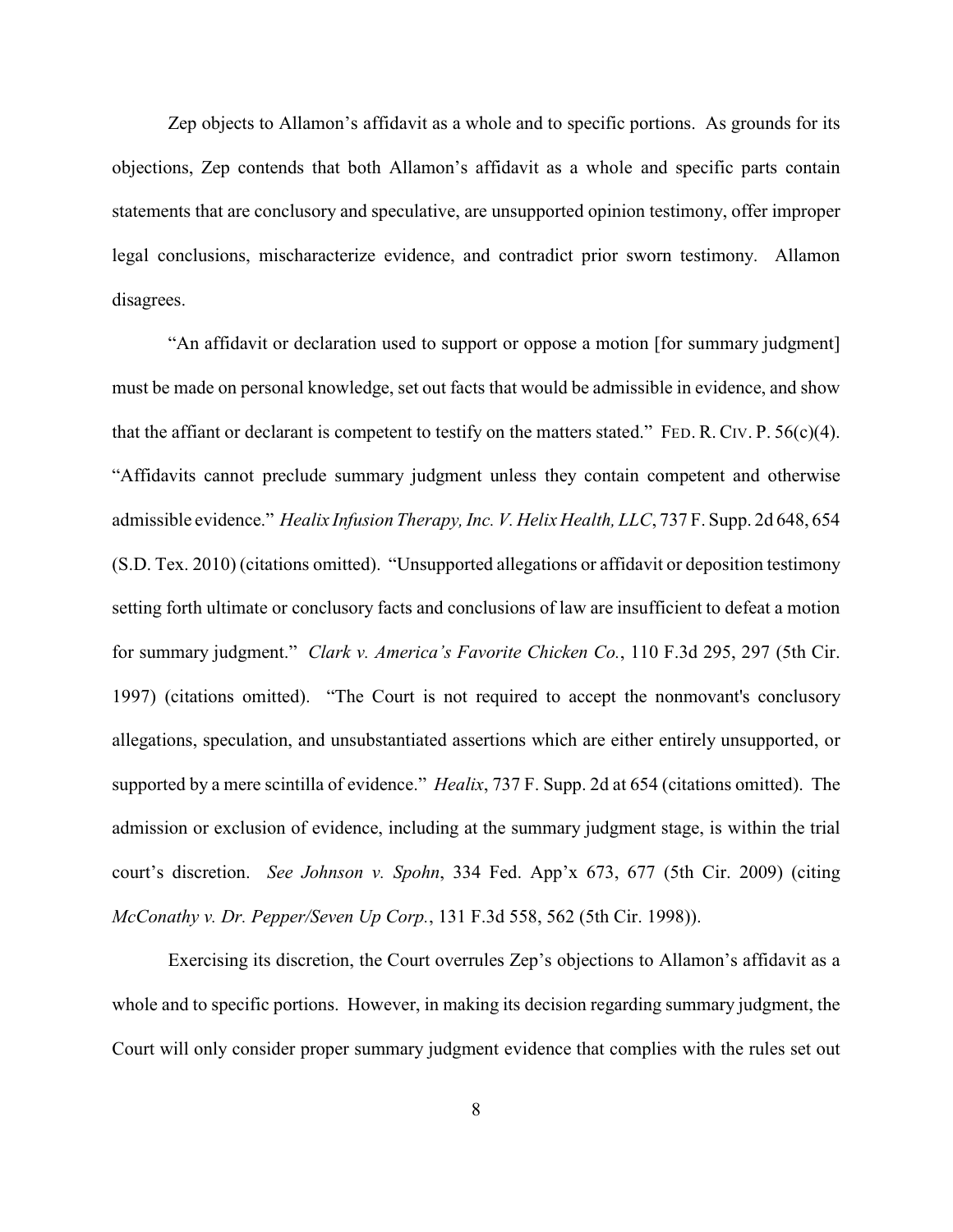above. Any evidence that fails to satisfy such standards, including within Allamon's affidavit, will not be considered.

### **BREACH OF CONTRACT**

Allamon alleges that Zep breached the Guidelines, which, she contends, is a breach of contract under Texas law. The elements of a breach of contract in Texas are: "(1) the existence of a valid contract; (2) performance or tendered performance by the plaintiff; (3) breach of the contract by the defendant; and (4) damages sustained by the plaintiff as a result of the breach." *Am. Gen. Life Ins. Co. v. Kirsh*, 378 Fed. Appx. 379, 383 (5th Cir. 2010) (quoting *Smith Int'l, Inc. v. Egle Group, LLC*, 490 F.3d 380, 387 (5th Cir. 2007)).

For purposes of its motion for summary judgment, Zep admits that the Guidelines constitute an at-will employment agreement between Zep and Allamon. Summarizing Zep's arguments, it first contends that the Guidelines are an at-will employment contract which can be modified by either party at any time and that it complied with the Guidelines both as originally drafted and as modified. Alternatively, Zep avers that even if the Guidelines were not an at-will agreement, it complied with the Guidelines.

Zep makes two additional alternative arguments, if the Guidelines are not an at-will agreement: (1) Allamon's law suit falls outside of the limitations period for breach of contract actions; and (2) the Guidelines were extinguished by the Merger Clause in the Settlement Agreement or Allamon's claims were released by the Release Clause in the Settlement Agreement.

Finally, Zep challenges Allamon's claim for breach of implied-in-fact contract. Zep states that because it has admitted for purposes of the present motion that the Guidelines are an at-will employment agreement, under Texas law there can be no implied-in-fact agreement covering the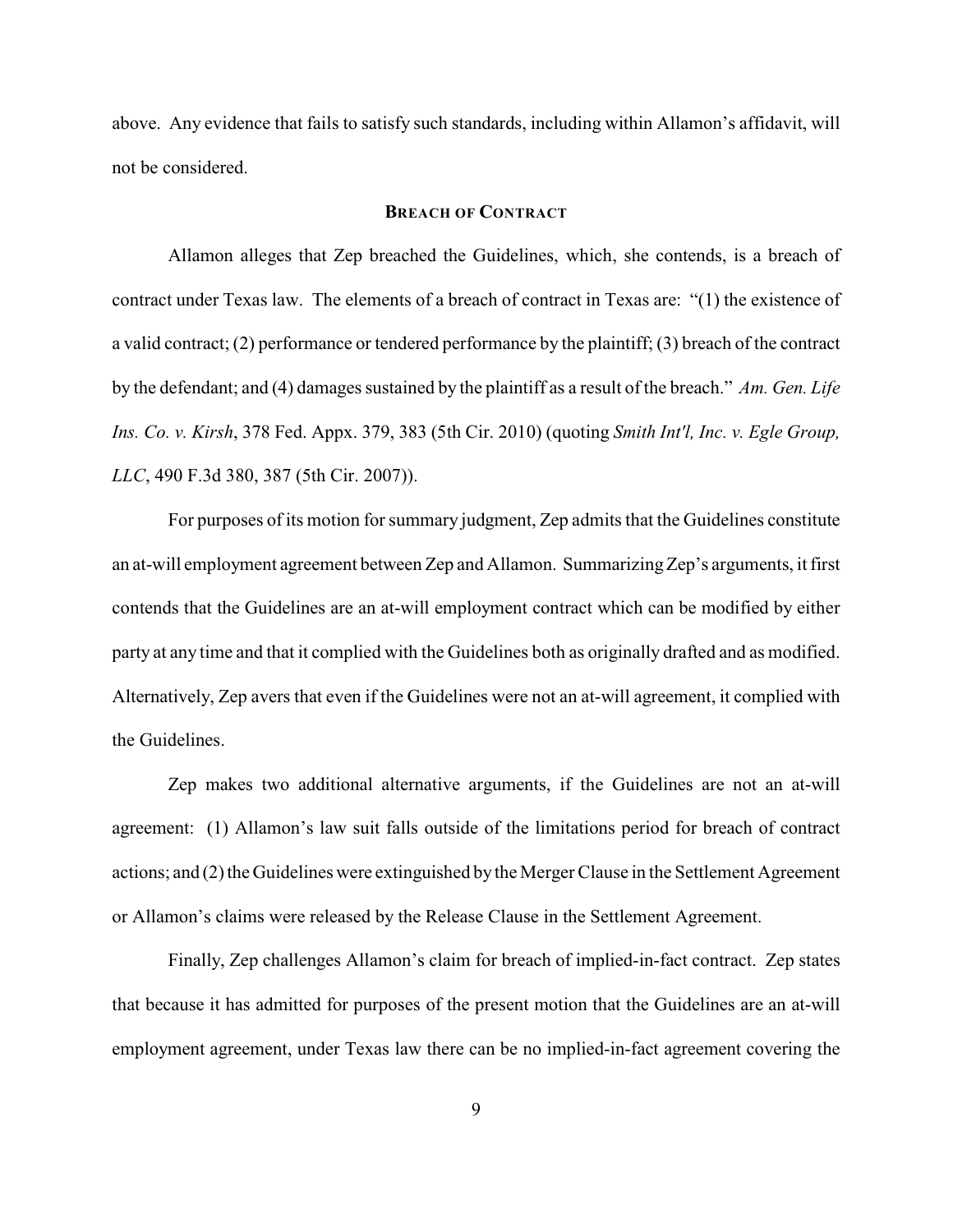same subject matter, *i.e.* Allamon's employment with Zep.

Zep's arguments require the Court to first determine what kind of agreement the Guidelines created, and then, should the Court determine the Guidelines are not a terminable-at-will employment contract, the Court must address Zep's alternative contentions.

#### **I. Are the Guidelines a Terminable At-Will Employment Agreement?**

In Texas, employment is presumed to be at will. *Midland Judicial Dist. Cmty. Supervision & Corr. Dep't v. Jones*, 92 S.W.3d 486, 487 (Tex. 2002) (per curiam) (citing *Montgomery Cnty. Hosp. Dist. v. Brown*, 965 S.W.2d 501, 502 (Tex. 1998) (hereinafter "*Montgomery County*")). To modify or alter the at-will employment relationship, "'the employer must unequivocally indicate a definite intent to be bound not to terminate the employee under certain circumstances.'" *Matagorda Cnty. Hosp. Dist. v. Burwell*, 189 S.W.3d 738, 740 (Tex. 2006) (per curiam) (quoting *Montgomery County*, 965 S.W.2d at 502). "[A] limitation on at-will employment 'cannot simply be inferred.'" *County of Dallas v. Wiland*, 216 S.W.3d 344, 354 (Tex. 2007) (quoting *Burwell*, 189 S.W.3d at 739). Thus, "without an express agreement to the contrary, employment for an indefinite period may be terminated at-will by either party and without cause." *Smith v. SCI Mgmt. Corp.*, 29 S.W.3d 264, 266 (Tex. App.—Houston [14th Dist.] 2000, no pet.) (citing *Sabine Pilot Serv., Inc. v. Hauck*, 687 S.W.2d 733, 734–35 (Tex. 1985); *Demunbrun v. Gray*, 986 S.W.2d 627, 628 (Tex. App.—El Paso 1998, no pet.)). However, Texas law recognizes that the at-will status of an employment agreement may be changed in some instances when the employer and employee enter into a "satisfaction contract" which provides for employment so long as the employee's performance is satisfactory. *See Belian v. Tex. A&M Univ. Corpus Christi*, 987 F.Supp.2d 517, 520 (S.D. Tex. 1997) (citations omitted) *aff'd* 132 F.3d 1453; *Zep Mfg. Co. v. Harthcock*, 824 S.W.2d 654, 659 (Tex. App.—Dallas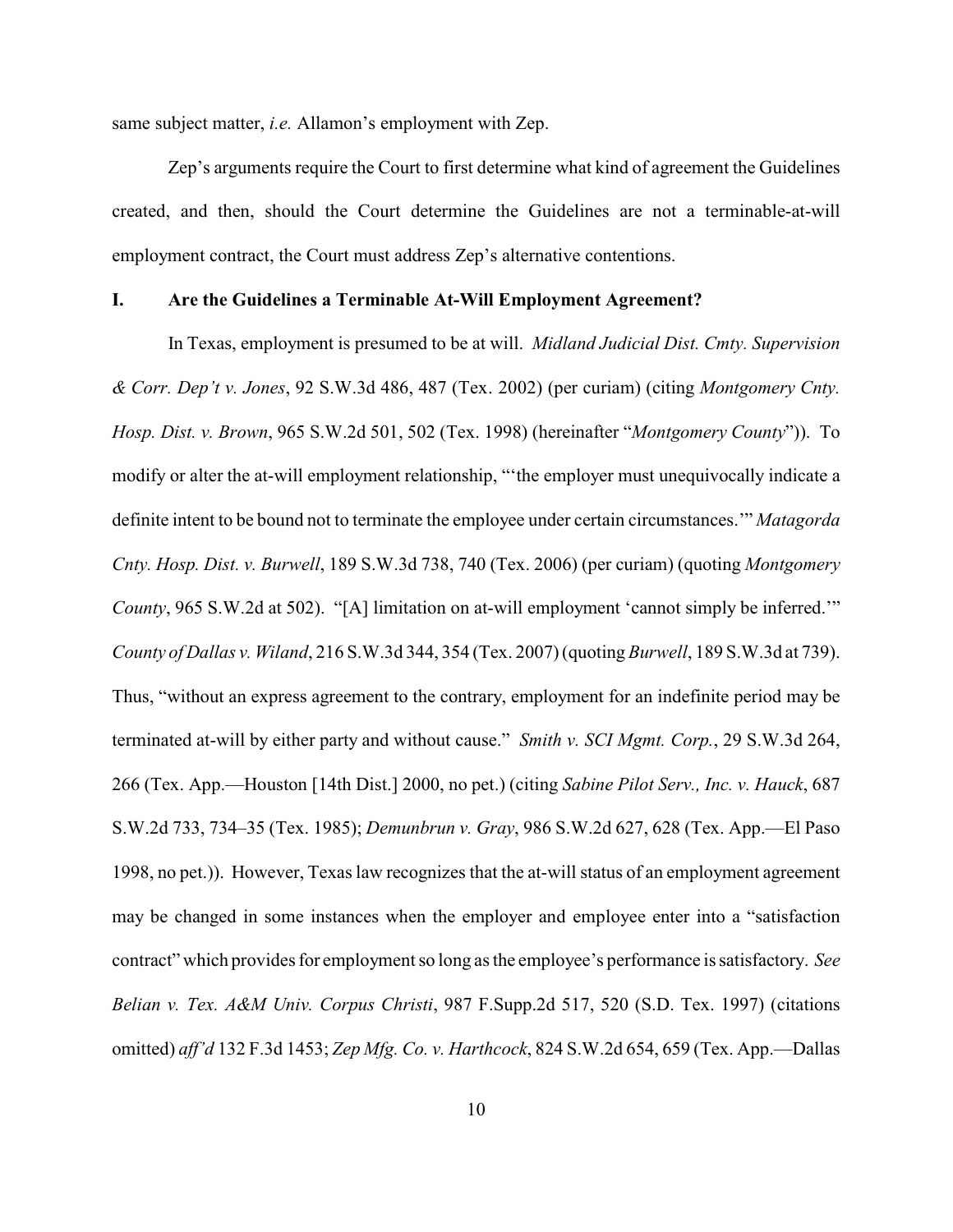1992, no writ) (citations omitted).

#### **A. Which Version of the Guidelines Applies?**

As previously discussed, two versions of the Guidelines appear in the record: a version with Edmond's note and a version without. The version without Edmonds' note provides only a description of the telemarketing representative's duties, which accounts it will be assigned, and how any commissions will be split between representatives, among other things. It does not state anything regarding duration or otherwise limit Zep's ability to terminate Allamon's employment. Edmonds' note, according to Allamon, does limit Zep's ability to terminate her, thereby converting her employment from at-will. Thus, the Court must determine which version of the Guidelines applies, and if it determines that the Edmonds version applies, the Court must determine whether her note is sufficient to take Allamon's employment out of the at-will context.

## **1.** *Parol Evidence Rule*

Zep contends that the Parol Evidence Rule precludes the Court from considering Edmonds's note and Edmonds's and Purser's unexpressed intent that Allamon would be employed under the terms listed in Edmonds's note. CLERK'S DOCKET NO. 69, at 12. Allamon asserts that Edmonds's note is the only competent evidence of the parties' intent; that statements made by her, Purser, and Edmonds are the only competent testimony of the parties' intent; and that the Guidelines without Edmonds's note do not, on their face, indicate a complete expression of the parties' whole agreement. *Id.* NO. 61, at 29; *id.* NO. 71, at 5. As evidence that the Guidelines without Edmonds's note are incomplete, Allamon relies on Edmonds's note and the statements made by Edmonds, Purser, and herself.

First, the Court notes that any prior or contemporaneous oral agreements between the parties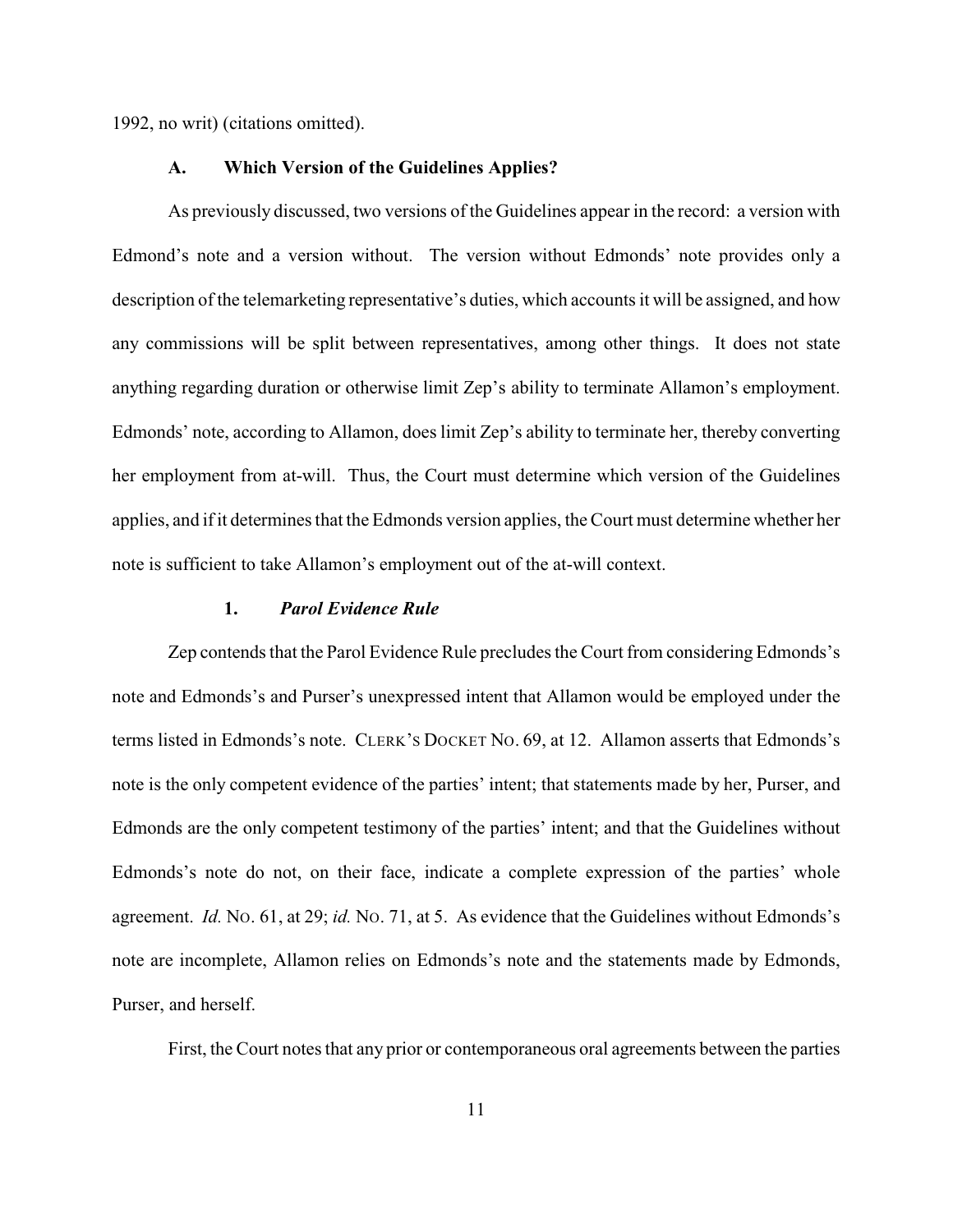are presumed to be merged into the written agreement, even without an express merger clause. *Rayburn v. Equitable Life Assurance Soc'y of the United States*, 805 F. Supp. 1401, 1407 (S.D. Tex. 1992) (citations omitted); *Edascio, L.L.C. v. NextiraOne L.L.C.*, 264 S.W.3d 786, 796 (Tex. App.—Houston [1st Dist.] 2008, pet. denied) (citation omitted) ("A written instrument presumes that all prior agreements relating to the transaction have been merged into it and will be enforced as written and cannot be added to, varied, or contradicted by parol testimony."). In other words,

When parties reduce an agreement to writing, the law of parol evidence presumes, in the absence of fraud, accident, or mistake, that any prior or contemporaneous oral or written agreements merged into the written agreement and, therefore, that any provisions not set out in the writing were either abandoned before execution of the agreement or, alternatively, were never made and are thus excluded from consideration in interpreting the written agreement.

*DeClaire v. G &B Mcintosh Family Ltd. P'ship*, 260 S.W.3d 34, 45 (Tex. App.—Houston [1st Dist.] 2008, no pet.) (op. on reh'g) (citations omitted). Even when the agreement is only partially integrated, parol evidence may only be used to supply consistent additional terms or explain or supplement the terms of the written agreement. *See Jack H. Brown & Co., Inc. v Toys "R" Us, Inc.*, 906 F.2d 169, (5th Cir. 1990) (citing *N.K. Parrish, Inc. v. Sw. Beef Indus. Corp.*, 638 F.2d 1366, 1369 (5th Cir. 1981) *cert. denied* 454 U.S. 1047 (1981); *Hubacek v. Ennis State Bank*, 159 Tex. 166, 317 S.W.2d 30, 32–34 (Tex. 1958); *Don Drum Real Estate Co. v. Hudson*, 465 S.W.2d 409, 413 (Tex. Civ. App.—Dallas 1971, no writ)).

Second, "under Texas law, the parol evidence rule excludes evidence of prior or contemporaneous negotiations and representations that are introduced to vary, add to, or contradict the terms of a valid written instrument, in the absence of fraud, accident or mistake." *Id.* (citation omitted); *see Wright v. Nationwide Mut. Ins. Co.*, No. 6:09-CV-183, 2010 WL 278482, at \*4 (E.D.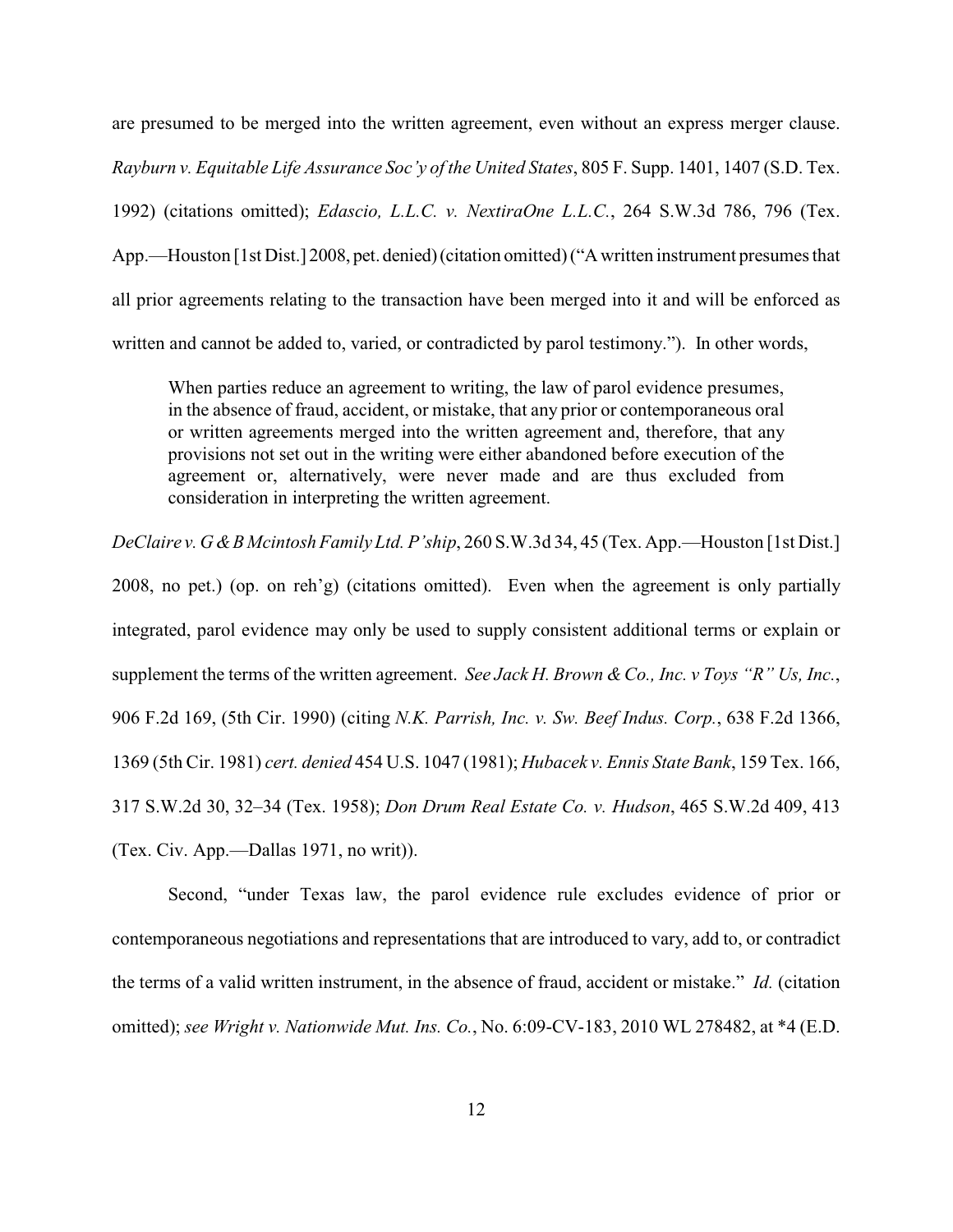Tex. Jan. 19, 2010) (Davis, J.) ("'An unambiguous contract will be enforced as written, and parol evidence will not be received for the purpose of creating an ambiguity or to give the contract a meaning different from that which its language imports.'") (quoting *David J. Sacks, P.C. v. Haden*, 266 S.W.3d 447, 450 (Tex. 2008)). The "collateral and consistent" exception, however, does permit parol evidence of prior or contemporaneous agreements that are collateral to and consistent with a binding agreement but that do not vary or contradict the binding agreement's implied or express terms. *David J. Sacks, P.C.*, 266 S.W.3d at 451) (citation omitted).

Here, the type-written text on both versions of the Guidelines is silent as to duration or termination, thus the type-written text follows the general presumption in Texas of at-will employment. *See Leathwood v. Engage Energy US, L.P.*, No. 01-99-01481-CV, 2001 WL 665538, at \*3 (Tex. App.—Houston [1st Dist.] June 14, 2001, no pet.) (not designated for publication) (citing *Montgomery County*, 965 S.W.2d at 502; *Massey v. Houston Baptist Univ.*, 902 S.W.2d 81, 82 (Tex. App.—Houston [1st Dist.] 1995, writ denied)). Thus, to the extent the parol evidence Allamon seeks to introduce evinces agreements made prior to or contemporaneous with the type-written text, it directly contradicts the terms of the type-written text and cannot be considered. *See id.* at \*4 (citing *Ross & Sensibaugh v. McLelland*, 262 S.W.2d 205, 208 (Tex. Civ. App.—Fort Worth 1953, writ ref'd n.r.e.); *Nat'l Union Fire Ins. Co.*, 907 S.W.2d at 520). Even if the parol evidence rule does not preclude consideration of this evidence, the Guidelines with Edmonds's note are still not the operative version because, as discussed below, no one from Zep with authority to do so approved that version of the Guidelines.<sup>3</sup>

<sup>&</sup>lt;sup>3</sup> The Court recognizes that parol evidence may be used to show that the agreement evidence by the Guidelines was obtained by fraud. *DeClaire v. G & B Mcintosh Family Ltd. P'ship*, 260 S.W.3d 34, 45 (Tex. App.—Houston [1st Dist.] 2008, no pet.) (citations omitted). However, because as discussed infra, the Court finds that summary judgment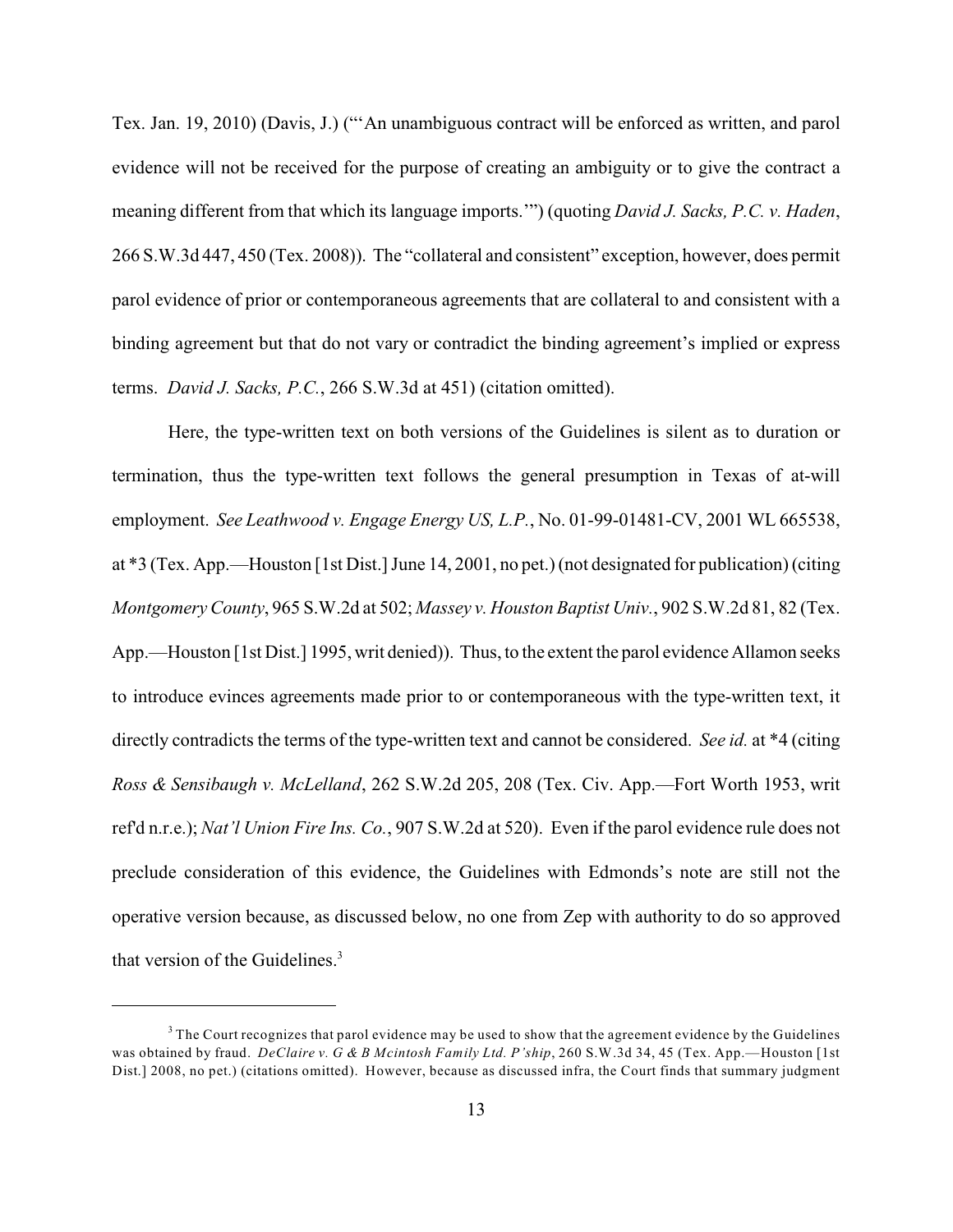### **2.** *Authority*

Zep argues that none ofits employees with authority to enter into employment contracts saw, signed off on, or otherwise agreed to the Edmonds version of the Guidelines. Zep further avers that because neither Edmonds nor Purser had authority to enter into employment agreements on Zep's behalf, their understanding or intent regarding Allamon's employment cannot bind Zep to the Edmonds version of the Guidelines. Allamon argues that there is at least a fact question as to whether Edmonds or Purser had authority to enter such agreements.

In Texas, agency is a mixed question of law and fact. *In re Enron Corp. Securities, Derivative & "ERISA" Litigation*, 491 F. Supp. 2d 690, 706 (S.D. Tex. 2007) (quoting *Karl Rove & Co. v. Thornburgh*, 39 F.3d 1273, 1295-96 (5th Cir. 1994)). "Nevertheless, if the evidence is undisputed, whether an agency relationship exists is a question of law for the court." *Id.* (citing *Coffey v. Fort Wayne Pools, Inc.*, 24 F. Supp. 2d 671, 677 (N.D. Tex. 1998) (citing *Campbell v. Hamilton*, 632 S.W.2d 633, 634 (Tex. App.—Dallas 1982, writ ref'd n.r.e.)). "Under Texas law, '[a]gency is never to be presumed; it must be shown affirmatively. The party who asserts the existence of an agency relationship has the burden of proving it.'" *Id.* (quoting *Karl Rove*, 39 F.3d at 1296).

Allamon contends that Edmonds's "deposition demonstrates that she believed that Purser would have been the one to have approved the [G]uidelines and he did not need her approval to do so." CLERK'S DOCKET NO. 61, at p. 30 (citing CLERK'S DOCKET NO. 61-5, at p. 56, ln. 17 – p. 57, ln. 16). A close reading of Edmonds's deposition indicates that neither she nor Purser had authority

must be granted on Allamon's fraud claims, the Court will not consider Allamon's parol evidence. *See Tiemeyer v. Quality Publ'g, Inc.*, 144 F. Supp. 2d 727, 738-39 (S.D. Tex. 2001) (granting summary judgment on breach of contract and fraud claims and not considering parol evidence despite alleged fraud).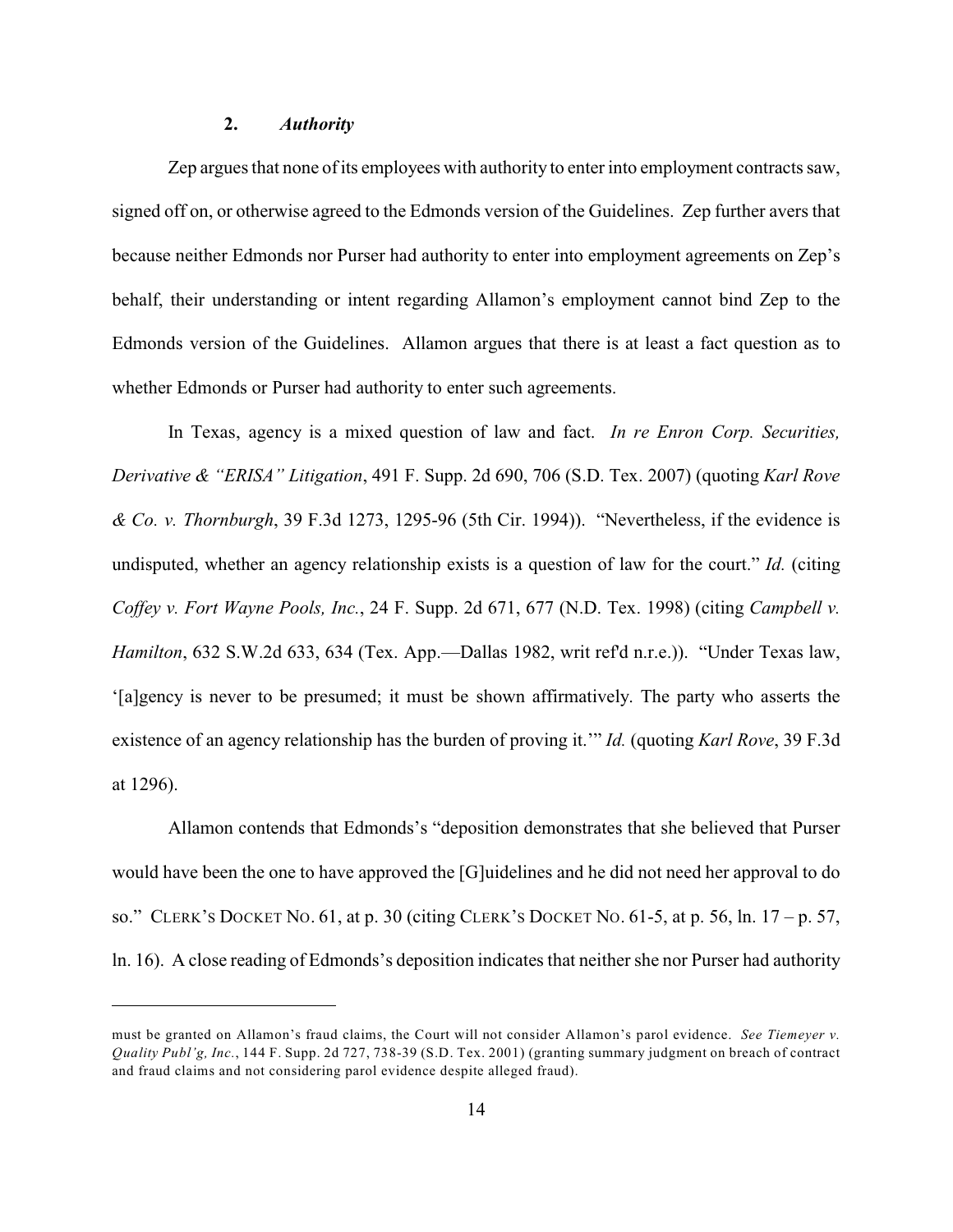to approve the Guidelines in a manner that would bind Zep. For example, while discussing why Acuity Brands, Inc.'s risk management department was involved in Allamon's non-subscriber claim, Edmonds testified that Purser had authority (1) to negotiate Zep's behalf and (2) to agree to a financial settlement up to an unspecified amount. *Id.* No. 61-5, at p. 15, ln. 15 – p. 16, ln. 11. Edmonds further testified that approving the terms of the Guidelines was not her "role" and that such approval was a "Sales Management function." *Id.* at p. 57, ln. 1 – ln. 2. Allamon's counsel asked Edmonds, "Did you have to sign off on [the Guidelines] in order for Mr. Purser to then take them to Zep as a *recommendation*?". *Id.* at p. 57, ln. 11 – ln. 13 (emphasis added). Edmonds said, "No" and agreed that Purser "had that full authority." *Id.* at p. 57, ln. 14 – ln. 16. Later, Edmonds stated that "it wasn't up to [her] to review [the Guidelines], determine [the Guidelines], approve [the Guidelines], anything. [The Guidelines were] worked out between Zep and [Allamon] with [Purser's] *coordination*." *Id.* at p. 59, ln. 8 – ln. 11 (emphasis added). Purser also testified in his deposition that he did not have the authority to approve a return-to-work arrangement. *See id.* NO. 61-6, at p.16, ln. 4 – p. 17, ln. 13; p. 19, ln. 15 – ln. 17; p. 112, ln. 7 – ln. 10.

Allamon advances two additional arguments regarding Edmonds's and Purser's authority. Allamon first contends that Edmonds's and Purser's deposition testimony demonstrates their belief that she would be employed under the terms in the Edmonds version of the Guidelines, and that if they did not have the authority to bind Zep to those terms, "then their understanding of Zep's intention has to be based on Zep itself agreeing to the term. . . ." *Id.* No. 61, at p. 30. Such an assertion is insufficient to satisfy Allamon's burden to create a fact issue. *See Tex. Capital Bank, N.A. v. Ameriprise Fin. Servs., Inc.*, No. 3:08-CV-1186-N, 2011 WL 6189494, at \*2 (N.D. Tex. May 20, 2011) ("Moreover, '[c]onclusory allegations, speculation, and unsubstantiated assertions' will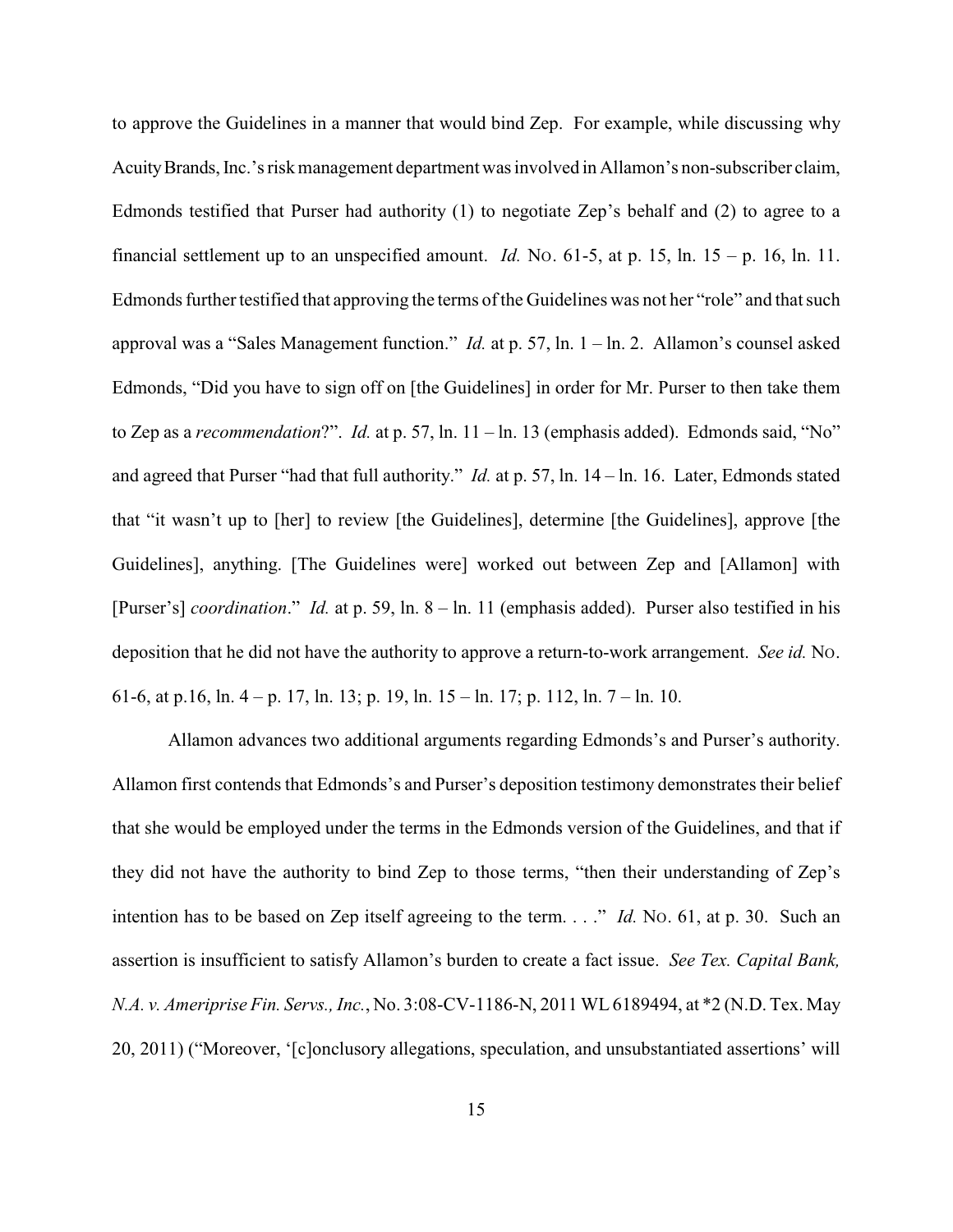not suffice to satisfy the nonmovant's burden.") (quoting *Douglas v. United States Auto. Ass'n*, 79 F.3d 1415, 1429 (5th Cir. 1996)).

Allamon next argues that the best evidence of Edmonds's and Purser's authority to bind Zep would be found in an agreement between Zep and its sister company, Acuity Brands, Inc., that employed Edmonds and Purser. Allamon contends that because Zep claims there is no such agreement and that the document Zep produced concerning authority does not mention employment agreements, a fact issue on authority remains.<sup>4</sup> CLERK's DOCKET No. 61, at 31. Allamon does not cite any legal authority for this argument. Allamon's assertion is insufficient to satisfy her summary judgment burden. *See id.* at \*2. Because none of Allamon's summary judgment evidence or arguments controvert Zep's contention, the Court concludes that whether Edmonds or Purser was an agent with the authority to bind Zep to the Edmonds version of the Guidelines is a question of law. *See In re Enron Corp.*, 491 F. Supp. 2d at 706.

Texas law does not presume agency. *De Francheschi v. BAC Home Loans Servicing, Inc.*, No. 3:09-CV-1667-K, 2011 WL 1456849, at \*3 (N.D. Tex. Apr. 14, 2011) (citing *Tex. Cityview Care Ctr., L.P. v. Fryer*, 227 S.W.3d 345, 352 (Tex. App.—Fort Worth 2007, pet. dism'd [mand. dism'd]); *Lifshutz v. Lifshutz*, 199 S.W.3d 9, 22 (Tex. App.—San Antonio 2006, pet. denied)). The burden of proving agency is on the party alleging it. *Id.* (citations omitted). "Absent actual or apparent authority, an agent cannot bind a principle." *Id.* (citations omitted). Thus, the Court turns to the summary judgment record to determine whether Allamon has presented evidence sufficient

In her summary judgment evidence, Allamon included a document entitled "DOS Authorization Schedule," <sup>4</sup> which she avers is the document Zep produced to show the extend of any agreement between Zep and Acuity Brands. Although that document includes an entry titled "Written Contracts," which includes a "DOS Authorization Level" of "none," there is no record evidence explaining the document nor indicating to what it pertains. *See* CLERK'S DOCKET NO. 61-37. Therefore, the Court has not considered it for summary judgment purposes.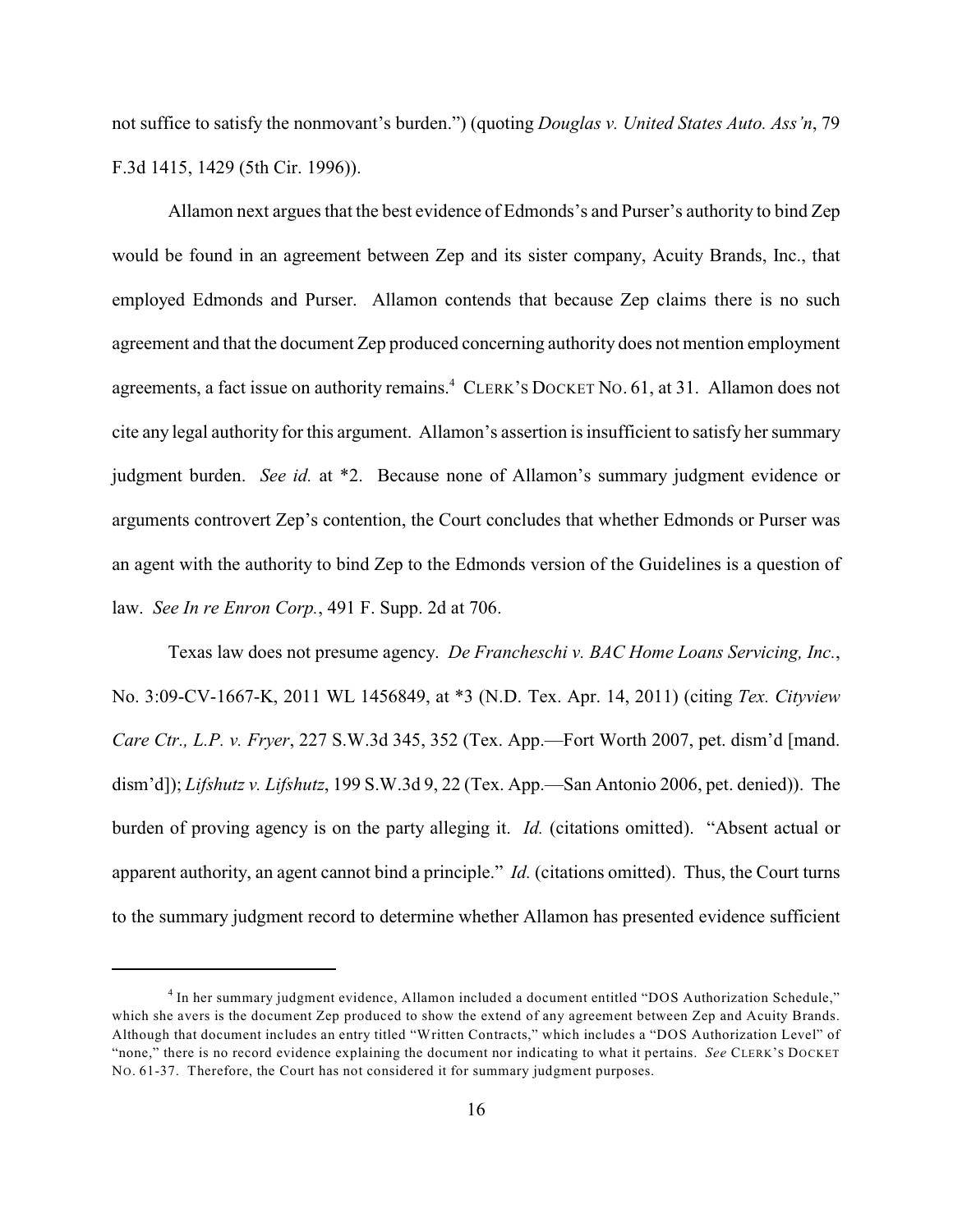to raise a fact issue regarding whether Edmonds or Purser was acting as Zep's agent such that Zep was bound by the Edmonds version of the Guidelines.

Actual authority can be express or implied. *DeFrancheschi*, 2011 WL 1456849, at \*3 (citations omitted). It "usually denotes the authority a principle 1) intentionally confers upon an agent; 2) intentionally allows the agent to believe he possesses; or 3) by want of due care allows the agent to believe he possesses." *Id.* (citing *Tex. Cityview Care Ctr.*, 227 S.W.3d at 352) (additional citations omitted). "Actual authority is created through conduct of the principal communicated to the agent." *Id.* (citing *Tex. Cityview Care Ctr.*, 227 S.W.3d at 352; *Lifshutz*, 199 S.W.3d at 22).

"Apparent authority arises through acts of participation, knowledge, or acquiescence by the principal that clothe the agent with the indicia of apparent authority." *Id.* (citing *Ins. Co. of N. Am. v. Morris*, 981 S.W.2d 667, 672 (Tex. 1998); *Tex. Cityview Care Ctr.*, 227 S.W.3d at 353). To determine whether apparent authority exists, courts first look to the acts of the principal to ascertain "whether those acts would lead a reasonably prudent person using diligence and discretion to suppose the agent had the authority to act on behalf of the principal." *Id.* (citing *Tex. Cityview Care Ctr.*, 227 S.W.3d at 353; *Lifshutz*, 199 S.W.3d at 22). Only the principal's conduct is considered, and the representations of the agent are of no effect. *Id.* (citations omitted). "[T]he principal must either have affirmatively held the agent out as possessing the authority, or the principal must have knowingly and voluntarily permitted the agent to act in an unauthorized manner." *Id.* (citations omitted). "[A] party dealing with an agent must ascertain both the fact and the scope of the agent's authority, and if the party deals with the agent without having made such a determination, she does so at her own risk." *Id.* (citations omitted); *see Folmar v. Terra Renewal, LLC*, No. H-09-3647, 2011 WL 643229, at \*5 (S.D. Tex. Feb. 14, 2011) (same) (citing *Suarez v. Jordan*, 35 S.W.3d 268,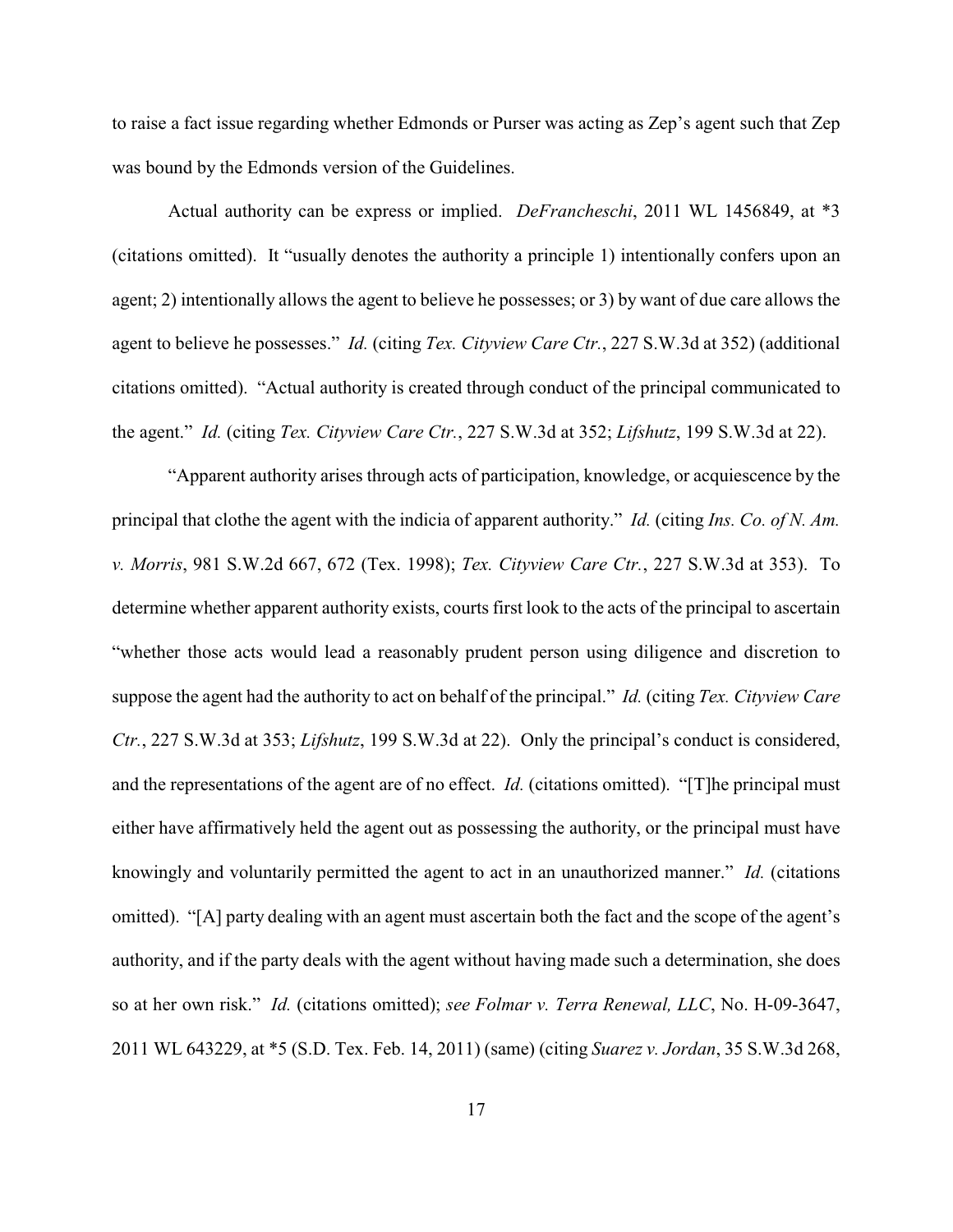272 (Tex. App.—Houston [14th Dist.] 2000, no pet.); *Disney Enters., Inc. v. Esprit Fin., Inc.*, 981 S.W.2d 25, 30 (Tex. App.—San Antonio 1998, pet. dism'd w.o.j.)). *But see Thomas Reg'l Directory Co., Inc. v. Dragon Prods., Ltd.*, 196 S.W.3d 424, 428 (Tex. App.—Beaumont 2006, pet. denied) (stating that a failure to inquire may be evidence that reliance was unreasonable but there is no duty to inquire as an element of apparent authority). "Apparent authority is not available when the other party has notice of the limitations of the agent's power." *Nat'l W. Life Ins. Co. v. Newman*, No. 02- 10-00133-CV, 2011 WL 4916436, at \*10 (Tex. App.—Fort Worth Oct. 13, 2011, no pet.) (per curiam) (mem. op.) (op. on reh'g) (citing *Douglass v. Panama, Inc.*, 504 S.W.2d 776, 779 (Tex. 1974)); *see also Everest Nat'l Ins. Co. v. LJM Servs., Inc.*, 265 F.3d 1060, 1060 (5th Cir. 2001) (per curiam) (unpublished) (quoting *Douglass*, 504 S.W.2d at 779).

## **a. Actual Authority**

There is no record evidence that Zep embued Edmonds or Purser with actual authority to bind it to employment agreements. Not only is there no evidence that Zep intentionally conferred any such authority on Edmonds or Purser, there is no evidence that either Edmonds or Purser believed they possessed such authority. *See DeFrancheschi*, 2011 WL 1456849, at \*3 (citations omitted). In fact, their deposition testimony makes clear that neither believed they had authority to agree to employment arrangements on Zep's behalf: both testified that they did not. Therefore, there is no fact question regarding whether Edmonds or Purser had actual authority to enter into employment agreements on Zep's behalf.

### **b. Apparent Authority**

Again, there is no record evidence that Zep held out Edmonds or Purser as having the authority to bind it to an employment agreement. Edmonds testified in her deposition regarding the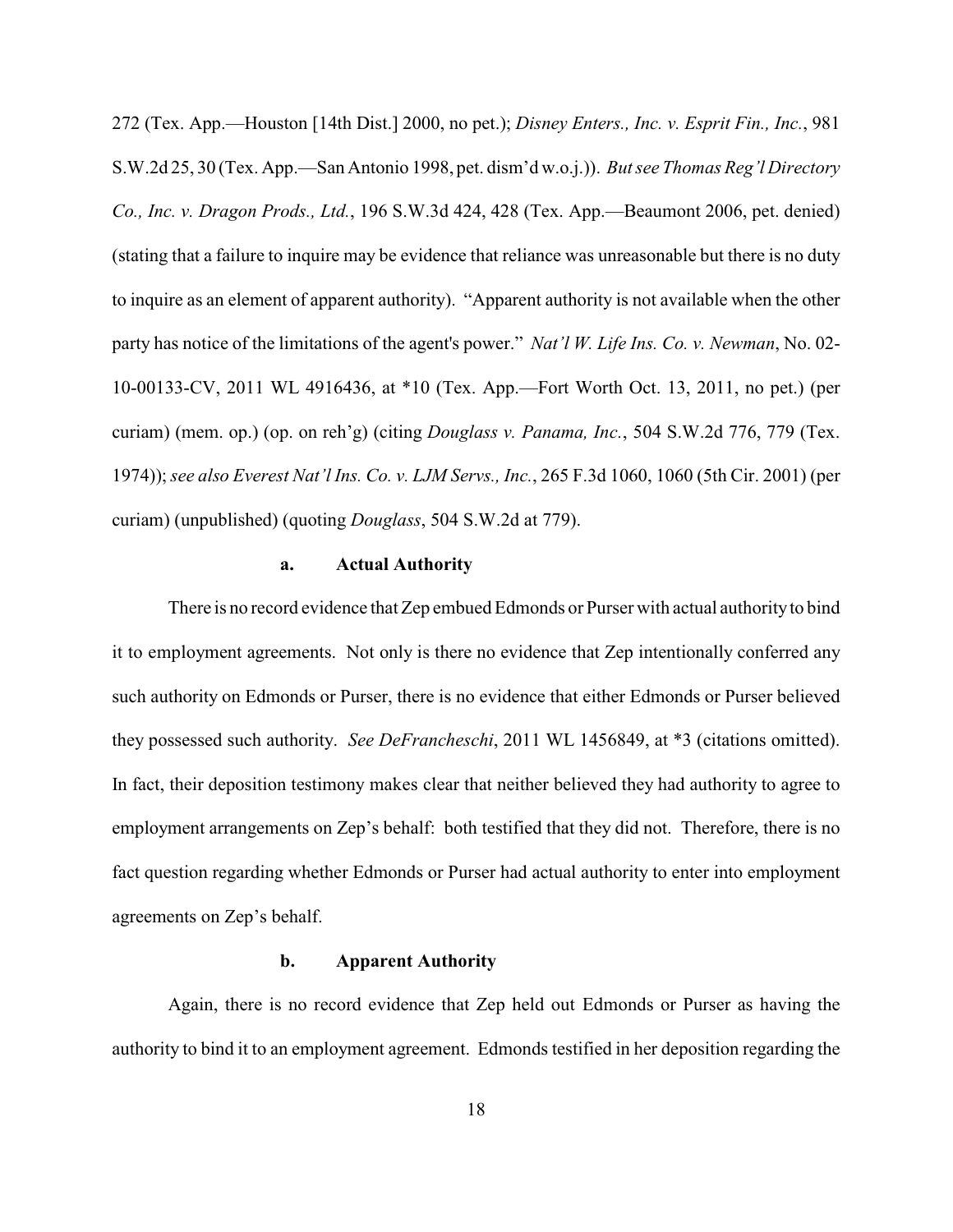nature of the relationship between Zep and Acuity Brands, Inc.'s risk management department

regarding the handling of Allamon's non-subscriber claim. She stated,

Zep, in conjunction with the Acuity Brands Risk Management Department, primarily Keith Purser who joined the company in 2000, managed the claim.

We worked with the – claims people worked with the various doctors, nurses, so forth to help her achieve as much recovery as possible to see to it that medical bills . . . were paid properly, that were billed properly. All the usual things a claims adjuster would do.

If they had problems or issues, they would come to us. We would help with that. They were not well-versed in handling a catastrophe claim of this nature. They were more accustomed to the standard, everyday Workers' Comp Claim. . . .

So Keith, as our Corporate Expert in claims handling, oversaw and managed the claim primarily.

CLERK'S DOCKET NO. 61-5, at p. 14, ln. 16 – p. 15, ln. 9.

Further, in Edmonds's and Purser's previously detailed deposition statements, both made clear that they did not have authority to bind Zep to an employment agreement and did not intend to do so. There is no evidence that there were "'acts of participation, knowledge, or acquiescence'" by Zep indicating that Edmonds and Purser had such authority. *See Reliant Energy Servs., Inc. v Cotton Valley Compression, L.L.C.*, 336 S.W.3d 764, 784 (Tex. App.—Houston [1st Dist.] 2011, no pet.). Thus, this is not a case where the putative principal knowingly and voluntarily permitted the alleged agent to act in an unauthorized manner because Purser and Edmonds did not attempt to bind Zep to an employment agreement. *See id.* ("Without the principal's participation, either through its 'acts or knowledge of, and acquiescence in those of the agent,' no mere combination of circumstances, including acts of the purported agent which may mislead persons into a false inference of authority, however reasonable, will serve as the predicate for apparent authority.")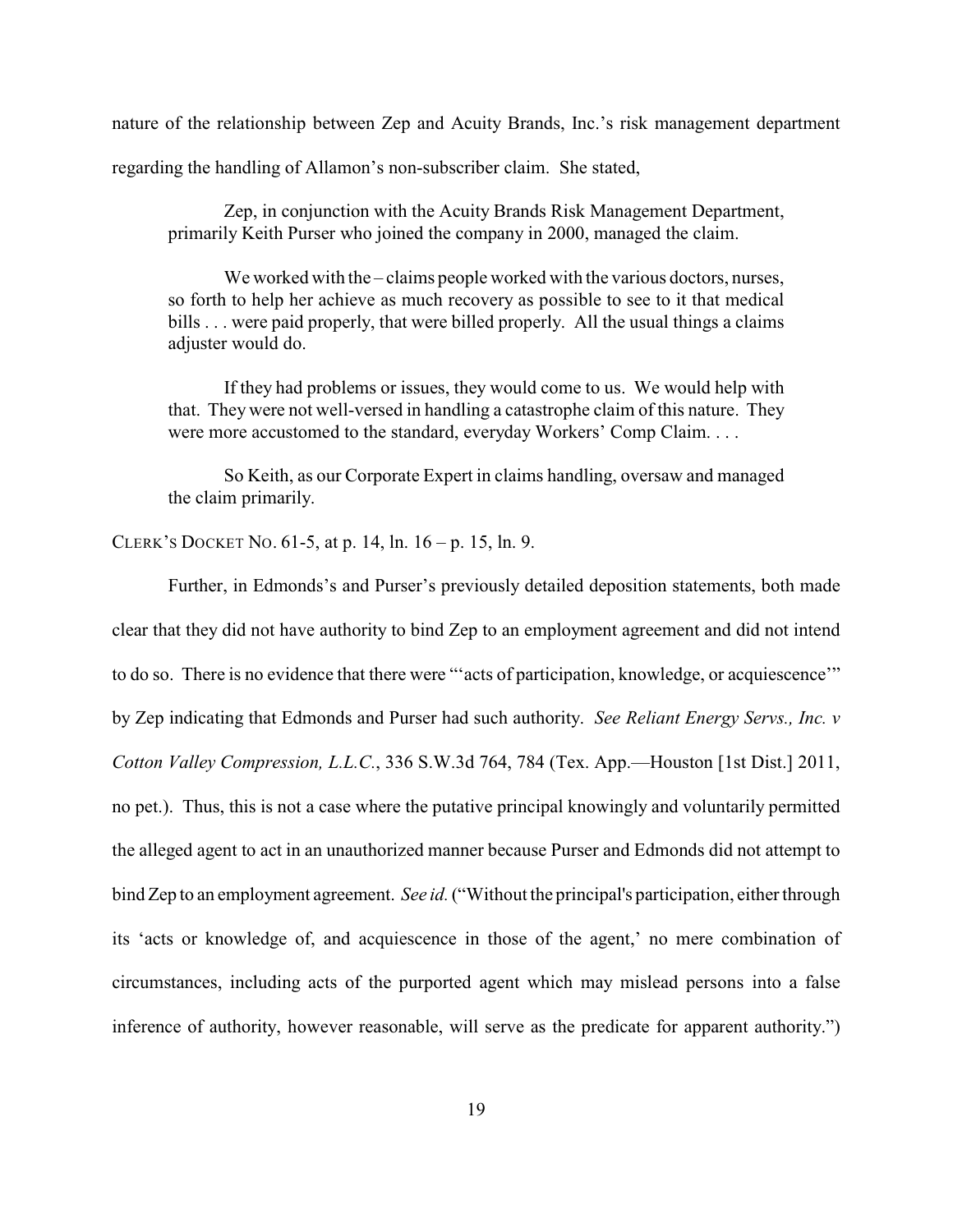(quoting *Hall v. F.A. Halamicek Enters., Inc.*, 669 S.W.2d 368, 375 (Tex. App.—Corpus Christi 1984, no writ)).

Additionally, there is no evidence that Allamon did anything to "ascertain both the fact and the scope" of Edmonds's and Purser's authority. *DeFrancheschi*, 2011 WL 1456849, at \*3 (citations omitted). Although Allamon states that she "relied on Edmonds [sic] and Purser's undisputed authority, as representatives of Zep, in negotiating her Settlement Agreement[,]" she does not set forth any evidence of any investigation on her part that led her to reasonably conclude that Zep imbued Edmonds and Purser with contracting authority relating to employment agreements nor the scope of any such authority. CLERK'S DOCKET NO. 71, at 6. There is no question that Purser and Edmonds had been involved, to varying degrees since at least 2000, in negotiating the settlement of her non-subscriber claim against Zep, which may have led Allamon to believe they had some level of authority over employment agreements. However, the undisputed evidence shows that Edmonds and Purser did not believe they had the authority to bind Zep to employment agreements, intended to do so, or that Zep imbued them with such authority. *See Reliant Energy Servs.*, 336 S.W.3d at 784.

Zep also submitted evidence that Purser indicated to Allamon that he needed to get approval of any employment agreement. In an email dated March 2, 2005, from Allamon to Purser, Allamon asked in relevant part, "Doesn't the job description say that lists of my accounts are not to be published?" Purser replied the same day, "That's what I was thinking, but am still trying to get it signed off and agreed to. In fact, I had a meeting yesterday about your agreement. It seems like the agreement as written conflicts with the standard Zep rep contract. Still trying." CLERK'S DOCKET NO.43-32. Allamon does not present any evidence contradicting Purser's implication that he needed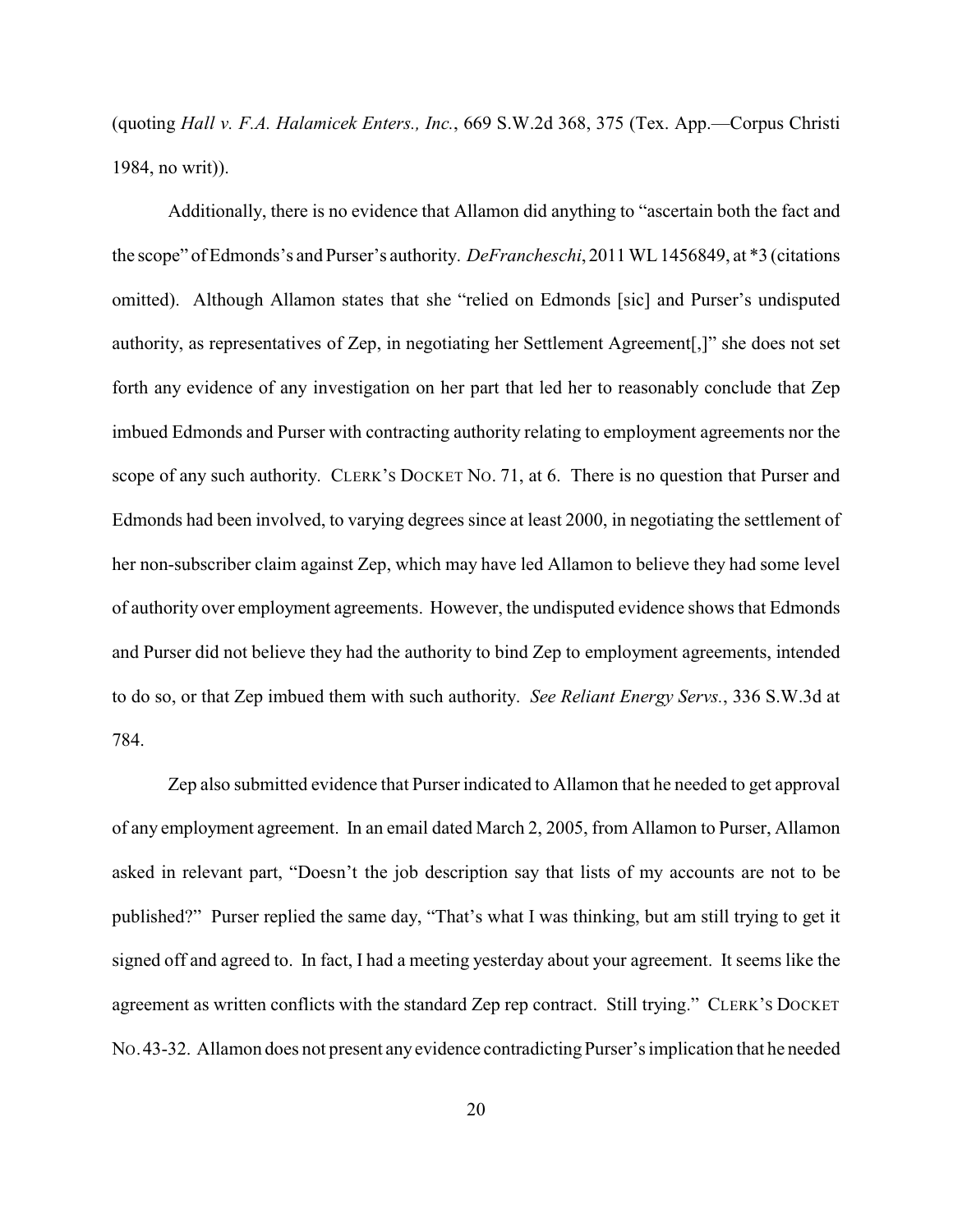to get the "agreement" "signed off and agreed to." Thus, there is at least some uncontroverted evidence that Allamon had notice of the limitations of Purser's authority. *See Schrum v. Land*, 12 F. Supp. 2d 576, 586 (S.D. Tex. 1997) ("Apparent authority does not apply where the party alleging the authority has notice of the limitations on the alleged agent's power.") (citing *Douglass*, 504 S.W.2d at 779). However, even if Edmonds and Purser had authority to bind Zep to the terms reflected in Edmonds's note, the terms are insufficient to modify Allamon's status as an at-will employee.

### **3.** *Satisfaction Contract*

Allamon contends that she was employed not at-will but under a satisfaction contract whereby her employment would continue per the terms in Edmonds's note: for so long as she was able and her performance was satisfactory. Zep argues that the terms are too vague and indefinite to remove Allamon from the general rule in Texas that employment is at-will.

"In Texas, an employment relationship is at-will unless an employment contract limits 'in a meaningful and special way' the employer's right to discharge the employee without cause." *Brown v. Kastle Sys. of Tex. LLC*, No. H-08-02888, 2010 WL 3342219, at \*24 (S.D. Tex. Aug. 25, 2010) (quoting *Lee-Wright, Inc. v. Hall*, 840 S.W.2d 572, 577-78 (Tex. App.—Houston [1st Dist.] 1992, no pet.)). "The employer must unequivocally indicate its intent to be bound not to discharge the employee except under specified circumstances." *Id.* (citing *Montgomery County*, 965 S.W.2d at 502). "To be enforceable, an agreement to modify the employment-at-will relationship must be express rather than implied and clear and specific. *Id.* (citing *Montgomery County*, 965 S.W.2d at 502).

General comments that an employee will not be discharged as long as his work is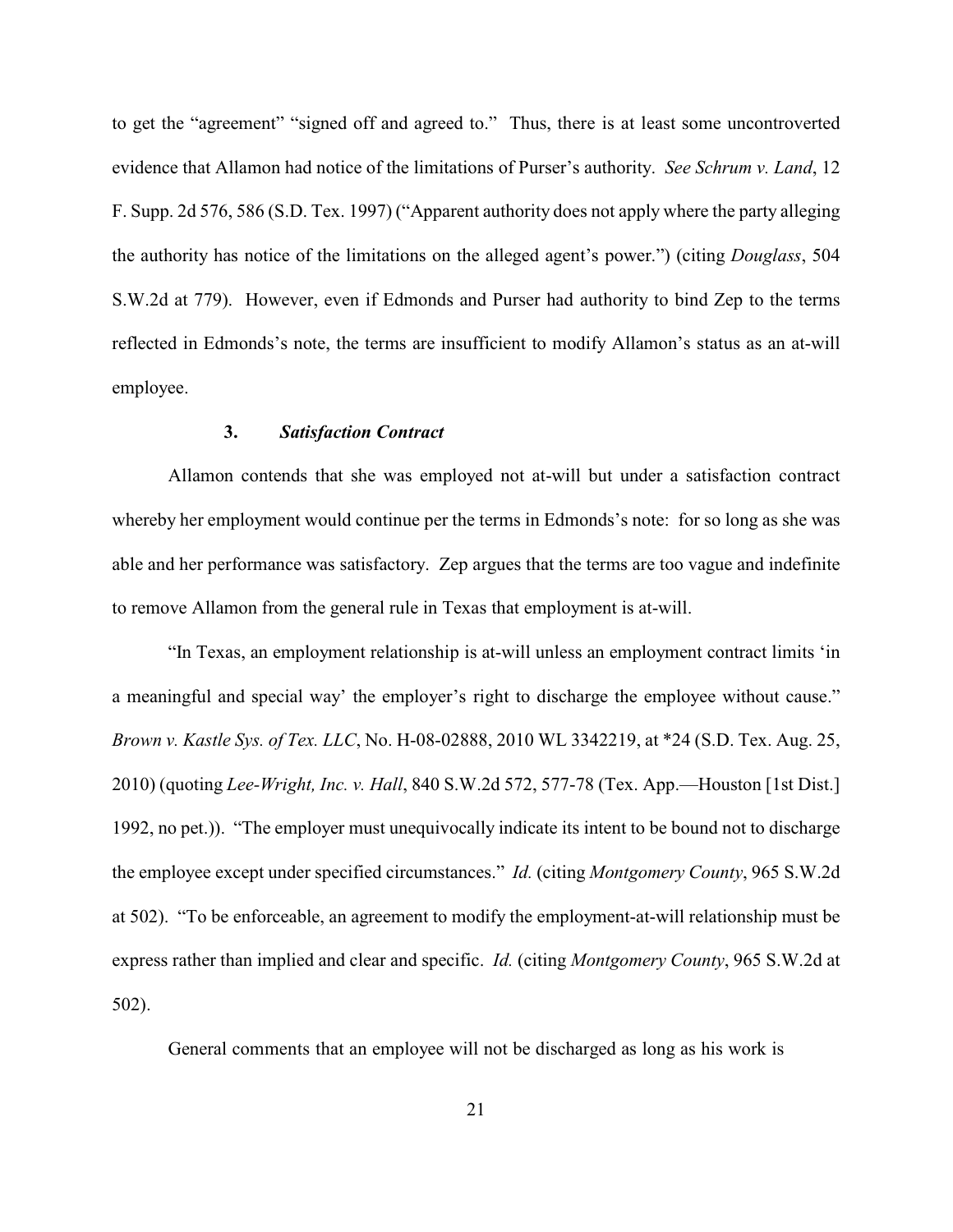satisfactory do not in themselves manifest such an intent. Neither do statements that an employee will be discharged only for "good reason" or "good cause" when there is no agreement on what those terms encompass. Without such agreement the employee cannot reasonably expect to limit the employer's right to terminate him. An employee who has no formal agreement with his employer cannot construct one out of indefinite comments, encouragements, or assurances.

*Montgomery County*, 965 S.W.2d at 502.

The history of *Montgomery County* provides insight into the Texas Supreme Court's holding. In *Montgomery County*, the state trial court granted summary judgment on all of Brown's claims, including claims of breach of oral and written employment contracts. *Id.* at 501. On appeal, Brown argued that "prior to and during her employment, she was orally promised by the then-administrator that as long as Brown performed her job satisfactorily, Brown would have a job *and* that Brown would not be fired without 'good cause.'" *Brown v. Montgomery County Hosp. Dist.*, 929 S.W.2d 577, 584 (Tex. App.—Beaumont 1996) *rev'd* 965 S.W.2d 501 (Tex. 1998) (emphasis in original). The Beaumont Court of Appeals held that "such representations by the then-administrator who acted as an agent of the Hospital would constitute an oral modification of Brown's at-will status." *Id.* (citing *Morgan v. Jack Brown Cleaners, Inc.*, 764 S.W.2d 825, 826 (Tex. App.—Austin 1989, writ dism'd)). On review and taking the administrator's statements as true, the Texas Supreme Court rejected the Beaumont Court of Appeals's reasoning and held that "[g]eneral statements like those made to Brown simply do not justify the conclusion that the speaker intends by them to make a binding contract of employment." *Montgomery County*, 965 S.W.2d at 502.

To support her argument that the terms created a satisfaction contract, Allamon refers the Court to *Zep Manufacturing Company v. Harthcock*, a case wherein the Dallas Court of Appeals had to determine whether a non-compete agreement was ancillary to an otherwise valid and enforceable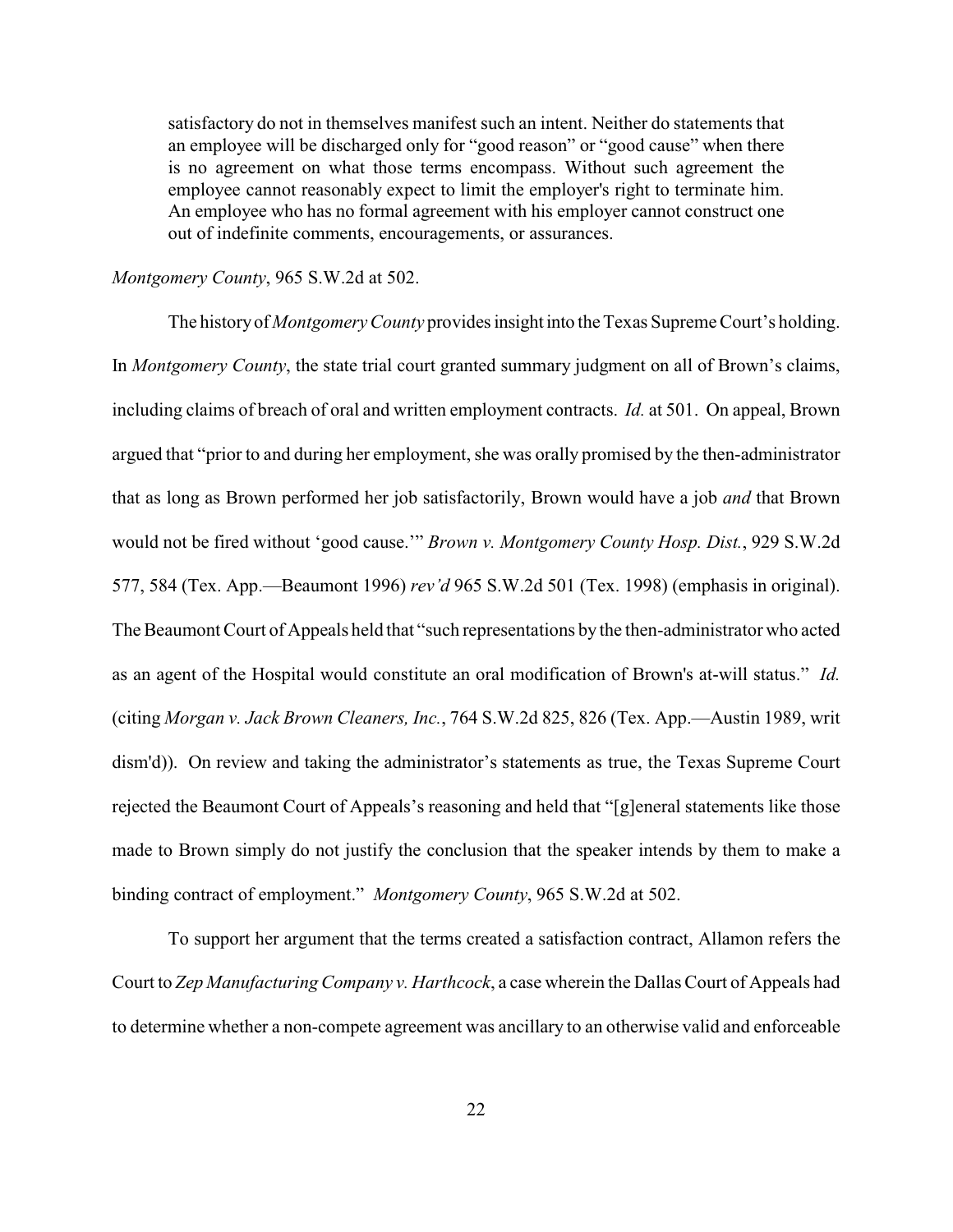agreement. 824 S.W.2d 654, 658–59 (Tex. App.—Dallas 1992, no writ). In that case, in relevant part, the Dallas Court of Appeals concluded that the employment agreement established a satisfaction contract. *Id.* at 659. In so concluding, the Dallas Court of Appeals relied on the following language from the employment agreement: "If the President of Zep, in his sole discretion, determines that Employee's performance of duties hereunder is unsatisfactory, Employee's employment hereunder may be terminated by written notice from the President of Zep or his designee. . . ." *Id.* at 658.

Citing *Pearson v. Visual Innovations Company, Incorporated*, No. 03-04-00563-CV, 2006 WL 903736 (Tex. App.—Austin Apr. 6, 2006, pet. denied) (mem. op.), Allamon asserts that courts have rejected *Montgomery County's* language when the "satisfaction" language is clearly set forth in a written agreement. In *Pearson*, the Austin Court of Appeals had to determine whether a noncompete agreement was ancillary to an otherwise enforceable agreement. *Id.* at \*3–5. Pearson's "Employment Confidentiality Agreement" provided that Pearson would remain employed for six months subject to a termination clause which stated that Pearson's employment could be terminated if he "'failed to perform to the satisfaction of Employer in Employer's sole discretion.'" *Id.* at \*4. The Austin Court of Appeals determined that this language was sufficient to remove Pearson from at-will status.<sup>5</sup> Id. at \*5 (noting also that in cases like Pearson's, courts are evaluating whether an

 $<sup>5</sup>$  In an unpublished opinion with no precedential value, the Houston Court of Appeals, Fourteenth District,</sup> considered whether a written employment agreement was an otherwise enforceable agreement to which a covenant not to compete was ancillary. *Friedman, Clark & Shapiro, Inc. v. Greenberg, Grant & Richards, Inc.*, No. 14-99-01218-CV, 2001 WL 1136169, at \*2 (Tex. App.—Houston [14th Dist.] Sept. 27, 2001, pet. denied) (not designated for publication); *see also* TEX. R. APP. P. 47.7 (stating that cases designated "do not publish" before January 1, 2003 have no precedential value). In that case, the employment agreement stated, "The employment of Employee shall continue only so long as services rendered by Employee are satisfactory to Employer, regardless of any other provision contained in this Agreement. Employer shall be the sole judge as to whether such services of Employee are satisfactory." *Id.* at \*3. The Houston Court of Appeals, Fourteenth District, held that this language created a satisfaction employment agreement such that the employees were not at-will and the covenant not to compete was ancillary to or part of otherwise enforceable agreements. *Id.* at \*3.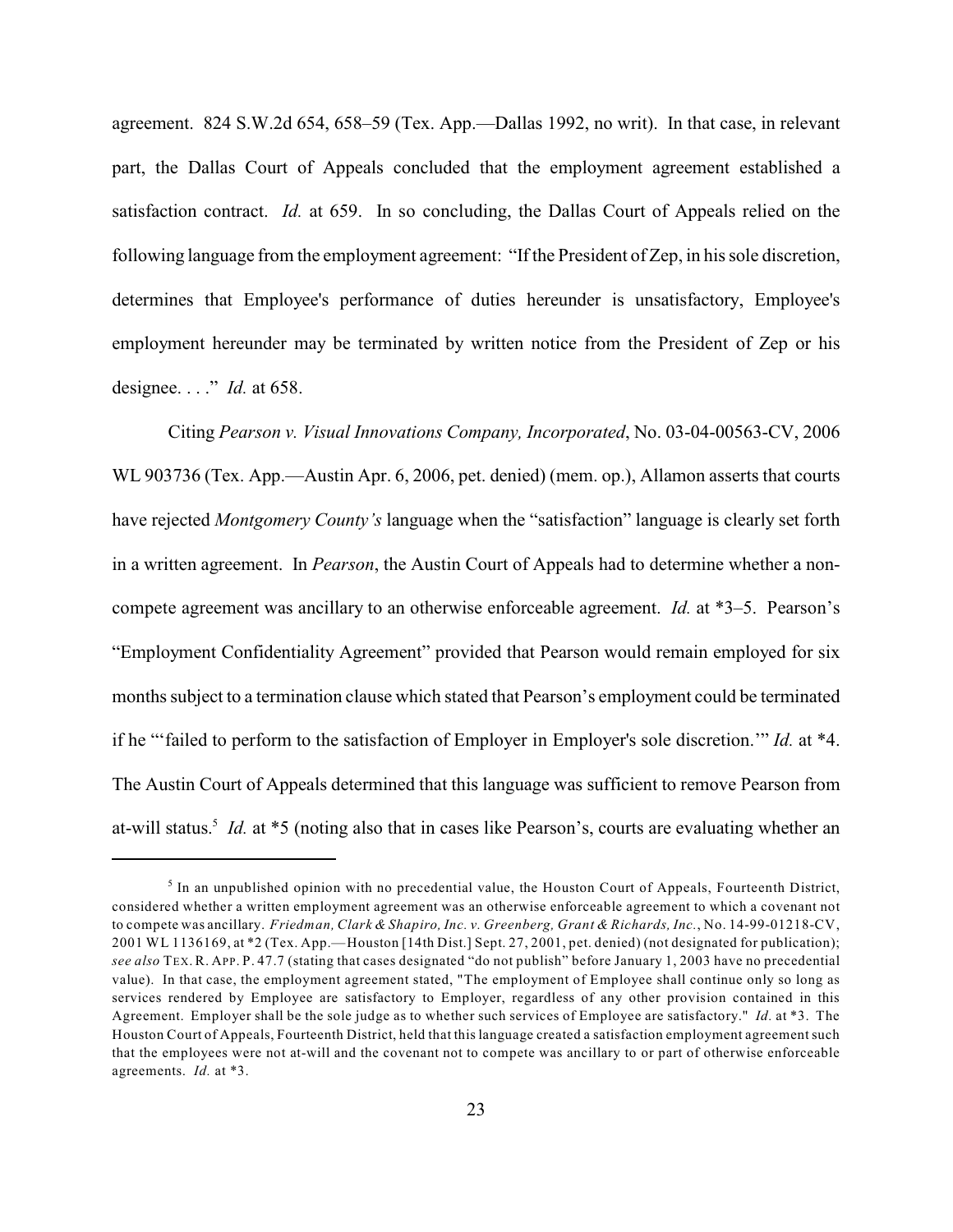employee is at-will in order to determine whether valuable, non-illusory consideration was given for the employee's agreement to not compete).

The *Pearson* court discussed *Montgomery County*, noting that the language in *Montgomery County* required the employer to "'unequivocally indicate a definite intent to be bound not to terminate the employee except under clearly specified circumstances'" before a court can find that the employer intended to make a binding contract of employment. *Id.* (quoting *Montgomery County*, 956 S.W.2d at 502). The *Pearson* court further stated that "[i]n Pearson's case, the circumstances were clearly articulated and set forth in a written, signed contract." *Id.*; *cf. Miksch v. Exxon Corp.*, 979 S.W.2d 700, 704 (Tex. App.—Houston [14th Dist.] 1998, pet. denied) (noting that *Montgomery County* leaves open the possibility that an employer's oral statements may modify an at-will employment agreement, and stating that "[t]he critical factor in determining the validity of an agreement to modify at-will status is whether an employer has 'unequivocally indicated a definite intent to be bound not to terminate the employee except under clearly specified circumstances.'") (quoting *Montgomery County*, 956 S.W.2d at 502)).

Outside of the covenant-not-to-compete context, the San Antonio Court of Appeals held that oral assurances by an employer that the employee "would work from year to year, and the contract would be automatically renewed for successive one-year terms, so long as his work was satisfactory" were insufficient to meet the *Montgomery County* standard. *Gilmartin v. KVTV*, 985 S.W.2d 553, (Tex. App.—San Antonio 1998, no pet.). Additionally, in *Palacios v. Ramos*, the San Antonio Court of Appeals once again faced the question of whether oral assurances were sufficient to meet *Montgomery County's* standard. No. 04-04-00780, 2006 WL 332537, at \*5–6 (Tex. App.—San Antonio Feb. 15, 2006, no pet.) (mem. op.). In that case, Palacios stated in his affidavit attached to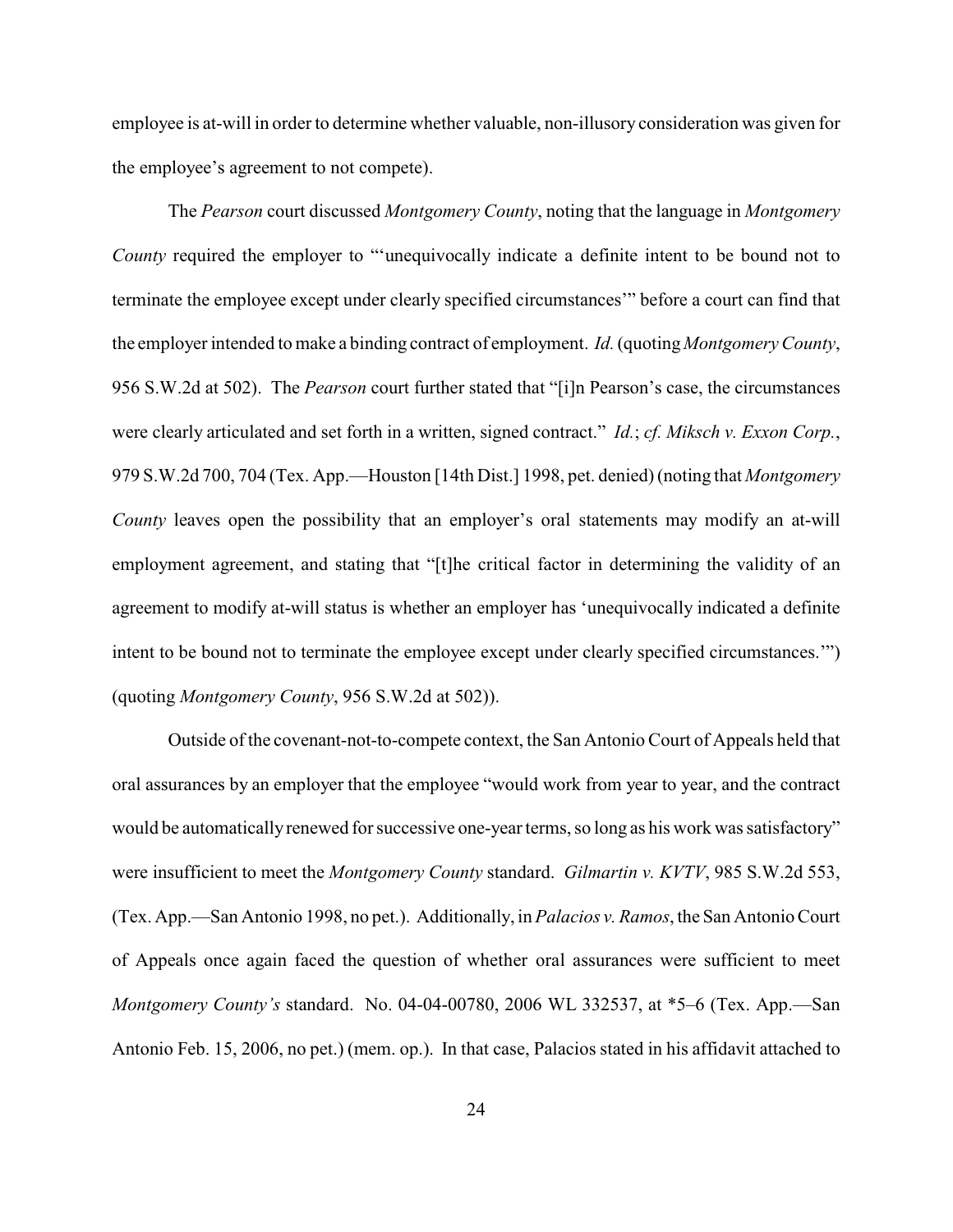his summary judgment response that the trust developed between him and his employer "resulted in an understanding between [them] that [he] would be employed for so long as [he] satisfactorily performed [his] duties. . . ." *Id.* at \*6. The *Palacios* court held that this language was insufficient to satisfy the *Montgomery County* standard. *Id.* at \*6.

The Amarillo Court of Appeals was faced with a similar question under a slightly different standard of review in *Welch v. Doss Aviation, Inc.* 987 S.W.2d 215, 220 (Tex. App.—Amarillo 1998, no pet.). In *Welch*, the trial court granted summary judgment for Doss Aviation, and Welch appealed, asserting among other things, that the trial court erred by not admitting certain statements in Welch's summary judgment affidavit. *Id.* Because in Texas the admission or exclusion of evidence is at the trial court's discretion, when the trial court errs in excluding evidence, a Texas court of appeals will only reverse when "the error was calculated to and probably did cause the rendition of an improper judgment." *Id.* (citation omitted). The Amarillo Court of appeals assumed that the trial court erred by excluding the statements and then considered whether the error was calculated to and probably did cause an improper judgment. *Id.*

The statements were as follows:

It was represented to me [Welch] on several occasions, both orally and in writing, that I would be hired for life, as long as I performed my duties in a satisfactory manner. These representations were made to me by James Campbell, the head man at Doss [Aviation], after I initially started employment with the company.

I was told by Mr. Campbell that the Employee Handbook contained all the employee's [sic] rights and limitations, and to follow it with strict adherence.

*Id.* The Amarillo Court of Appeals held that any error was harmless because "[n]either of the statements attributed to Campbell do anything to modify the at-will employment relationship." *Id.* The *Welch* court further held that the statements, even when read in conjunction with the employee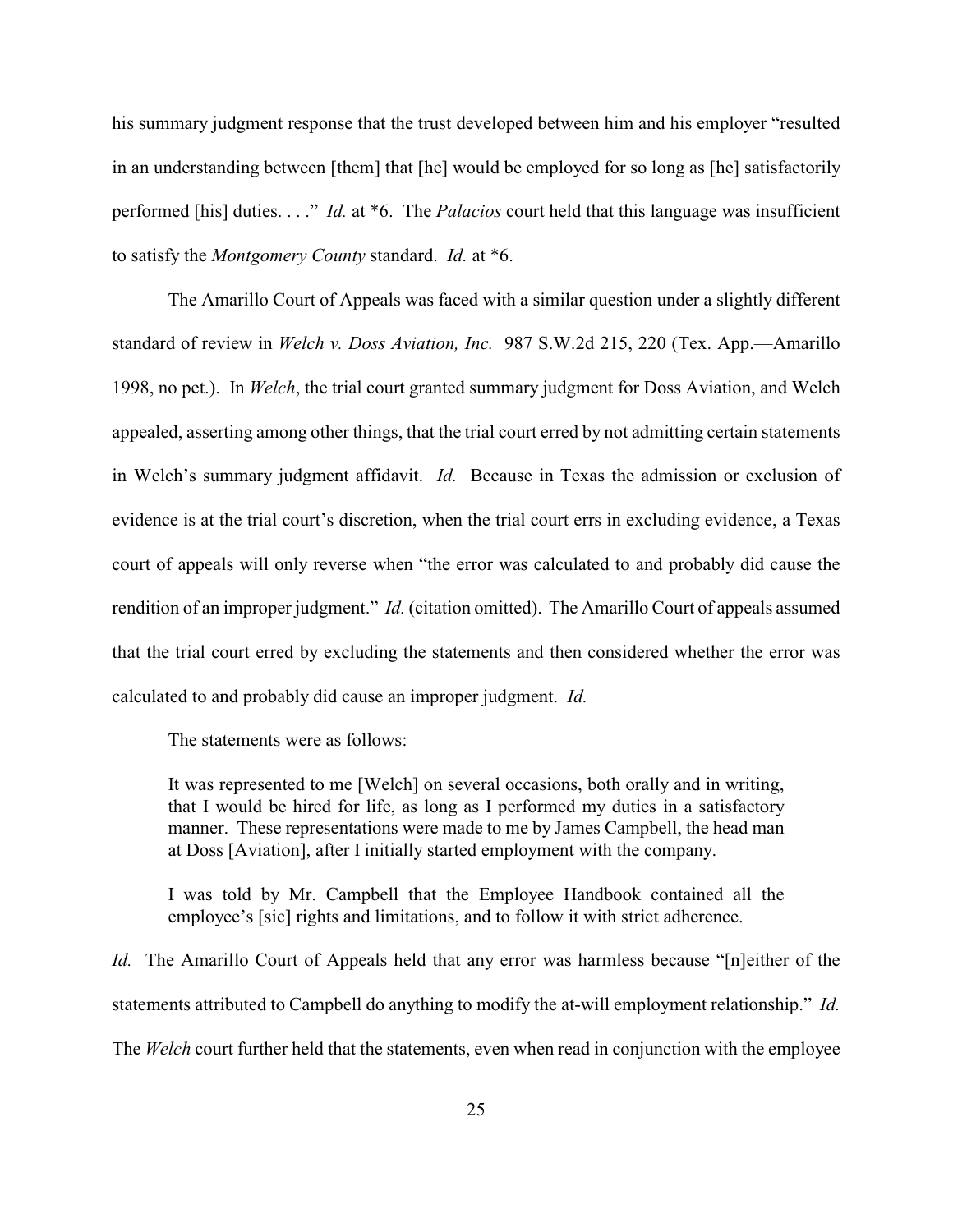handbook's "Termination of Employment" section, still did not satisfy the *Montgomery County* standard. *Id.* at 221. The "Termination of Employment" section listed four reasons Doss Aviation could terminate an employee, the first of which stated that Doss Aviation could terminate for "commission of a criminal act, or of any activity which is deemed detrimental to the best interests of [Doss Aviation]." *Id.* The Amarillo Court of Appeals stated that "[t]his language hardly seems to restrict [Doss Aviation's] right to terminate. Moreover, nowhere in the 'Termination of Employment' section is there clear, definite language restricting such right in a meaningful and special way."<sup>6</sup> *Id.* 

The Court finds instructive two other cases decided after *Montgomery County* where oral promises were found specific enough to limit the employer's right to terminate the employee at will. In the more recent of the two, the Houston Court of Appeals, First District, considered whether oral promises to the employee that the employee would not be fired for attempting to bring the employer into compliance with safety laws modified the employee's at-will employment. *El Expreso, Inc. v. Zendejas*, 193 S.W.3d 590, 592, 594–95 (Tex. App.—Houston [1st Dist.] 2006, no pet.) (op. on mot. for reh'g). Zendejas initially served El Expreso, a bus company, as manager of scheduling and charters. *Id.* at 592. After receiving complaints from several drivers that they were being coerced into violating safety regulations, Zendejas relayed his concerns to several higher-ups at El Expreso, including the company's president. *Id.* at 592–93. His concerns were dismissed. *Id.* at 593. He then took his concerns to the regional safety director of El Expreso's parent company. *Id.* She

 $6$  In an unpublished opinion with no precedential value, the Beaumont Court of Appeals held that an oral promise that the employee would be employed "as long as he satisfactorily performed his job" and that he "would only be fired for good cause" were insufficient to satisfy the *Montgomery County* standard. *Dawson Prod. Servs., Inc. v. Sims*, No. 09-97-308-CV, 1999 WL 199634, at \*1 (Tex. App.—Beaumont Apr. 1, 1999, no pet.) (per curiam) (not designated for publication).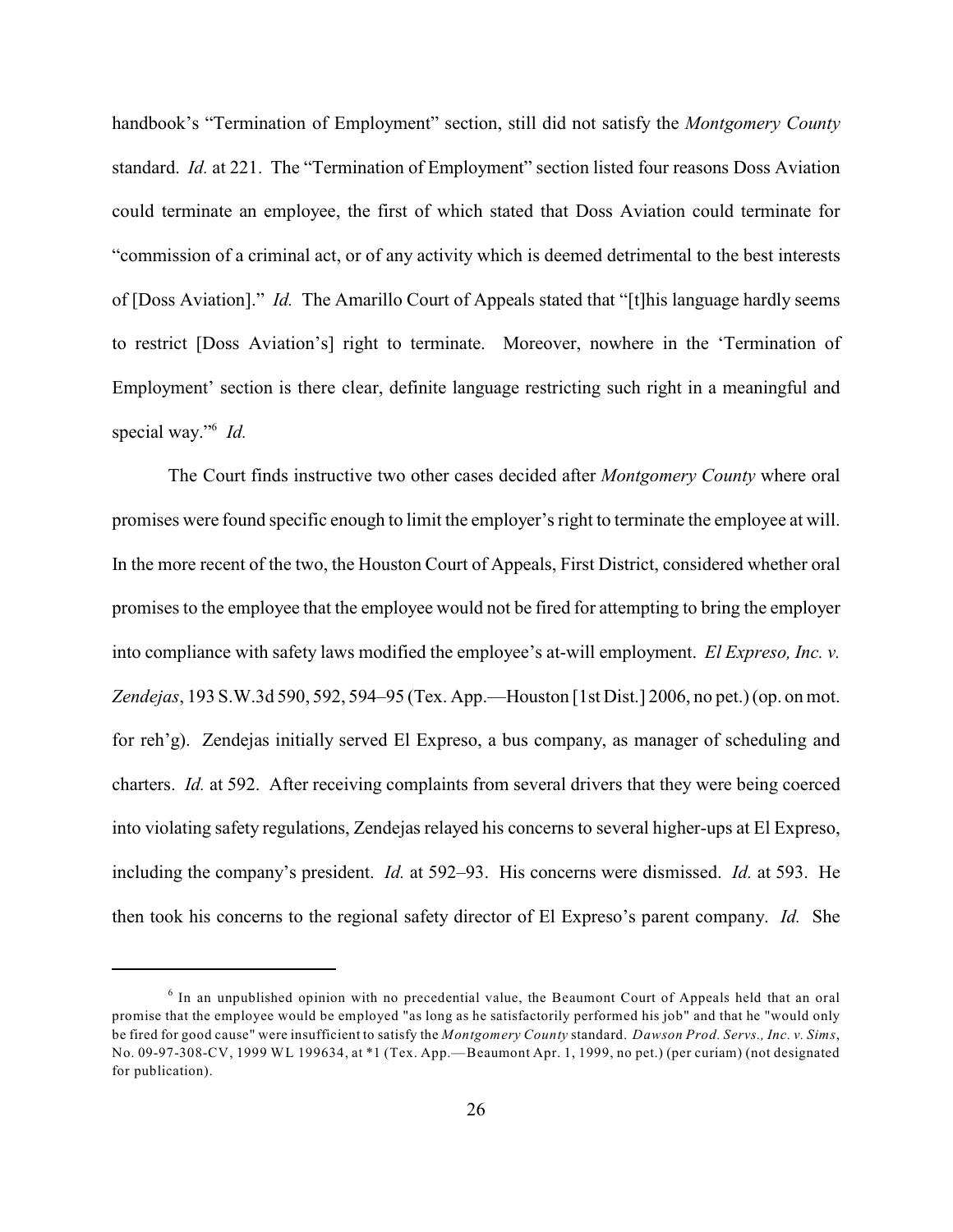requested his assistance in bringing El Expreso into compliance with the regulations. *Id.* She also reassured Zendejas that he would not be terminated for complying with safety regulations. *Id.* She reiterated this assurance on several occasions. *Id.* Later, one driver informed Zendejas that another driver had violated the safety regulations, and despite the informant's request to do so, Zendejas did not keep the informant's identityconfidential and confronted the alleged violator. *Id.* The informant complained to a higher-up that his identity had been revealed, and Zendejas was terminated for revealing the informant's identity, which had allegedly "blown" the safety department's investigation into the violations. *Id.* at 593–94.

The jury found that El Expreso and Zendejas had an oral contract that he would not be terminated for attempting to ensure that the company complied with safety violations and that he had been fired for doing so. The Houston Court of Appeals, First District, held that as a matter of law the agreement "was not merely a general comment that Zendejas wold not be terminated as long as his work was satisfactory" but was "unequivocal and definite and showed an intent not to terminate Zendejas if he acted in clearly specified circumstances." *Id.* at 594–95 (citing *Montgomery County*, 965 S.W.2d at 502); *see also id.* at 596–97 (holding, in a legal and factual sufficiency review, that the regional safety director's comments were sufficient evidence under those standards of review for the jury to have found that a modification of Zendejas's at-will employment existed).

The *Zendejas* court analogized Zendejas's case to one previously decided by the Houston Court of Appeals, Fourteenth District. *See id.* at 595 (citing *Miksch v. Exxon Corp.*, 979 S.W.2d 700, 701–05 (Tex. App.—Houston [14th Dist.] 1998, pet. denied)). In *Miksch*, Miksch was a secretary for Exxon. *Miksch*, 979 S.W.2d at 701. Her husband wanted to open a Chevron filling station, but Exxon had a written conflicts of interest policy prohibiting an employee or employee's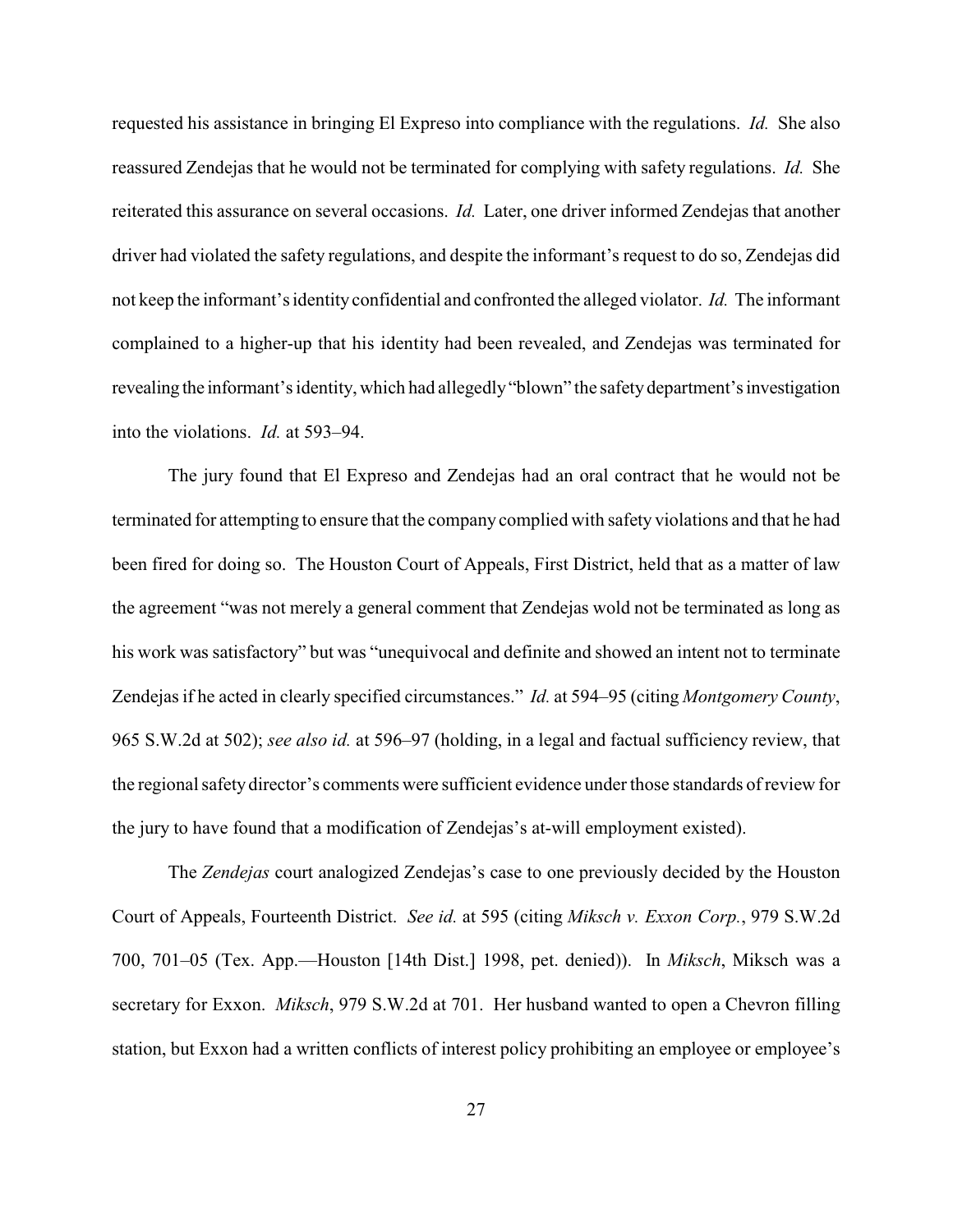spouse from competing with Exxon without first obtaining Exxon's approval. *Id.* at 701–02. Miksch discussed the situation with her supervisor who told her that her husband's operating the competing station "'would not be a problem at all.'" *Id.* at 702. Her husband began operating the Chevron station, and Miksch received a promotion and a new supervisor. *Id.* Later, Exxon revised its policy, and Miksch's new supervisor informed her that she was in violation of the revised policy. *Id.* The supervisor also instructed her that to continue her employment with Exxon, her husband must relinquish control of the Chevron station. *Id.* She and her husband refused, and her employment was terminated. *Id.*

Miksch sued Exxon, alleging breach of contract, among other claims. *Id.* At the summary judgment stage, Exxon argued that her breach of contract claim was barred because she was an atwill employee. *Id.* at 703. Miksch agreed that she was an at-will employee but argued that her original supervisor's statement was sufficient to modify her at-will status. *Id.* The trial court entered summary judgment for Exxon, and Miksch appealed. *Id.* The Houston Court of Appeals, Fourteenth District, stated that unlike the general comments in *Montgomery County*, Miksch's supervisor's comment did "not contain ambiguous terminology or require one to speculate as to the parameters of the parties' purported agreement." *Id* at 705. The *Miksch* court further noted

The summary judgment proof shows Miksch specifically asked [her supervisor] whether her husband's plan to lease and operate the 43rd Street Chevron would threaten her position with Exxon. [The supervisor's] response is specific and definite, and when viewed in its proper context, communicates the clear message that Miksch would not be fired for what ordinarily would have violated Exxon's conflicts policy. Accordingly, we cannot conclude that [the supervisor's] statement was, as a matter of law, insufficient to modify Miksch's at-will employment status.

*Id.*

From the foregoing cases, the Court concludes that at least within the covenants-not-to-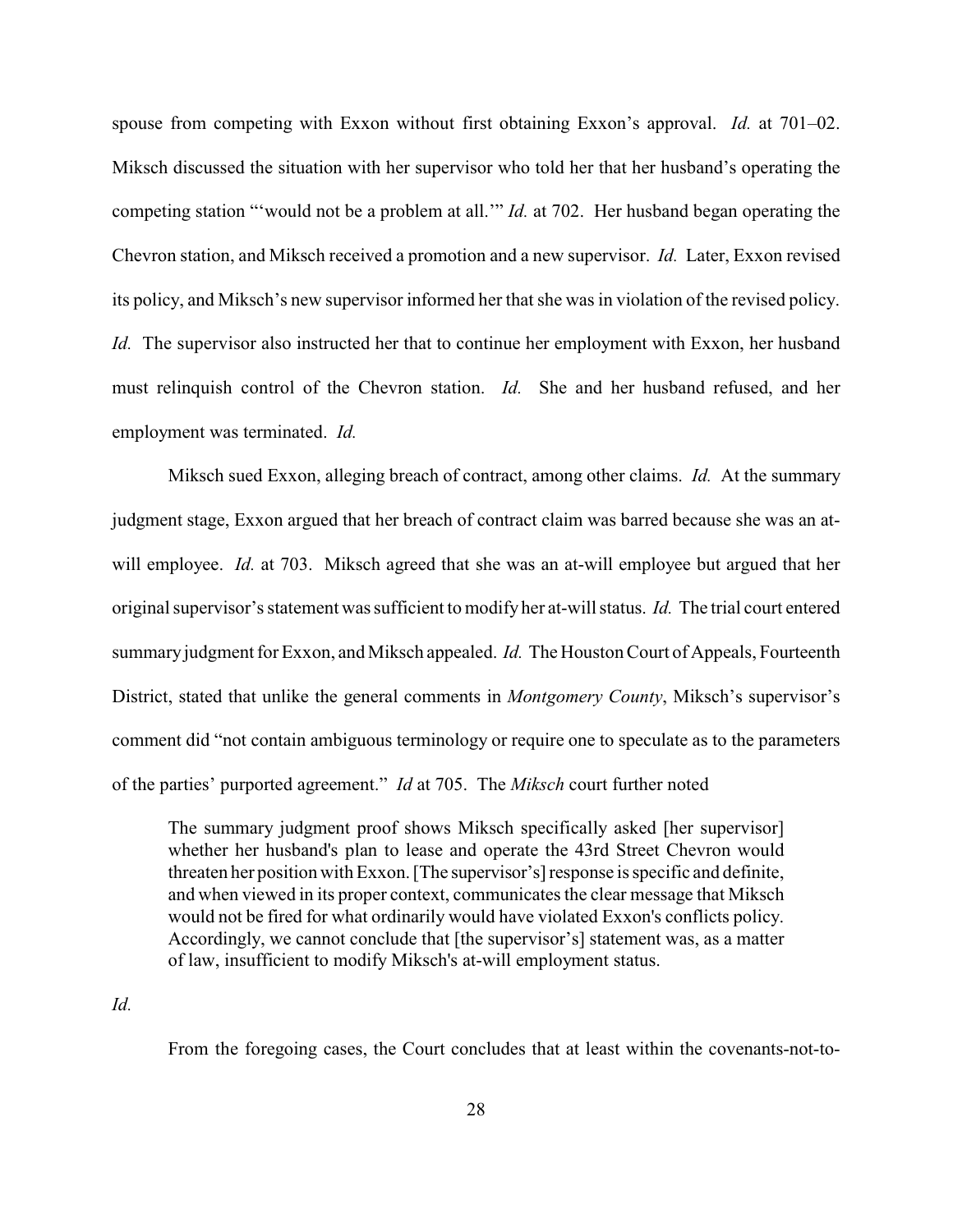compete context in Texas, an enforceable employment agreement is created by assurances that the employee will not be terminated so long as his performance is satisfactory *as determined solely by either a specific higher-up or by the employer*. Outside of that context, Texas courts find that the general comment that the employee will be employed so long as her performance is satisfactory does not modify at-will employment, and that to modify such employment, the comments must specifically identify the circumstances under which the employee will not be fired.

Importantly, the *Montgomery County* court addressed language nearly identical to the language before the Court. 965 S.W.2d at 501; *see Brown v. Montgomery County Hosp. Dist.*, 929 S.W.2d at 584 (considering the language in *Montgomery County* under the rubric of "satisfaction contracts"). Following *Montgomery County* and the other cases from outside the covenants-not-tocompete context, the Court concludes that the language before it, that Allamon would have her job "as long as she was able and her performance was satisfactory" does not meet the *Montgomery County* standard. Therefore, even if the Guidelines with Edmonds's note apply here, the language in Edmonds's note does not change Allamon's employment status from at-will into employment based on a satisfaction contract, even when considered with Edmonds's and Purser's oral assurances.

#### **II. Effect of Conclusion that Employment was At-will**

Zep argues that because, at most, Allamon's employment agreement was at-will for an indefinite term, it is considered to be performable within one year and thus falls outside the writing requirement of the Statute of Frauds. Further, Zep contends that because the agreement falls outside of the Statute of Frauds, it can be modified by oral agreement and such agreement can be manifested by the employee's continuing to work after receiving notice of the changes. Thus, Zep asserts that it did not breach Allamon's at-will agreement by modifying it because she continued working after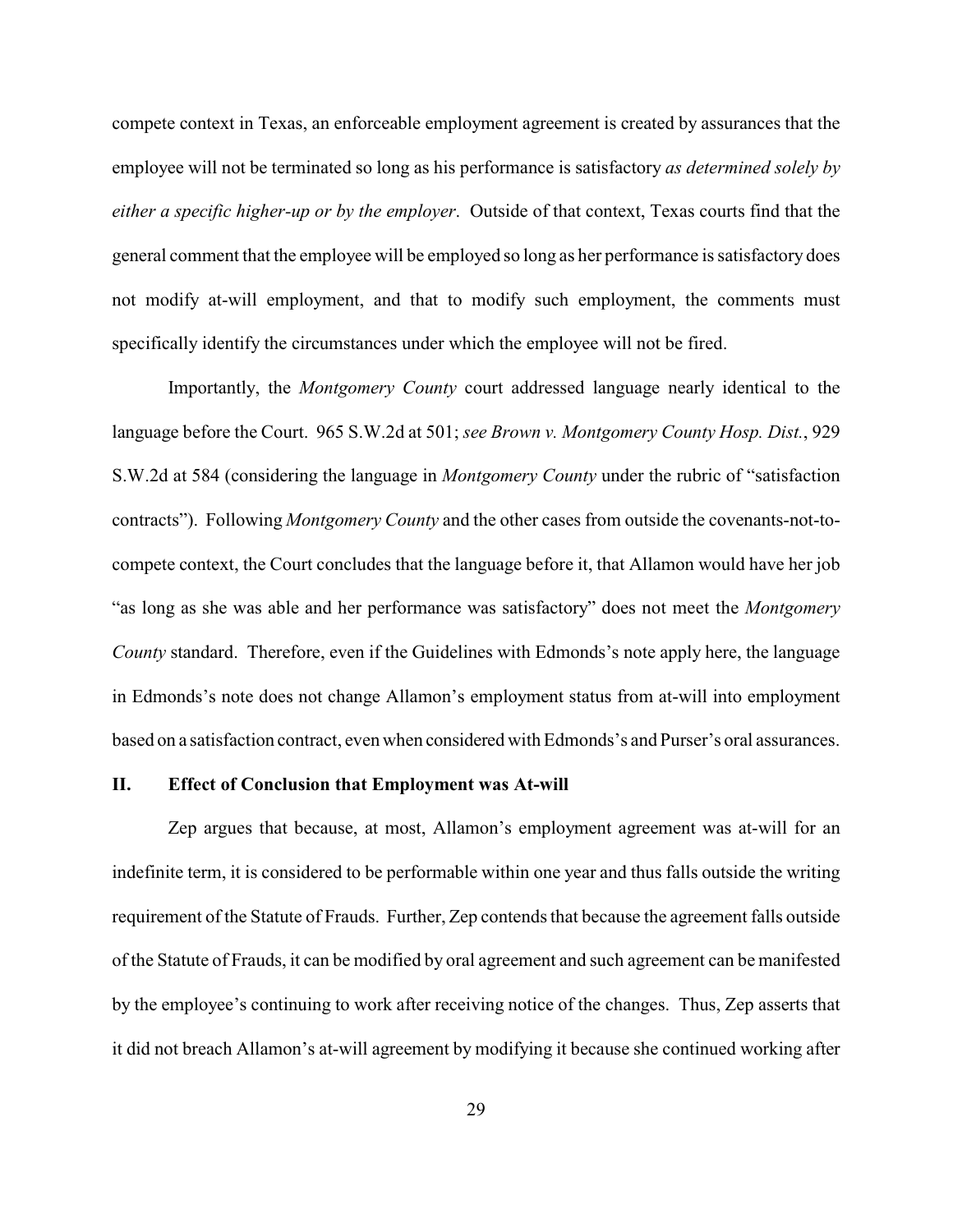receiving notice of the modifications.

"[A]n employment contract for an indefinite term is considered performable within a year, placing such agreements outside the writing requirement of the Statute of Frauds. *Welch v. Doss Aviation, Inc.*, 978 S.W.2d 215, 220 (Tex. App.—Amarillo 1998, (no pet.) (citing *Bratcher v. Dozier*, 162 Tex. 319, 346 S.W.2d 795, 796 (Tex. 1961)); *see Abatement, Inc. v. Williams*, 324 S.W.3d 858, 861 (Tex. App.—Houston [14th Dist.] 2010, pet. denied) (citing *Montgomery County*, 965 S.W.2d at 503)). The parties may modify, by oral agreement, a written contract that the law does not require be in writing. *Am. Garment Props., Inc. v. CB Richard Ellis-El Paso, L.L.C.*, 155 S.W.3d 431, 435 (Tex. App.—El Paso 2004, no pet.) (citing *Mar-Lan Indus., Inc. v. Nelson*, 635 S.W.2d 853, 855 (Tex. App.—El Paso 1982, no writ));*see Nacol &Co. v ADT Sec. Servs., Inc.*, No. 4:10–CV–00137, 2011 WL 1542716, at \*7 (S.D. Tex. Apr. 21, 2011) (citing *South Hampton Co. v. Stinnes Corp.*, 733 F.2d 1108, 1118 (5th Cir. 1984)). Thus, "[i]n employment at will situations, either party may impose modifications to the employment terms as a condition of continued employment." *Hathaway v. Gen. Mills, Inc.*, 711 S.W.2d 227, 229 (Tex. 1986) (citing *L.G. Balfour Co. v. Brown*, 110 S.W.2d 104, 107 (Tex. Civ. App.—Fort Worth 1937, no writ)); *see Lindsey v. DynCorp Intern. LLC*, No. H-09-0700, 2010 WL 376327, at \*4 (S.D. Tex. Jan. 25, 2010).

"[T]he party asserting a change to an at-will employment contract must prove two things: (1) notice of the change, and (2) acceptance of the change." *In re Halliburton Co.*, 80 S.W.3d 566, 568 (Tex. 2002) (citing *Hathaway*, 711 S.W.2d at 229). "'[T]o prove notice, an employer asserting a modification must prove that he unequivocally notified the employee of definite changes in employment terms.'" *Id.* (citing *Hathaway*, 711 S.W.2d at 229). "[W]hen an employer notifies an employee of changes to the at-will employment contract and the employee 'continues working with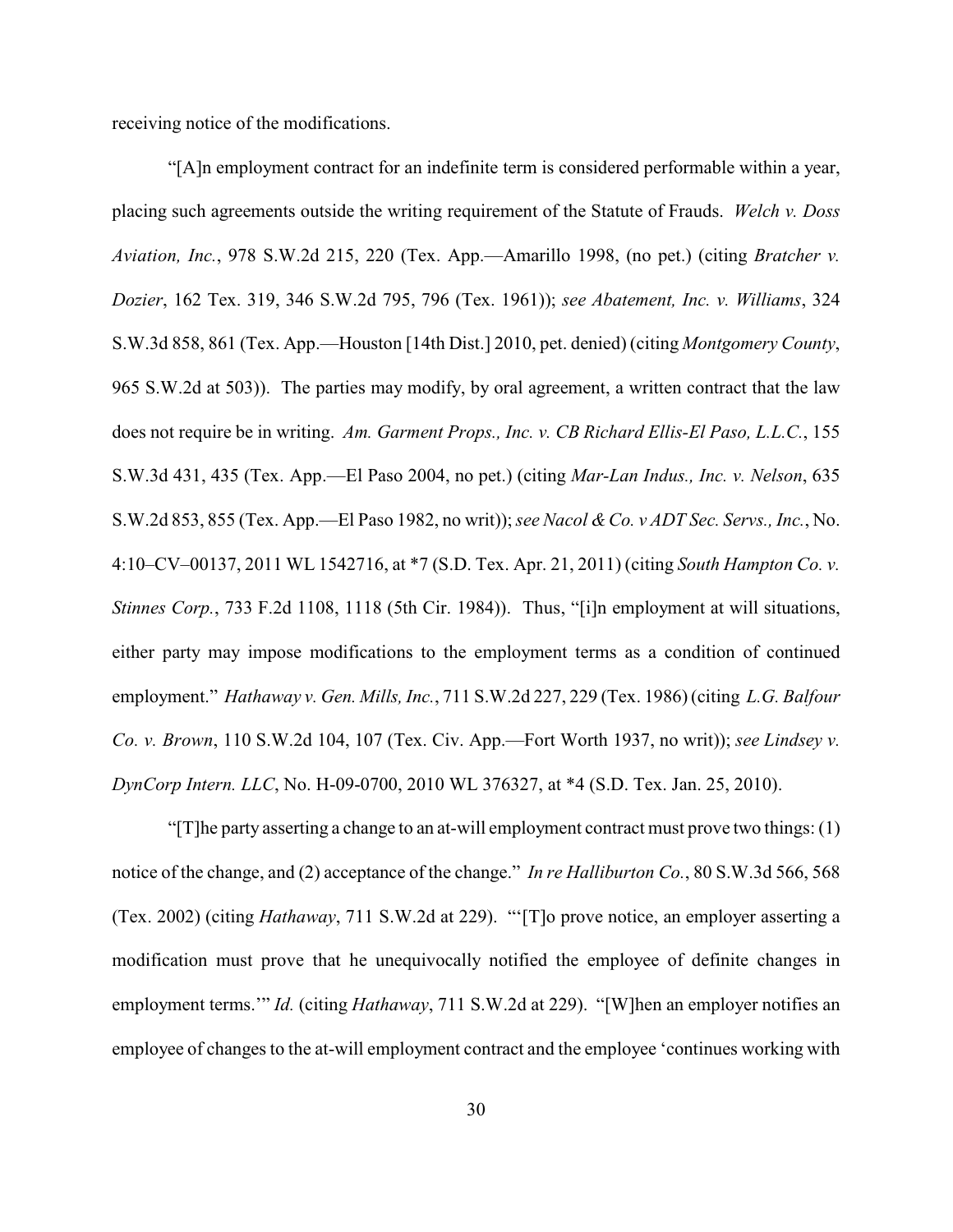knowledge of the changes, he has accepted the changes as a matter of law.'" *Id.* (citing *Hathaway*, 711 S.W.2d at 229).

It is undisputed that Allamon continued working for Zep after the Guidelines were modified. In fact, "Allamon agrees that Zep did not breach [the Guidelines] through the 2006 and 2007 amendments." CLERK'S DOCKET NO. 61, at \*33. Instead, Allamon contends that Zep breached the Guidelines in their original form and as amended by (1) providing other Zep Reps "information and lists that were supposed to be exclusively provided to Allamon pursuant to the Guidelines" and (2) failing to provide her the lists to which she was entitled. *Id.* at \*34.

Under the Guidelines as originally drafted, Allamon was to receive accountsfrom the Dallas, Baton Rouge, and Houston branches that had not purchased Zep products for the preceding nine months. The Guidelines further provided that "[t]his list of 9 months accounts is not to be shared with other Zep reps." This "exclusivity" provision remained unchanged following the modifications to the Guidelines. As previously mentioned, Allamon argues that Zep breached this "exclusivity" provision of the Guidelines by providing either "information" or "lists" to other Zep reps. Specifically, Allamon charges that Zep violated the "exclusivity" provision by providing information from her lists to other Zep reps via the "Hot Sauce" program and to the inside sales team, which also received inactive account lists.

In her deposition, Allamon noted that "Hot Sauce" "was a program where you could access inactive accounts." CLERK'S DOCKET NO. 61-2, at \*152, ln 2–4. Each Zep rep could access inactive accounts from "whatever the branch was the rep was in." *Id.* at \*152, ln 7–8. Allamon acknowledged that "Hot Sauce" had been in effect since 2002. *Id.* at \*152, ln 22–24. Despite this testimony, in her affidavit, Allamon avers that Zep was "routinely" breaching the Guidelines by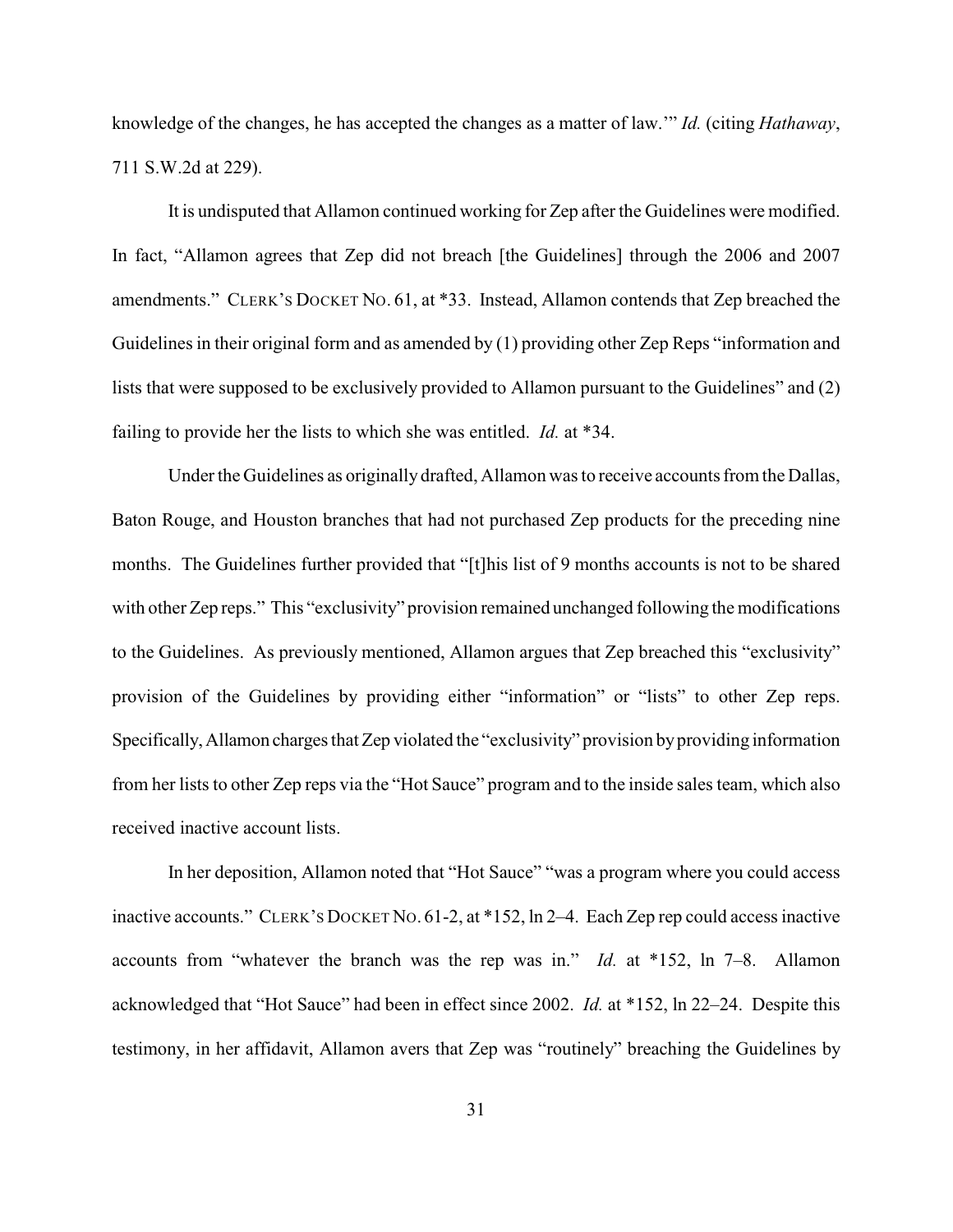allowing Zep reps to access via "Hot Sauce" the information on her lists. *Id.* NO. 61-4. Yet she also states that she had "always known that any Zep Rep can call on any inactive account. . . ."

There is no evidence that Zep provided the lists mentioned in the Guidelines to other Zep reps through the "Hot Sauce" program. The Guidelines' precise wording does not prohibit Zep from providing inactive account information to other Zep Reps, either through "Hot Sauce" or otherwise, so long as it is not providing Allamon's lists to another Zep Rep. Since 2002, Allamon knew that "Hot Sauce" permitted Zep Reps to access inactive account information. The fact that some of the information on her lists was made available via "Hot Sauce" does not constitute a breach of the express language of the Guidelines.

Allamon also contends that Zep breached the Guidelines when it started the inside sales team to which it provided lists of six month inactive accounts. Allamon acknowledges that she continued working for Zep after the inside sales team was implemented, and argues that she repeatedly complained about its receipt of six month inactive account lists. Zep counters that because it provided notice to Allamon that the inside sales team would be receiving all six month inactive accounts, contrary to the exclusivity provision of the Guidelines, and because she continued working for Zep after receiving notice of this modification of the Guidelines, she accepted the modification as a matter of law. Allamon does not argue that she did not receive notice of Zep's intent to assign six month inactive accounts to the inside sales team.

To support its position, Zep cites *Morton v. Kelley*, in which Morton went to work for Kelley believing that she would be provided with health insurance coverage upon beginning work. No. 01- 09-00428-CV, 2010 WL 4056516 (Tex. App.—Houston [1st Dist.] Oct. 14, 2010, no pet.) (mem. op.). After not receiving health insurance and sustaining an injury, Morton sued Kelley alleging,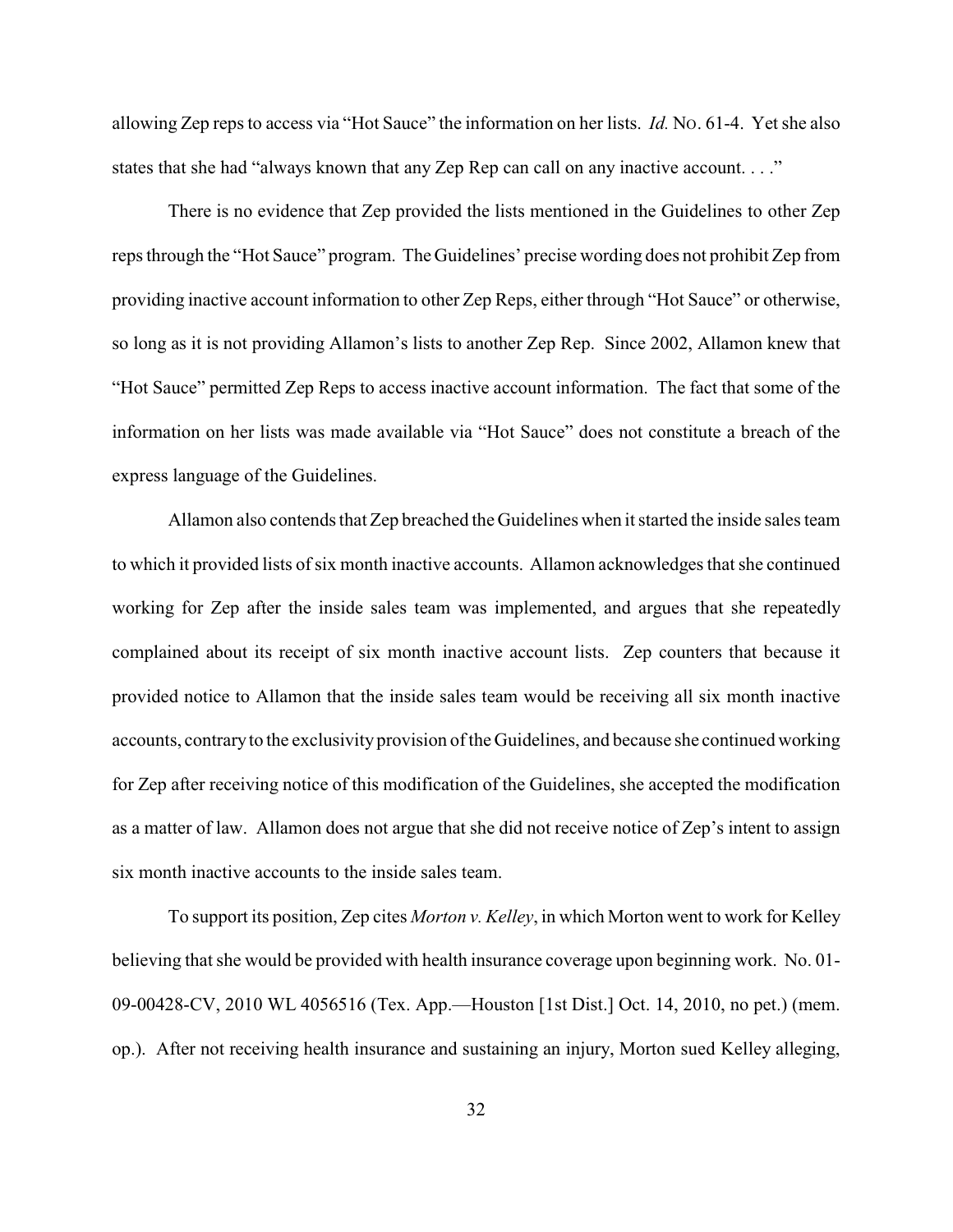among other things, that Kelley breached their oral employment contract by failing to provide health insurance. *Id.* at \*1. During summary judgment proceedings, Kelley argued that he had not promised to provide health insurance but that he had offered to reimburse Morton for any policy she purchased. *Id.* at \*3. Morton testified in her deposition that Kelley had either offered reimbursement or tasked her with finding a plan for the business. *Id.* at \*4. The Houston First District Court of Appeals affirmed the summary judgment, holding that because Morton recognized sometime after beginning to work for Kelley that she was not going to be provided with health insurance and yet continued working for Morton, she had notice of the changes to her employment agreement (which the court assumed existed) and by continuing to work after receiving notice, she accepted the changes as a matter of law. *Id.* at \*3-4. Therefore, the court concluded, there was no breach of contract and summary judgment was appropriate. *Id.* at \*5.

Allamon's allegations regarding the implementation of the inside sales team are similar to Morton's. Allamon received notice of the changes to the terms of her employment, under which she previously received six month inactive account lists, when she received an email from Tim Masters, a Zep Regional Sales Manager. That email included a PowerPoint presentation which clearly indicated that the inside sales team would receive all six month inactive accounts. CLERK'S DOCKET NO. 43-24. Allamon recognized this change to her arrangement under the Guidelines when she forwarded this email to her personal account. *Id.* NO. 43-25. As the court held *Morton*, this Court concludes that as a matter of law, Allamon accepted the changes to the Guidelines when she continued working for Zep after receiving notice that all six month inactive accounts would be assigned to the inside sales team. *See In re Dillard Dep't Stores, Inc.*, 198 S.W.3d 778, 780-81 (Tex. 2006) (orig. proceeding) (noting that if an employee continues working, even under protest, after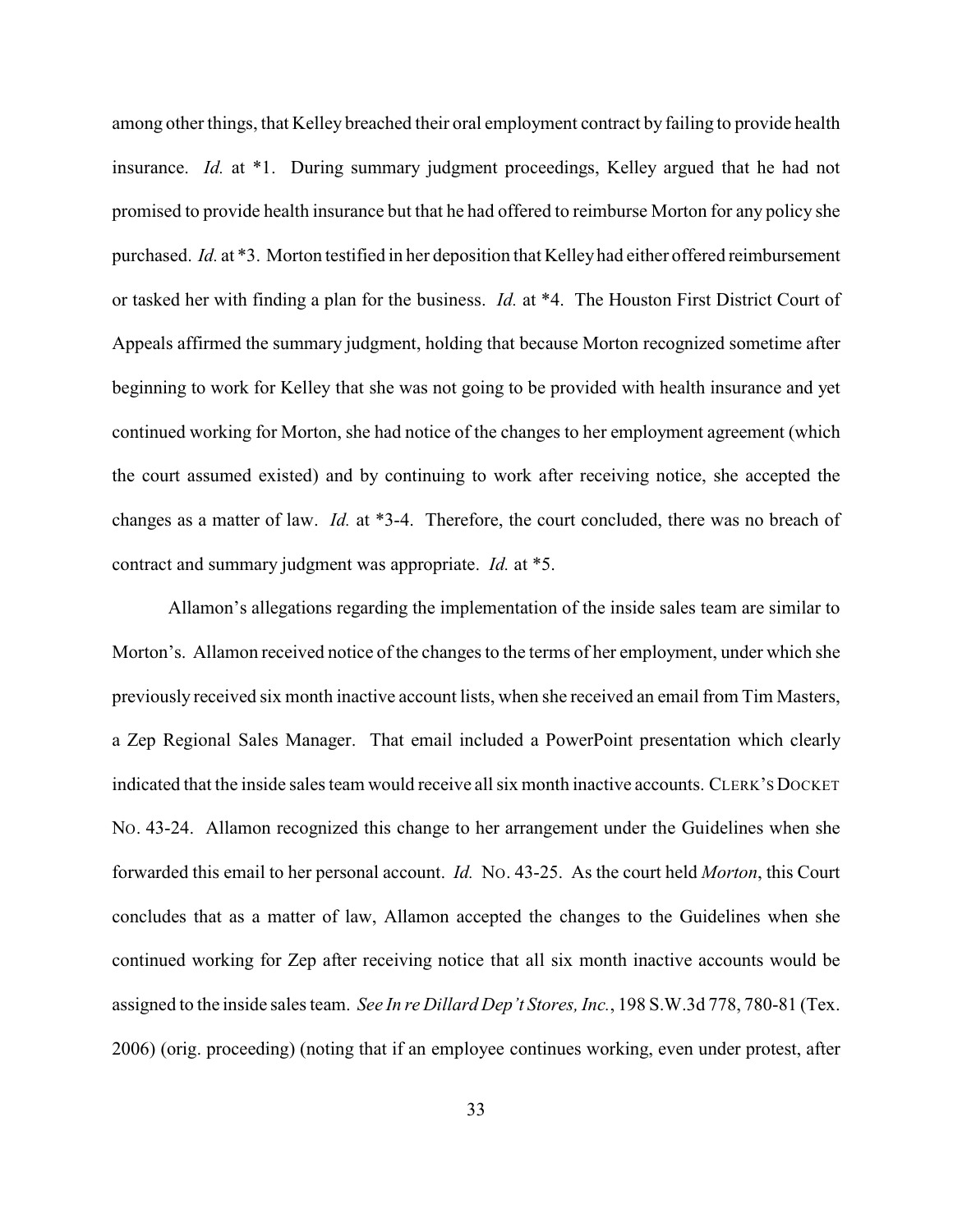receiving notice of the changes, then the employee has accepted those changes as a matter of law); *see alsoPerkins v. Ulrich*, No. 14-05-00992-CV, 2007 WL 1191903, \*3 (Tex. App.—Houston [14th Dist.] Apr. 24, 2007, no pet.) (mem. op.) (same); *L.G. Balfour Co.*, 110 S.W.2d at 107 (same). Therefore, no breach occurred.

Allamon also contends that, at various times, Zep failed to provide her with the lists to which she was entitled under the Guidelines. The only specific time period identified by Allamon was the time following Hurricane Katrina, during which time Zep allegedly did not provide her with lists from the Baton Rouge branch. Hurricane Katrina made landfall in Louisiana in August 2005.

Allamon's Complaint contradicts her allegation of breach following Hurricane Katrina. Allamon states in her complaint that Zep "fully honored the Employment Agreement" in 2005 and 2006. CLERK'S DOCKET NO. 5, at \*7. In her briefing, she explains that "fully honored" really only means partially honored. *See, e.g.*, *id.* NO. 61, at \*35. To bolster her explanation, she argues that the law does not require knowledge of a breach, at the time of the breach, for such breach to be actionable and that the "fully honored" phrase was used without the aid of discovery. *Id.* NO. 71, at \*3–4. The relevant evidence found during discovery is an email that she sent to Dymecki during December 2005. *Id.* No. 61-29. She does not explain how this email, sent from her personal account, was unavailable at the time she filed her Complaint. Allamon cannot create a fact issue, foreclosed by her Complaint, merely by contradicting her Complaint.

## **III. Implied-in-Fact Contract**

Allamon argues in the alternative, that if the Court finds that the parties did not have an express employment contract, then one should be implied. The Court has already determined that the parties had an express, at-will employment contract. Thus, Allamon's alternative claim of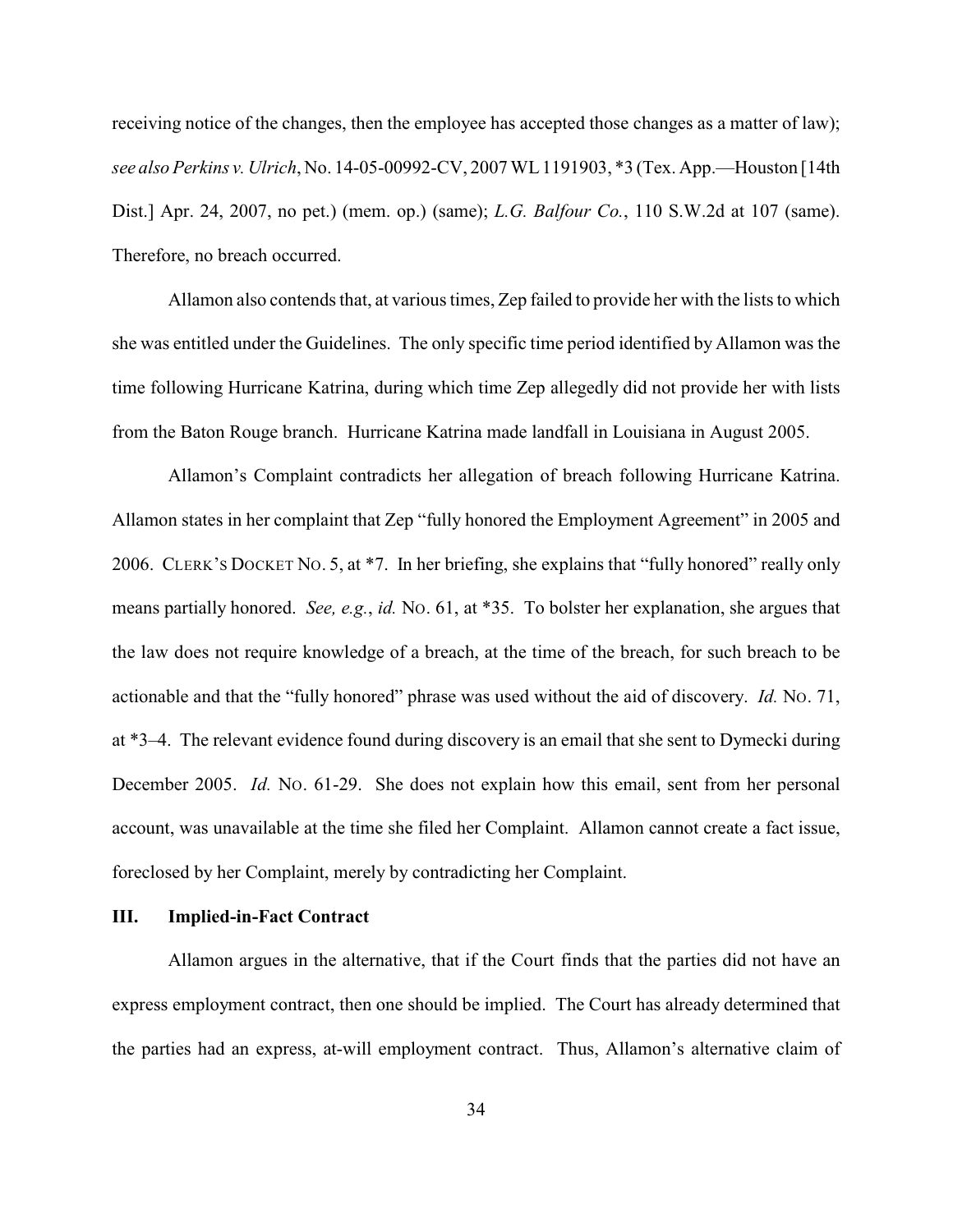implied-in-fact contract fails as a matter of law. *See Dittman v. D.B. Zwirn & Co., L.P.*, Civil Action No. H–09–402, 2010 WL 519692, at \*6 (S.D. Tex. Feb. 8, 2010) ("Texas does not recognize a conflicting implied contract where there is an enforceable express contract between the parties on the same subject.") (citing *Noble Exploration, Inc. v. Nixon Drilling Co., Inc.*, 794 S.W.2d 589, 592 (Tex. App.—Austin 1990, no writ); *Musick v. Pogue*, 330 S.W.2d 696, 699 (Tex. Civ. App.—San Antonio 1959, writ ref. n.r.e.)).

## **IV. Limitations and Release**

Zep argues that if the Court finds that the Guidelines constitute an employment agreement that cannot be terminated at-will, then (1) her breach of contract claim was untimely, and (2) the merger language in the Settlement Agreement extinguished such a contract. Having found that the Guidelines are a terminable-at-will employment agreement, the Court does not reach these claims.

## **V. Allamon's Alternative Claims**

In her Complaint, Allamon raises several alternative causes of action, stating, "[i]n response to Defendants' pleading release as an affirmative defense, Plaintiff asserts the additional causes of action in the alternative to her causes of action asserted above." CLERK'S DOCKET NO. 5, at \*9. Zep avers that these claims fail as a matter of law, and in a footnote, Zep moves the Court for judgment on the pleadings against these claims under Federal Rule of Civil Procedure 12(c). Although Allamon's pleadings on her alternative claims lack substantial detail, the Court denies the motion for judgment on the pleadings and considers her alternative claims on the merits where appropriate.

### **A. Promissory Estoppel**

Detrimental reliance is a necessary element of a promissory estoppel claim. *See Hanold v. Raytheon Co.*, 662 F. Supp. 2d 793, 805 (S.D. Tex. 2009) (citing *Vlasek v. Wal-Mart Stores, Inc.*,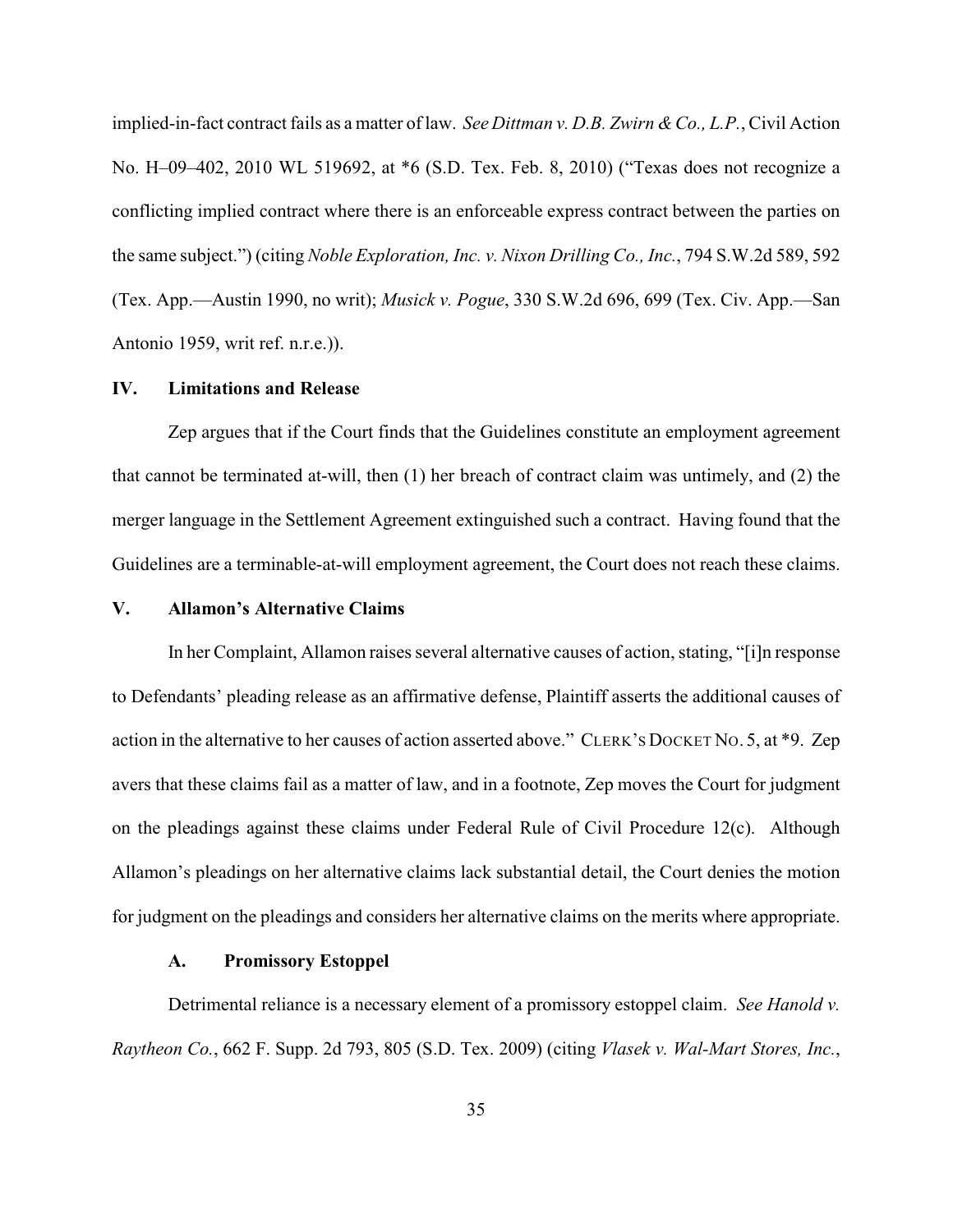Civil Action No. H-07-0386, 2008 WL 2937760, at \*10 (S.D. Tex. July 22, 2008) (citing *English v. Fischer*, 660 S.W.2d 521, 524 (Tex. 1983))). "'A promise to provide employment-at-will does not provide a basis for detrimental reliance on continued employment, as a matter of law.'" *Id.* at 805 n.2 (quoting *Vlasek*, 2008 WL 2937760 at \*10) (citing *Tex. Farm Bureau Mut. Ins. Cos. v. Sears*, 84 S.W.3d 604, 608 (Tex. 2002) (additional citations omitted)). Because Allamon's employment remained at-will, her promissory estoppel claim fails as a matter of law.

### **B.** *Quantum Meruit*

"Quantum meruit is an equitable theory which permits a 'right to recover . . . based upon a promise implied by law to pay for beneficial services rendered and knowingly accepted.'" *Leasehold Expense Recovery, Inc. v. Mothers Work, Inc.*, 331 F.3d 452, 462 (5th Cir. 2003) (quoting *Black Lake Pipe Line v. Union Const. Co., Inc.*, 538 S.W.2d 80, 86 (Tex. 1976)). "If a valid contract covers the services provided, the party generally cannot recover under a quantum meruit theory." *Purselley v. Lockheed Martin Corp.*, 322 Fed. App'x 399, 403 (5th Cir. 2009) (per curiam) (citing *In re Kellogg Brown & Root, Inc.*, 166 S.W.3d 732, 740 (Tex. 2005)). The Court has already determined that the parties had a valid, at-will employment agreement, and Allamon does not allege or provide factual support for any work beyond that covered by the Guidelines. Her *quantum meruit* claim is barred as a matter of law.

## **C. Ratification**

In her response to Zep's motion for summary judgment on her ratification claim, Allamon refers the Court to the arguments she made concerning her implied-in-fact contract claim. She asserts that because the parties performed under the Guidelines, that because her performance has been satisfactory, and that because Zep still has not fired her, then Zep ratified the version of the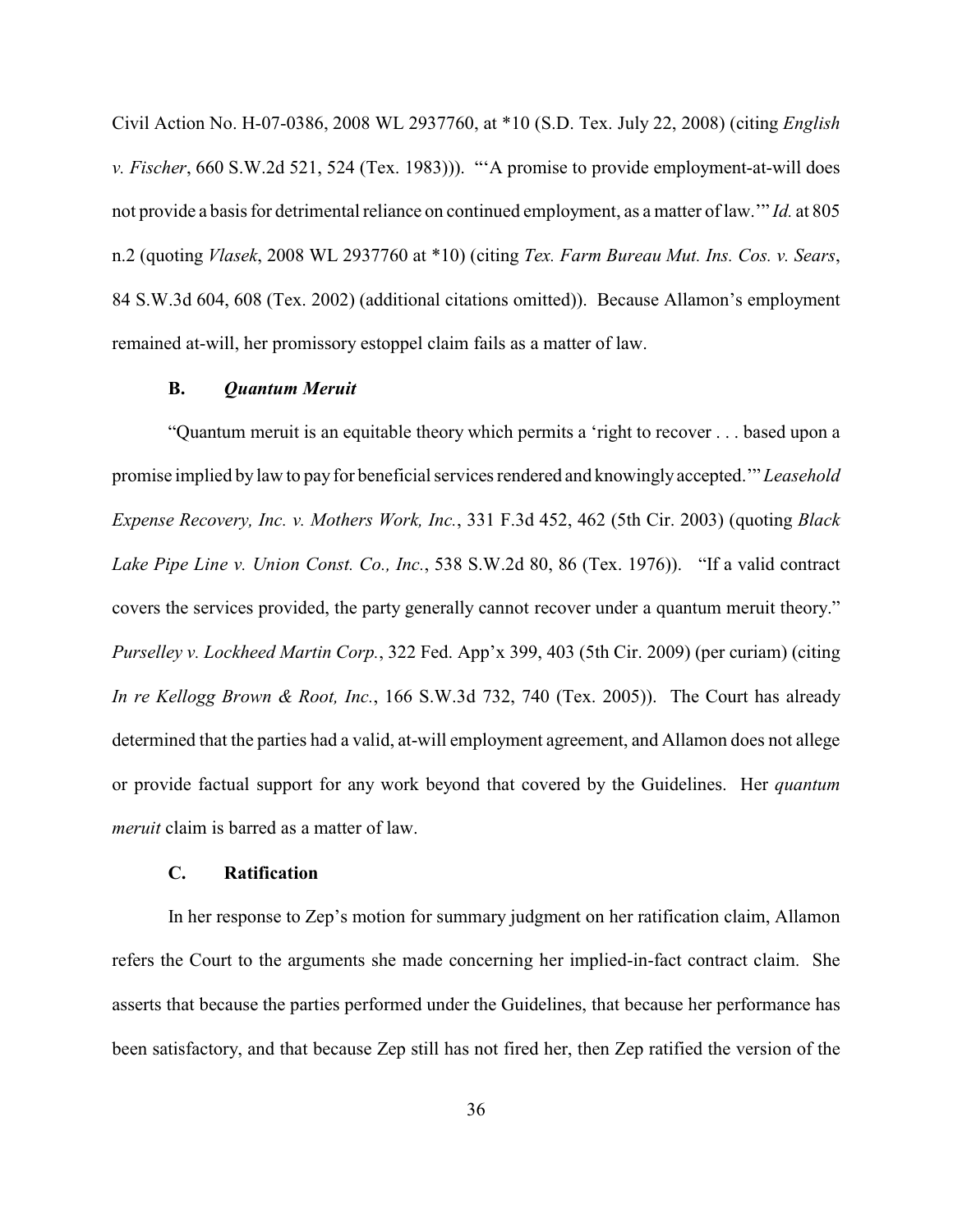Guidelines with Edmonds's note. Contending that her employment was not merely at-will, Allamon asserts:

If Zep truly believed Allamon's employment was at-will, it most certainly would have already terminated her for insisting on contractual rights it maintains are unavailable to her, filing suit against it[,] and causing it to incur attorneys' fees. The implication of fact is that Allamon does, indeed, have an employment agreement with Zep[,] and it cannot terminate the agreement so long as she is able to perform and does so satisfactorily.

### CLERK'S DOCKET NO. 61, at \*47.

These unsubstantiated allegations are insufficient to resist a motion for summary judgment. Further, the uncontroverted evidence demonstrates that those with the authority to approve an employment contract and who approved the Guidelines were not made aware of Edmonds's note or the stipulations referenced therein prior to approving the Guidelines. A party must be aware of all the material terms of the contract at the time of ratification. *Verizon Corporate Servs. Corp. v. Kan-Pak Sys., Inc.*, 290 S.W.3d 899, 906 (Tex. App.—Amarillo 2009, no pet.) (citing *T & R Assocs., Inc. v. City of Amarillo*, 688 S.W.2d 622, 630 (Tex. App.—Amarillo 1985, writ ref'd n.r.e.)). Allamon does not allege a time at which the Guidelines with Edmonds's note was ratified other than her unsubstantiated allegations above, nor does she address Zep's evidence that those with authority were unaware of the language in Edmonds's note allegedly limiting Zep's right to terminate Allamon's employment. Her ratification claim fails as a matter of law.

## **D. Agency**

Allamon argues that Purser and Edmonds were Zep's agents in settling her non-subscriber claims. The Court has already determined that neither person had actual or apparent authority to enter into an employment agreement with Allamon on Zep's behalf. Further, the only two Zep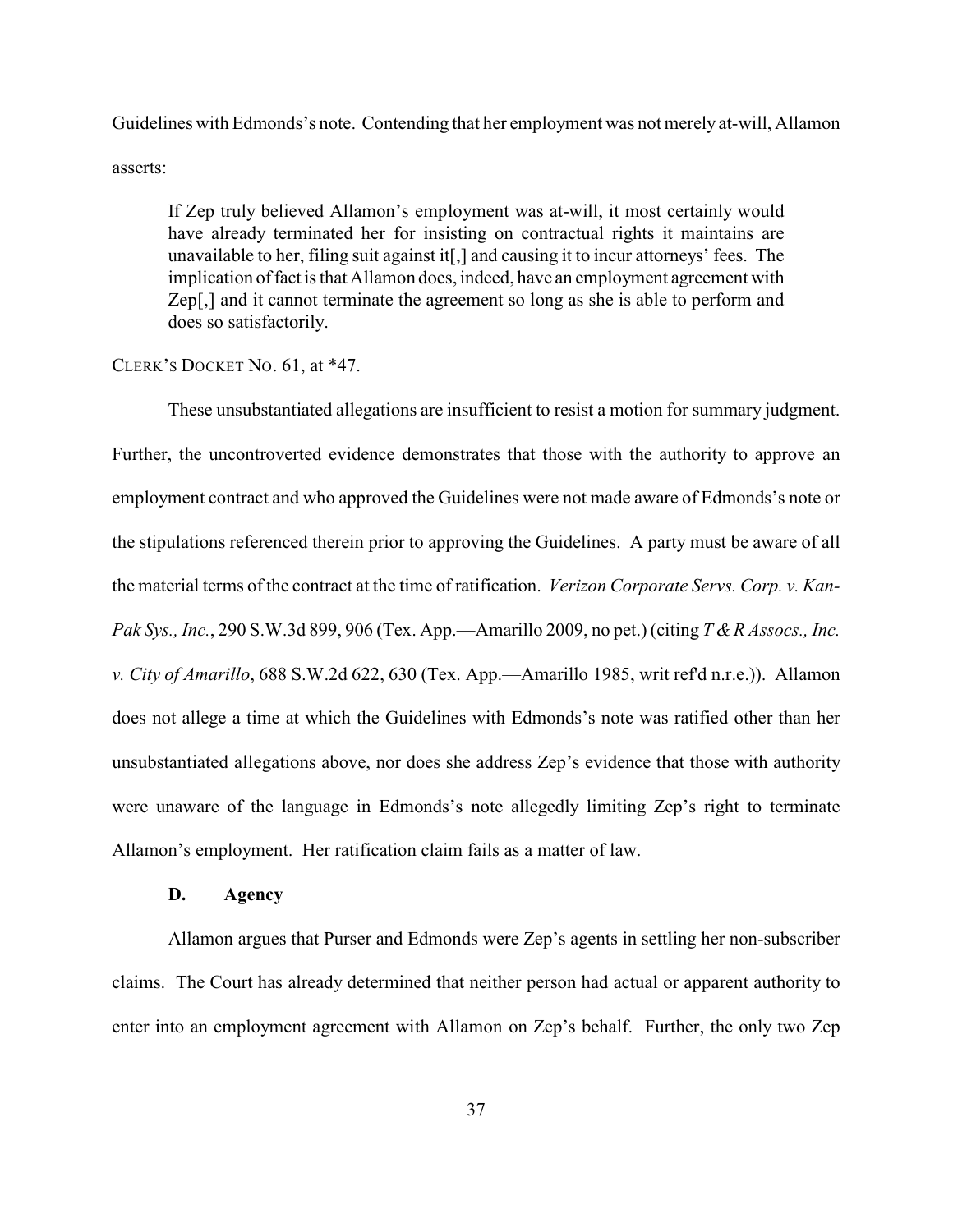employees with authority to execute such contracts and who signed the Guidelines did so, according to the uncontroverted evidence, without knowledge of Edmonds's note or the terms stated therein. Thus, there is no record evidence to support a claim of agency.

## **E. Reformation, Mutual Mistake, and Unilateral Mistake**

All three of these claims relyon the Court finding that Zep's obligations under the Guidelines were released via the Settlement Agreement. *See*CLERK'S DOCKET NO. 5, at \*\*10–11 (Complaint) Because the Court did not reach Zep's release arguments, these claims are moot.

#### **F. Unjust Enrichment**

Allamon's unjust enrichment claim is also based on the Court finding that Zep's obligations were released by the Settlement Agreement. Allamon alleges that if Zep's obligation was extinguished, then Zep will be unjustly enriched by not being responsible for her future lost wages claim, which she asserts was resolved by the Guidelines with Edmonds's note. Because the Court does not reach Zep's release argument, this claim is moot. The claim fails for the additional reason that future lost wages are not recoverable damages in the at-will employment context. *See Polimera v. Chemtex Envtl. Lab., Inc.*, No. 09–10–00361–CV, 2011 WL 2135062, at \*5 (Tex. App.—Beaumont May 19, 2011, no pet) (mem. op.) (citing *Exxon Mobil Corp. v. Hines*, 252 S.W.3d 496, 503 n.6 (Tex. App.—Houston [14th Dist.] 2008, pet. denied)); *Town of South Padre Island v. Jacobs*, 736 S.W.2d 134, 138 (Tex. App.—Corpus Christi 1986, writ denied) (citation omitted).

## **FRAUD, FRAUDULENT INDUCEMENT, NEGLIGENT MISREPRESENTATION**

Zep also challenges Allamon's causes of action for fraud, fraudulent inducement, and negligent misrepresentation. Zep first argues that Allamon failed to file her claims within the applicable statutes of limitations. Zep next contends that Allamon cannot satisfy the elements of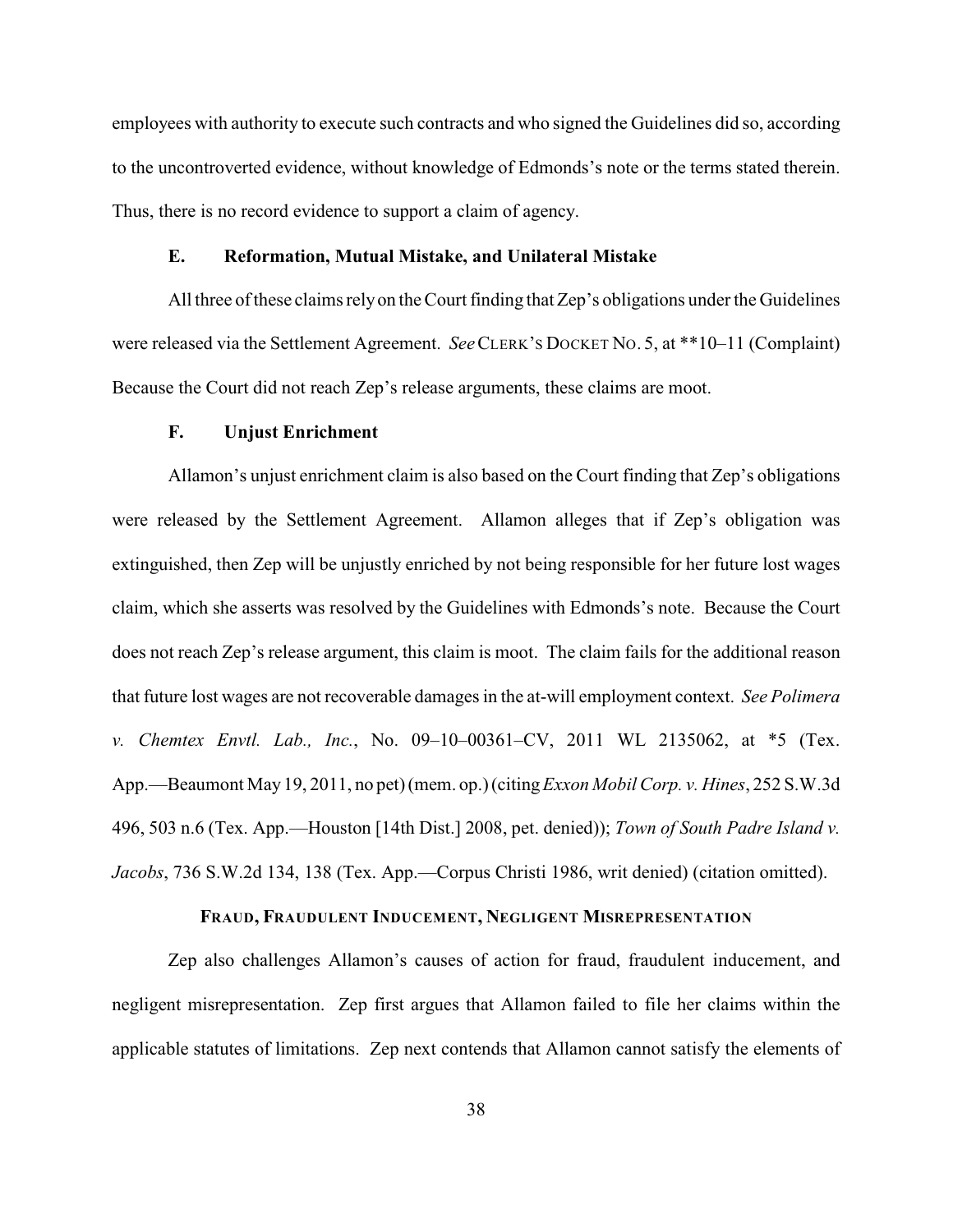each of these causes of action. Assuming without deciding that her claims were timely filed, the Court concludes that there is no evidence to support Allamon's claims for fraud, fraudulent inducement, and negligent misrepresentation, and that Allamon's claims for fraudulent inducement and negligent misrepresentation are barred as a matter of law.

In Texas, fraudulent inducement and common-law or "simple" fraud share the same elements. *Amouri v. Sw. Toyota, Inc.*, 20 S.W.3d 165, 169 (Tex. App.—Texarkana 2000, pet. denied) (citing *DeSantis v. Wackenhut Corp.*, 793 S.W.2d 670, 688 (Tex. 1990); *Carr v. Christie*, 970 S.W.2d 620, 624 (Tex. App.—Austin 1998, pet. denied)). To prove these claims, Allamon must show (1) that Zep made a material misrepresentation that was false, (2) that it was either known to be false when made or was made without knowledge of its truth, and (3) that it was intended to be acted on, was relied on, and caused injury. *Id.* at 168-69 (citations omitted). Additionally, to prove fraudulent inducement, Allamon must demonstrate that she entered into a binding agreement with Zep based on Zep's false representations. *See Haase v. Glazner*, 62 S.W.3d 795, 798-99 (Tex. 2001).

To prevail on her negligent misrepresentation claim, Allamon must prove that (1) Zep made the representation in the course of its business, or in a transaction in which it had a pecuniary interest; (2) Zep supplied false information for the guidance of others in their business; (3) Zep did not exercise reasonable care or competence in obtaining or communicating the information; and (4) Allamon suffered pecuniary loss by justifiably relying on the representation. *Miller v. Raytheon Aircraft Co.*, 229 S.W.3d 358, 379 (Tex. App.—Houston [1st Dist.] 2007, no pet.) (citing *Henry Schein, Inc. v. Stromboe*, 102 S.W.3d 675, 686 n.24 (Tex. 2002); *McCamish, Martin, Brown & Loeffler v. F.E. Appling Interests*, 991 S.W.2d 787, 791 (Tex. 1999); *Fed. Land Bank Ass'n v.*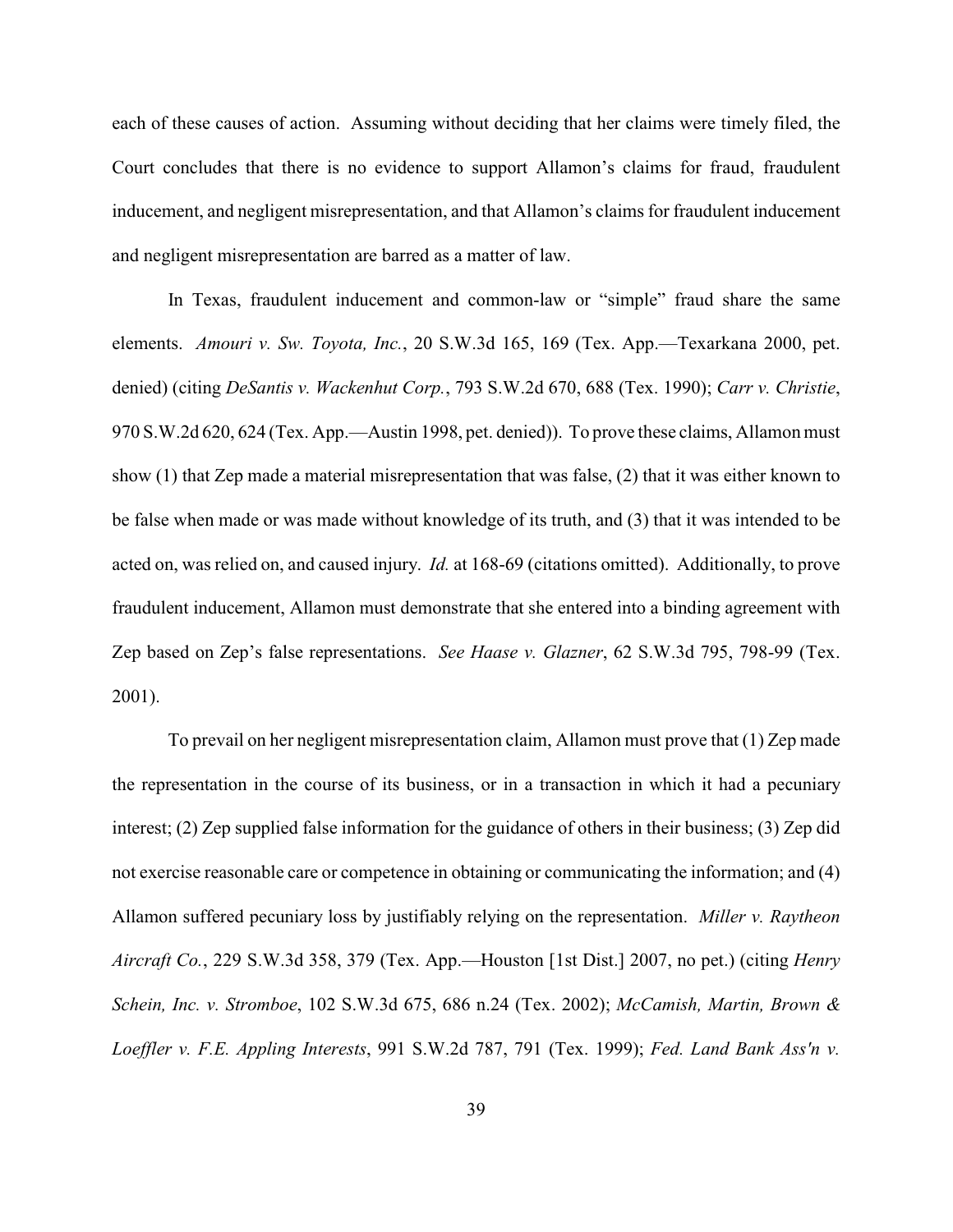*Sloane*, 825 S.W.2d 439, 442 (Tex. 1991)). "To establish [her] negligent misrepresentation claim, [Allamon] must also prove that [Zep] misrepresented an existing fact rather than a promise of future conduct. *Id.* (citations omitted).

## **I. Fraud and Fraudulent Inducement**

Allamon's fraud and fraudulent inducement claims are infirm for two reasons: (1) her fraud claim is really a claim of fraudulent inducement in that Zep allegedly induced her into entering into the Guidelines and because she is an at-will employee, she is barred under Texas law from asserting fraudulent inducement claims; and (2) even if both claims are not properly characterized as fraudulent inducement claims, Allamon has presented no evidence of Zep's lack of intent to perform its promises of future performance, at the time it made them.

Allamon's fraud and fraudulent inducement claims both assert that Zep made material fraudulent misrepresentations intended to induce her to enter into the Guidelines or to modify the Guidelines. Because her allegations encompass her entering into or modifying the Guidelines, her fraud claim is properly designated as a claim for fraudulent inducement. *See Hanold*, 662 F. Supp. 2d at 806. In her complaint and summaryjudgment briefing, Allamon does not differentiate between her fraud and fraudulent inducement claims, insofar as she argues that Zep's representations induced her into entering into the Guidelines. Thus, the Court concludes that Allamon's fraud claim is really one of fraudulent inducement.

"An at-will employee's claim for fraudulent inducement is also precluded as a matter of law." *Cahak v. Rehab Care Group, Inc.*, No. 10-06-00399-CV, 2008 WL 3112083, \* (Tex. App.—Waco Aug. 6, 2008, no pet.) (mem. op.) (citing *Miller*, 229 S.W.3d at 381; *Brown v. Swett Crawford of Tex., Inc.*, 178 S.W.3d 373, 379-80 (Tex. App.—Houston [1st Dist.] 2005, no pet.)). Therefore,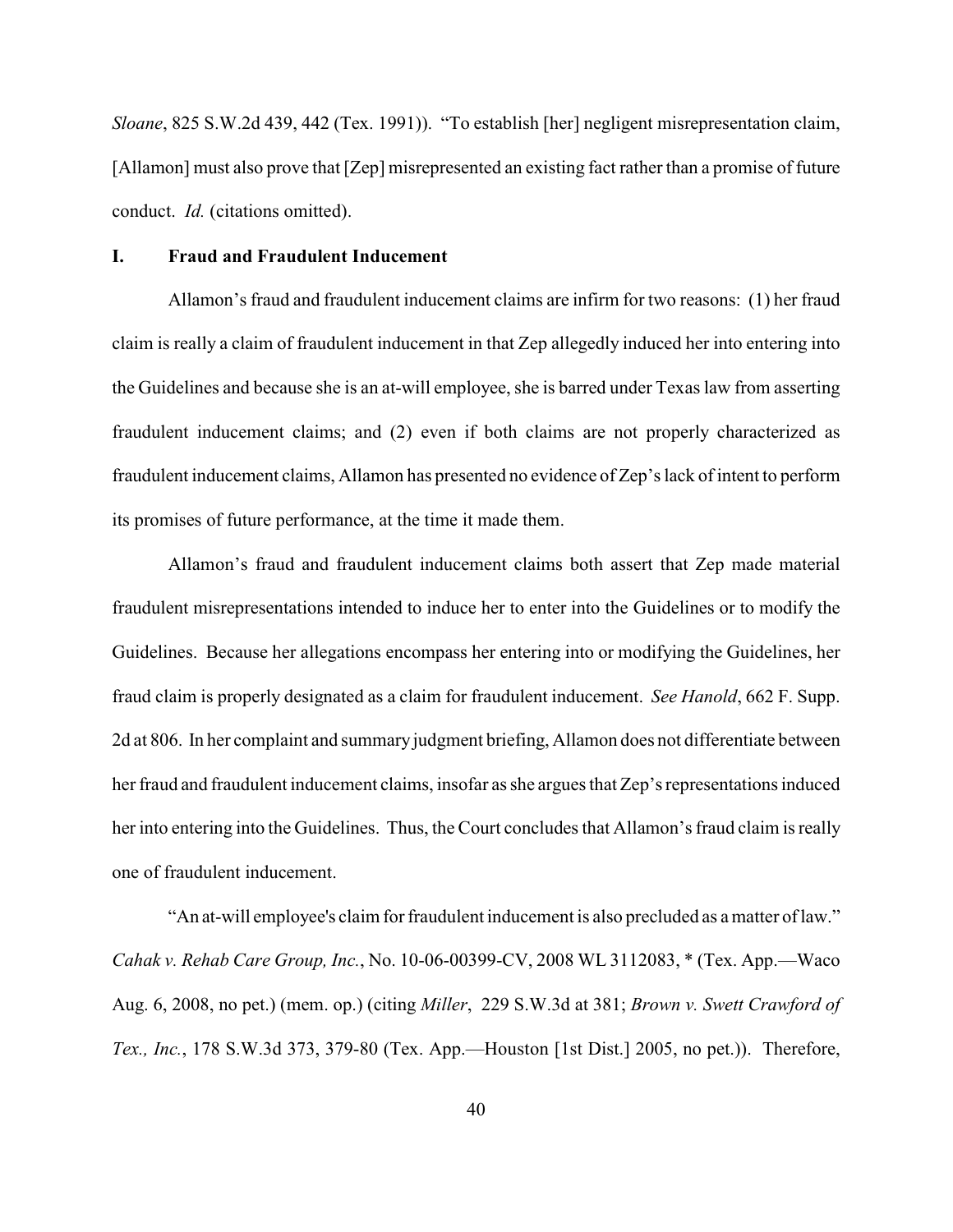having already concluded that Allamon was an at-will employee and that her fraud claim is properly labeled a fraudulent inducement claim, the Court concludes that Allamon's fraud and fraudulent inducement claims are barred as a matter of law.

Even if Allamon's fraud claim could not be properly considered a fraudulent inducement claim, her fraud claim still fails because Allamon has provided no evidence of Zep's lack of intent to perform future promises at the time it made those promises. *See Miller*, 229 S.W.3d at 381 ("For a promise of future performance to be the basis of actionable fraud, it must have been false at the time it was made.") (citing *Schindler v. Austwell Farmers Coop.*, 841 S.W.2d 853, 854 (Tex. 1992)).

Allamon argues that "a party's refusal to perform under a contract is some evidence that it did not intend to do so when it entered into the agreement." CLERK'S DOCKET NO. 61, at \*49. "Failure to perform a contract, standing alone, is no evidence of the promisor's intent not to perform when the contract was made, but a circumstance to be considered with other facts to establish intent." *IKON Office Solutions, Inc. v. Eifert*, 125 S.W.3d 113, 124 (Tex. App.—Houston [1st Dist.] 2003, pet. denied) (citing *Spoljaric v. Percival Tours, Inc.*, 708 S.W.2d 432, 435 (Tex. 1998); *Bank One, Texas, N.A. v. Stewart*, 967 S.W.2d 419, 444 (Tex. App.—Houston [14th Dist.] 1998, pet. denied) (op. on mot. for reh'g)). Further, "[p]artial performance can negate an intent not to keep a promise at the time it was made." *Id.* (citing *Stewart*, 967 S.W.2d at 445). Even had the Court concluded that Zep breached the Guidelines, there is no question that Zep partially performed under them by providing Allamon with the account lists as required under the Guidelines. Thus had Zep breached the Guidelines, its partial performance negates Allamon's fraud allegation that Zep had no intention to perform under the Guidelines when it entered into them. *See id.*

Allamon also contends that an email sent by one of Zep's executives, Richard Manning, is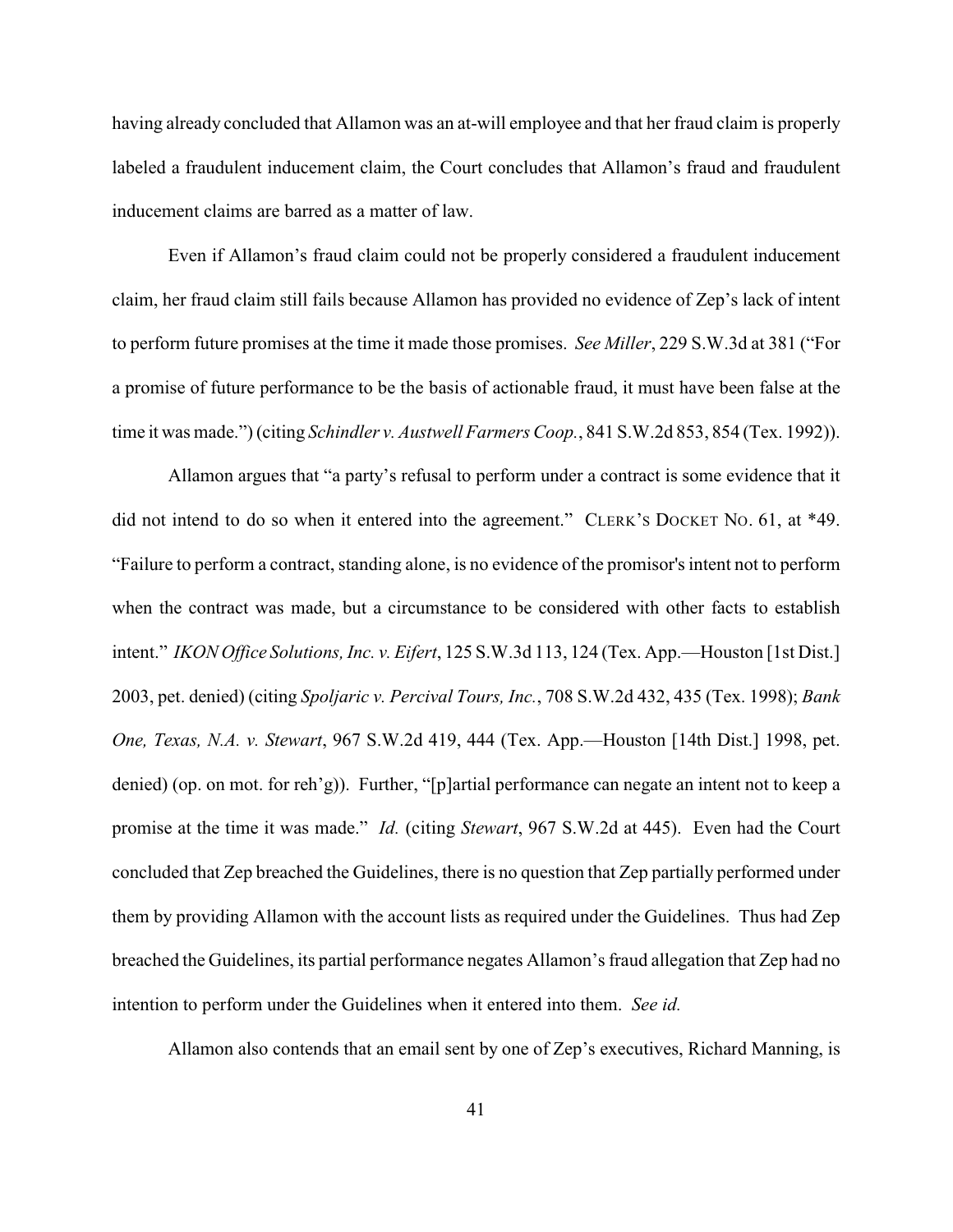some evidence of Zep's present intent to not perform its future promises. Texas courts have recognized that a defendant's breach of a contract coupled with "'slight circumstantial evidence' of fraud" amounts to some evidence of fraudulent intent. *Aquaplex, Inc.*, 297 S.W.3d at 775 (quoting *Tony Gullo Motors I, L.P. v. Chapa*, 212 S.W.3d 299, 305 (Tex. 2006)). Manning's email, which was sent to Purser and Miller on January 13, 2005, states in relevant part:

What I am curious about is are we vulnerable if Barbara realizes her "list" (which commit will only be sent to her) can be obtained by reps from Hot Sauce. My thinking is she is the only person we will supply a "list" to. However, an enterprising new rep with Hot Sauce could get the same info. I think we're okay as no one else will get a "list", [sic] and Barbara will probably never raise a concern about the "exclusivity" of her "list".... [sic]

CLERK'S DOCKET NO. 61-35. This email merely reiterates what the Court has already concluded: a Zep Rep's ability to access through Hot Sauce the information made available to Allamon on her lists is not a breach of the Guidelines, which required only that she be exclusively provided lists, not information. As such, it cannot amount to "slight circumstantial evidence of fraud"—to be coupled with a breach of a contract—to find fraudulent intent.

## **II. Negligent Misrepresentation**

In her summary judgment response, Allamon clarifies the basis of her negligent misrepresentation claim stating that "it is based on Zep and Harding's representations that at the time Zep agreed to her non-subscriber Settlement Agreement, it intended to honor the employment part of that agreement." *Id.* NO. 61, at \*51. Although this statement more properly aligns with a claim of fraud, out of an abundance of caution, the Court will consider Allamon's allegation under the rubric of negligent misrepresentation. To prevail on her negligent misrepresentation claim, Allamon must prove, among the above-listed elements, that Zep misrepresented an existing fact, not one of